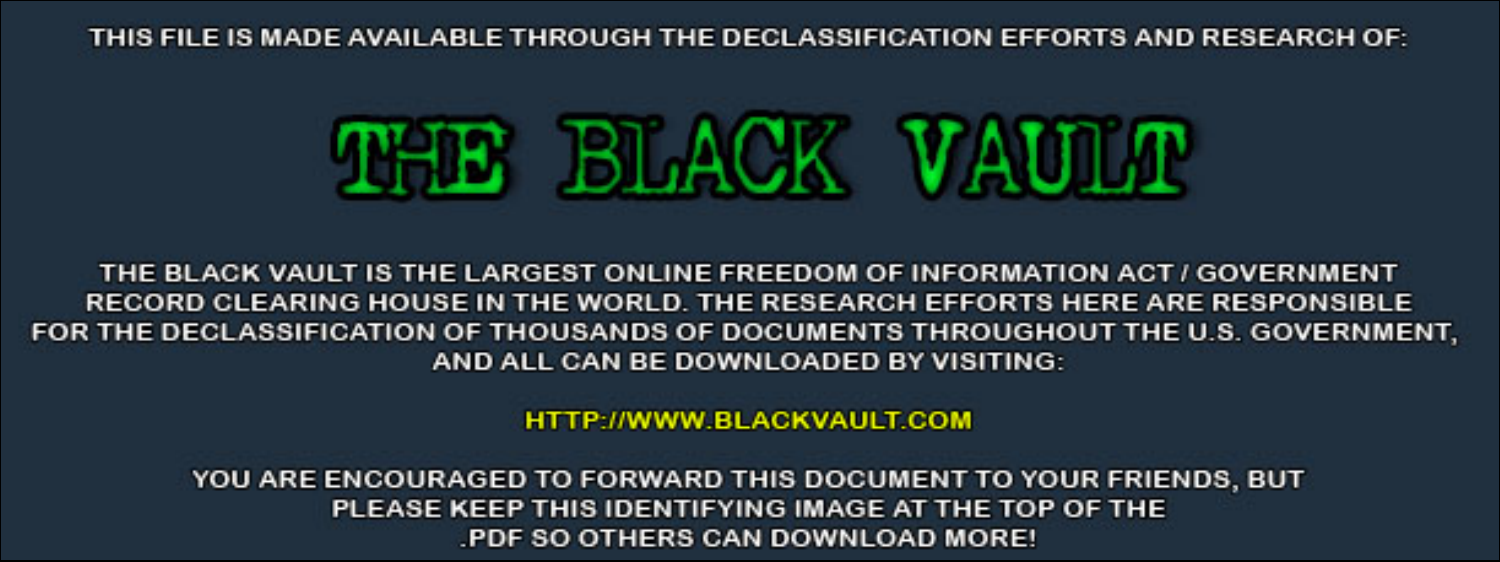

# **Libya: Unrest and U.S. Policy**

# **Christopher M. Blanchard**

Acting Section Research Manager

April 25, 2011

**Congressional Research Service** 7-5700 www.crs.gov RL33142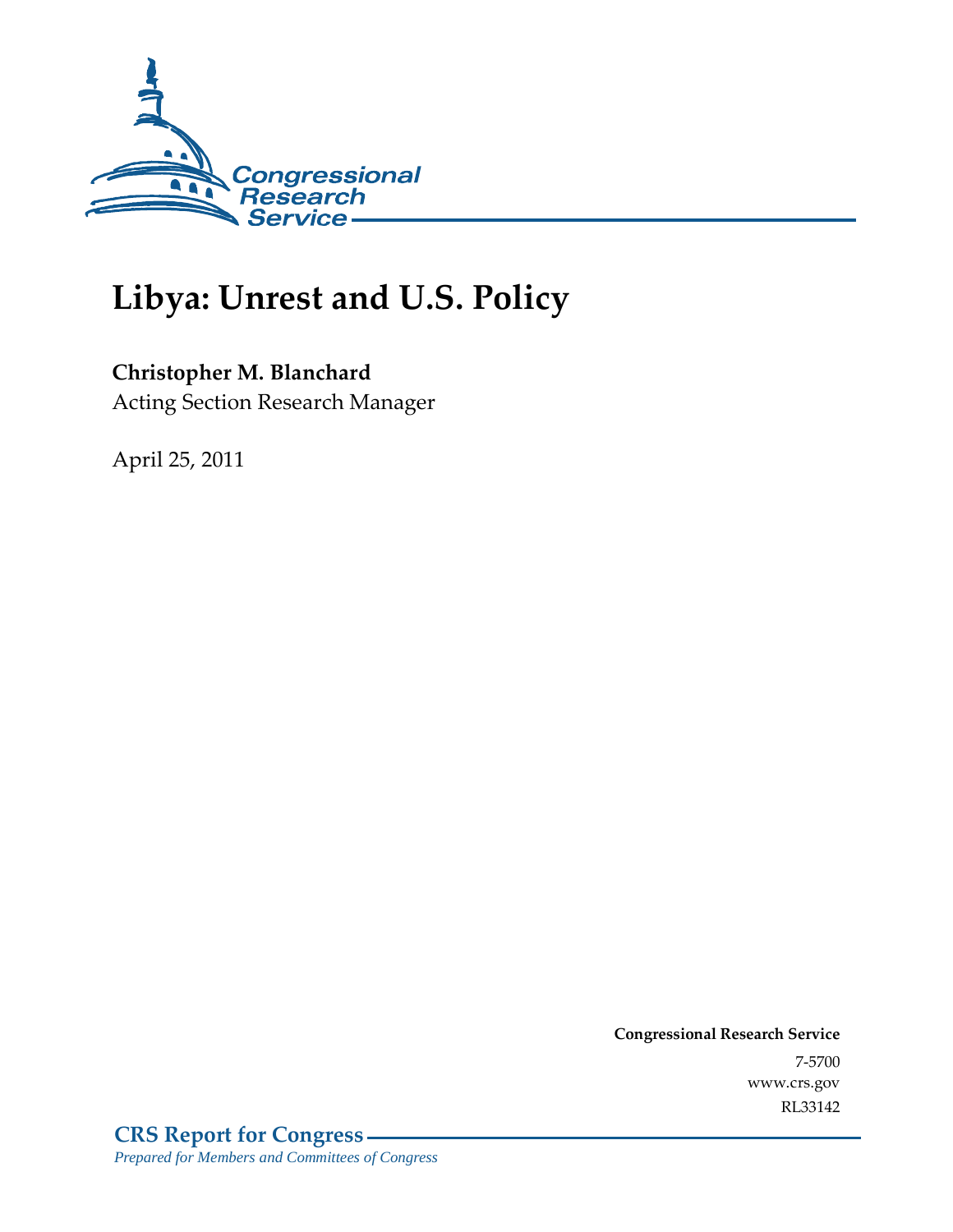| <b>Report Documentation Page</b>                                                                                                                                                                                                                                                                                                                                                                                                                                                                                                                                                                                                                                                                                                                                                                                                                                |                                   |                             |                                                   |                                                     | Form Approved<br>OMB No. 0704-0188                 |  |  |  |
|-----------------------------------------------------------------------------------------------------------------------------------------------------------------------------------------------------------------------------------------------------------------------------------------------------------------------------------------------------------------------------------------------------------------------------------------------------------------------------------------------------------------------------------------------------------------------------------------------------------------------------------------------------------------------------------------------------------------------------------------------------------------------------------------------------------------------------------------------------------------|-----------------------------------|-----------------------------|---------------------------------------------------|-----------------------------------------------------|----------------------------------------------------|--|--|--|
| Public reporting burden for the collection of information is estimated to average 1 hour per response, including the time for reviewing instructions, searching existing data sources, gathering and<br>maintaining the data needed, and completing and reviewing the collection of information Send comments regarding this burden estimate or any other aspect of this collection of information,<br>including suggestions for reducing this burden, to Washington Headquarters Services, Directorate for Information Operations and Reports, 1215 Jefferson Davis Highway, Suite 1204, Arlington<br>VA 22202-4302 Respondents should be aware that notwithstanding any other provision of law, no person shall be subject to a penalty for failing to comply with a collection of information if it<br>does not display a currently valid OMB control number |                                   |                             |                                                   |                                                     |                                                    |  |  |  |
| 1. REPORT DATE<br>25 APR 2011                                                                                                                                                                                                                                                                                                                                                                                                                                                                                                                                                                                                                                                                                                                                                                                                                                   |                                   | 2. REPORT TYPE              |                                                   | <b>3. DATES COVERED</b><br>00-00-2011 to 00-00-2011 |                                                    |  |  |  |
| <b>4. TITLE AND SUBTITLE</b>                                                                                                                                                                                                                                                                                                                                                                                                                                                                                                                                                                                                                                                                                                                                                                                                                                    |                                   |                             |                                                   |                                                     | 5a. CONTRACT NUMBER                                |  |  |  |
| Libya: Unrest and U.S. Policy                                                                                                                                                                                                                                                                                                                                                                                                                                                                                                                                                                                                                                                                                                                                                                                                                                   |                                   |                             |                                                   |                                                     | <b>5b. GRANT NUMBER</b>                            |  |  |  |
|                                                                                                                                                                                                                                                                                                                                                                                                                                                                                                                                                                                                                                                                                                                                                                                                                                                                 | 5c. PROGRAM ELEMENT NUMBER        |                             |                                                   |                                                     |                                                    |  |  |  |
| 6. AUTHOR(S)                                                                                                                                                                                                                                                                                                                                                                                                                                                                                                                                                                                                                                                                                                                                                                                                                                                    |                                   |                             |                                                   |                                                     | 5d. PROJECT NUMBER                                 |  |  |  |
|                                                                                                                                                                                                                                                                                                                                                                                                                                                                                                                                                                                                                                                                                                                                                                                                                                                                 |                                   |                             |                                                   |                                                     | <b>5e. TASK NUMBER</b>                             |  |  |  |
|                                                                                                                                                                                                                                                                                                                                                                                                                                                                                                                                                                                                                                                                                                                                                                                                                                                                 | <b>5f. WORK UNIT NUMBER</b>       |                             |                                                   |                                                     |                                                    |  |  |  |
| 7. PERFORMING ORGANIZATION NAME(S) AND ADDRESS(ES)<br><b>Congressional Research Service, The Library of Congress, 101</b><br>Independence Avenue SE, Washington, DC, 20540-7500                                                                                                                                                                                                                                                                                                                                                                                                                                                                                                                                                                                                                                                                                 |                                   |                             |                                                   |                                                     | 8. PERFORMING ORGANIZATION<br><b>REPORT NUMBER</b> |  |  |  |
| 9. SPONSORING/MONITORING AGENCY NAME(S) AND ADDRESS(ES)                                                                                                                                                                                                                                                                                                                                                                                                                                                                                                                                                                                                                                                                                                                                                                                                         |                                   |                             |                                                   |                                                     | 10. SPONSOR/MONITOR'S ACRONYM(S)                   |  |  |  |
|                                                                                                                                                                                                                                                                                                                                                                                                                                                                                                                                                                                                                                                                                                                                                                                                                                                                 |                                   |                             |                                                   |                                                     | 11. SPONSOR/MONITOR'S REPORT<br>NUMBER(S)          |  |  |  |
| 12. DISTRIBUTION/AVAILABILITY STATEMENT<br>Approved for public release; distribution unlimited                                                                                                                                                                                                                                                                                                                                                                                                                                                                                                                                                                                                                                                                                                                                                                  |                                   |                             |                                                   |                                                     |                                                    |  |  |  |
| <b>13. SUPPLEMENTARY NOTES</b>                                                                                                                                                                                                                                                                                                                                                                                                                                                                                                                                                                                                                                                                                                                                                                                                                                  |                                   |                             |                                                   |                                                     |                                                    |  |  |  |
| 14. ABSTRACT                                                                                                                                                                                                                                                                                                                                                                                                                                                                                                                                                                                                                                                                                                                                                                                                                                                    |                                   |                             |                                                   |                                                     |                                                    |  |  |  |
| <b>15. SUBJECT TERMS</b>                                                                                                                                                                                                                                                                                                                                                                                                                                                                                                                                                                                                                                                                                                                                                                                                                                        |                                   |                             |                                                   |                                                     |                                                    |  |  |  |
| <b>16. SECURITY CLASSIFICATION OF:</b>                                                                                                                                                                                                                                                                                                                                                                                                                                                                                                                                                                                                                                                                                                                                                                                                                          | 17. LIMITATION OF                 | 18. NUMBER                  | 19a. NAME OF                                      |                                                     |                                                    |  |  |  |
| a REPORT<br>unclassified                                                                                                                                                                                                                                                                                                                                                                                                                                                                                                                                                                                                                                                                                                                                                                                                                                        | <b>b ABSTRACT</b><br>unclassified | c THIS PAGE<br>unclassified | <b>ABSTRACT</b><br>Same as<br><b>Report (SAR)</b> | OF PAGES<br>42                                      | <b>RESPONSIBLE PERSON</b>                          |  |  |  |

**Standard Form 298 (Rev. 8-98)**<br>Prescribed by ANSI Std Z39-18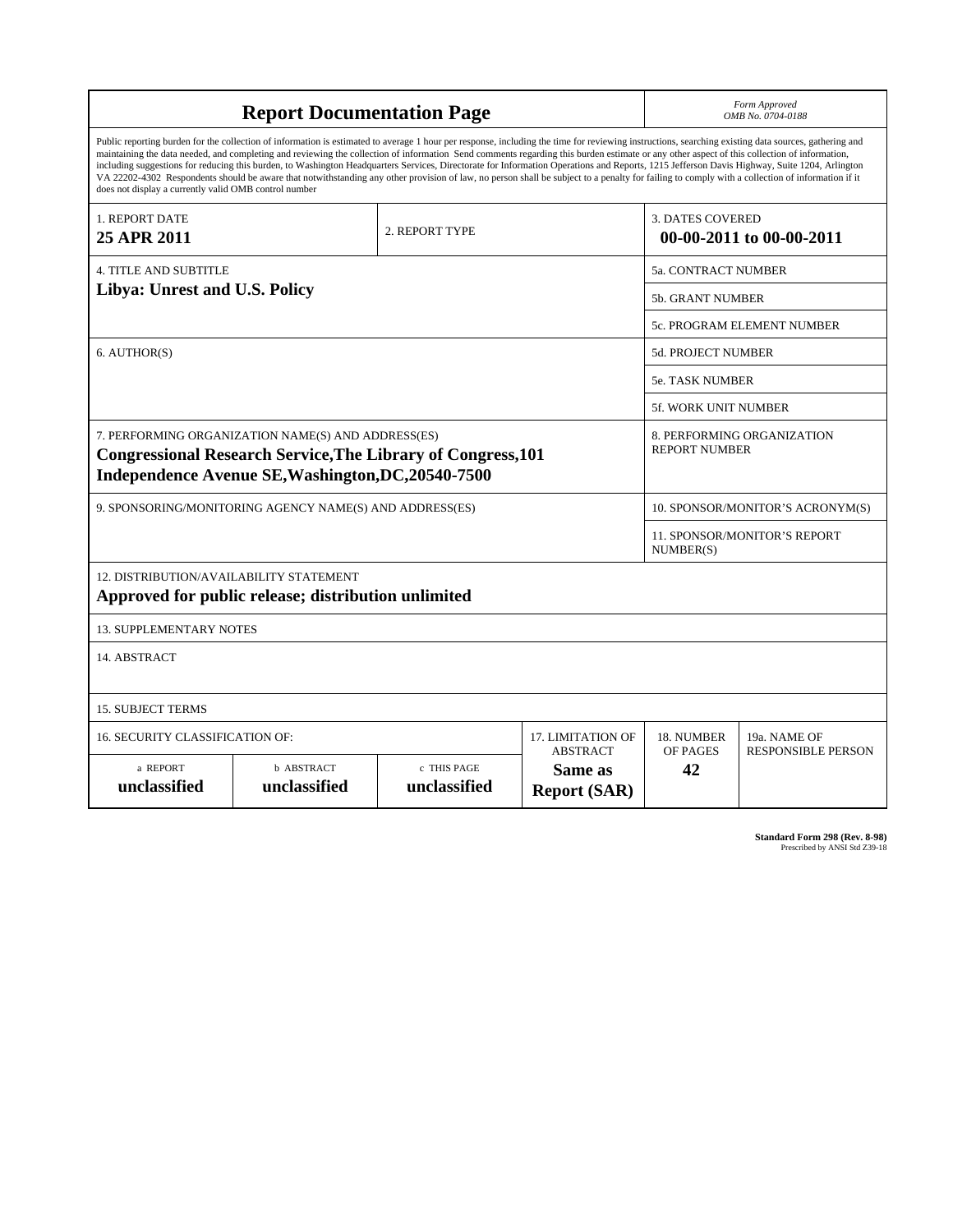# **Summary**

Over 40 years ago, Muammar al Qadhafi led a revolt against the Libyan monarchy in the name of nationalism, self-determination, and popular sovereignty. Opposition groups citing the same principles are now revolting against Qadhafi to bring an end to the authoritarian political system he has controlled in Libya for the last four decades. The Libyan government's use of force against civilians and opposition forces seeking Qadhafi's overthrow sparked an international outcry and led the United Nations Security Council to adopt Resolution 1973, which authorizes "all necessary measures" to protect Libyan civilians. The United States military is participating in Operation Unified Protector, the North Atlantic Treaty Organization (NATO) military operation to enforce the resolution. Qatar, the United Arab Emirates, and other partner governments also are participating. Qadhafi and his supporters have described the uprising as a foreign and Islamist conspiracy and are attempting to outlast their opponents. Qadhafi remains defiant amid continuing coalition air strikes, and his forces continue to attack opposition-held areas. Some opposition figures have formed an Interim Transitional National Council (ITNC), which claims to represent all areas of the country. They seek foreign political recognition and material support.

Resolution 1973 calls for an immediate cease-fire and dialogue, declares a no-fly zone in Libyan airspace, and authorizes robust enforcement measures for the arms embargo on Libya established by Resolution 1970 of February 26. As of April 21, U.S. military officials reported that U.S. and coalition strikes on Libyan air defenses, air forces, and ground forces had neutralized the ability of Muammar al Qadhafi's military to control the country's airspace. Coalition forces target pro-Qadhafi ground forces found to be violating Resolution 1973 through attacks that threaten civilians. President Obama has said the United States will not introduce ground forces, and Resolution 1973 forbids "a foreign occupation force of any form on any part of Libyan territory." On April 14, the United Kingdom and Qatar co-chaired the first meeting of the intergovernmental Libya Contact Group, and the group agreed to develop a mechanism for providing financial support to the ITNC. Qatar, Italy, Kuwait, France, and others have formally recognized the ITNC as the legitimate representative of the Libyan people. Some reports suggest that some Contact Group members have begun supplying defensive weaponry to opposition forces. The United States and others continue to provide humanitarian assistance to displaced persons.

Until recently, the United States government was pursuing a policy of reengagement toward Qadhafi after decades of confrontation, sanctions, and Libyan isolation. While U.S. military operations continue, Obama Administration officials highlight a number of non-military steps the U.S. government has taken to achieve Qadhafi's ouster, such as new targeted sanctions established in Executive Order 13566. Some Members of Congress expressed support for U.S. military intervention prior to the adoption of Resolution 1973, while others disagreed or called for the President to seek explicit congressional authorization prior to any use of force. Some executive-legislative consultation occurred prior to the start of U.S. military operations, and, on March 21, President Obama sent a letter to Congress outlining U.S. military objectives and operations, but not explicitly seeking congressional authorization. Several House and Senate resolutions now seek to further define the goals and limits of future U.S. engagement in Libya.

Many observers believe that Libya's weak government institutions, potentially divisive political dynamics, and current conflict suggest that security challenges could follow the current uprising, regardless of its outcome. In evaluating U.S. policy options, Congress may seek to better understand the roots and nature of the conflict in Libya, the views and interests of key players, and the potential consequences of military operations and other proposals under consideration.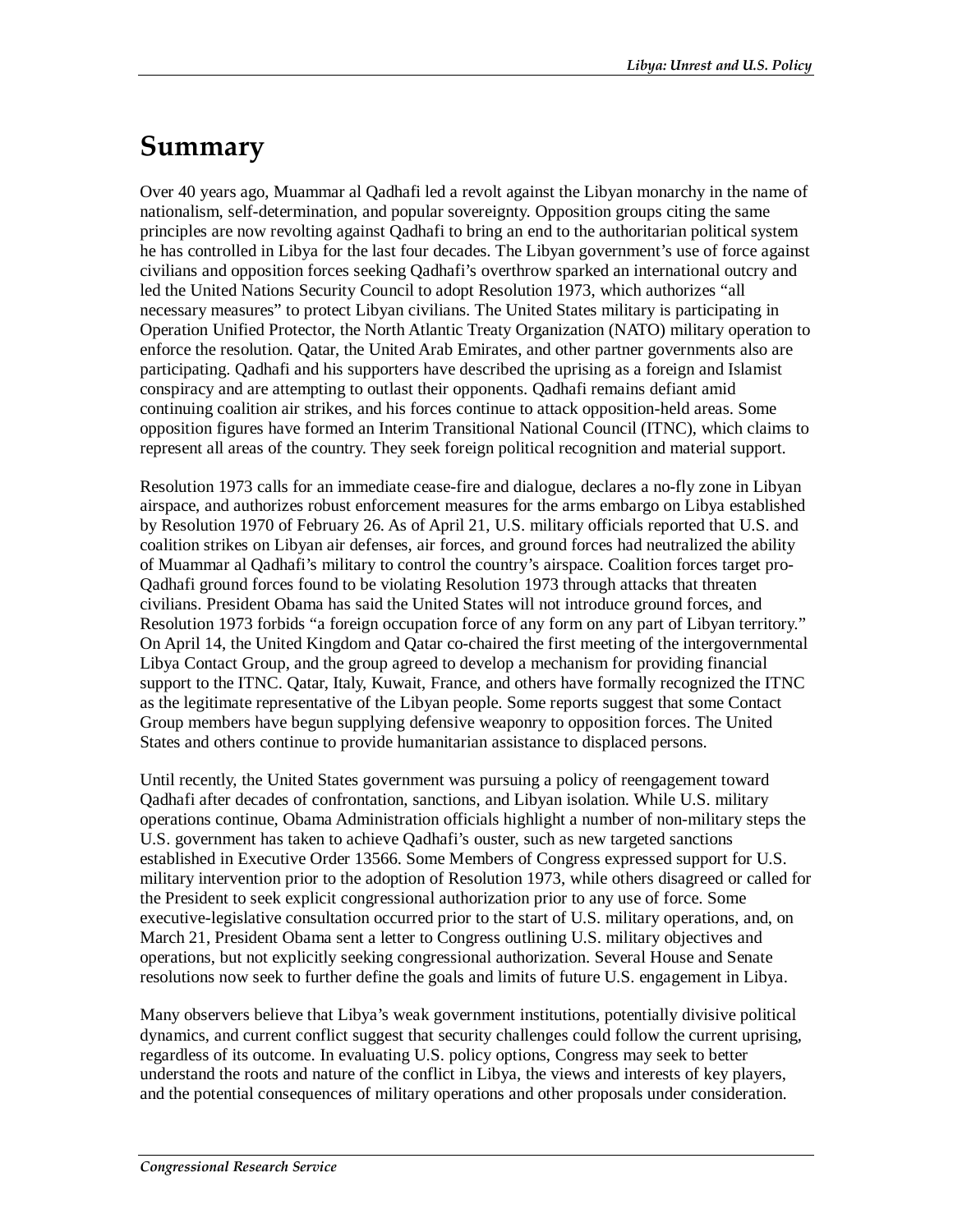# Contents

| The United Nations and Security Council Resolutions 1970 and 1973  14 |  |
|-----------------------------------------------------------------------|--|
|                                                                       |  |
|                                                                       |  |
|                                                                       |  |
|                                                                       |  |
|                                                                       |  |
|                                                                       |  |
|                                                                       |  |
|                                                                       |  |
|                                                                       |  |
|                                                                       |  |
|                                                                       |  |
|                                                                       |  |
|                                                                       |  |
|                                                                       |  |
|                                                                       |  |
|                                                                       |  |
|                                                                       |  |
|                                                                       |  |
| Libyan Islamic Fighting Group (LIFG)/Libyan Islamic Movement for      |  |
|                                                                       |  |
|                                                                       |  |

# Figures

## Contacts

|--|--|--|--|--|--|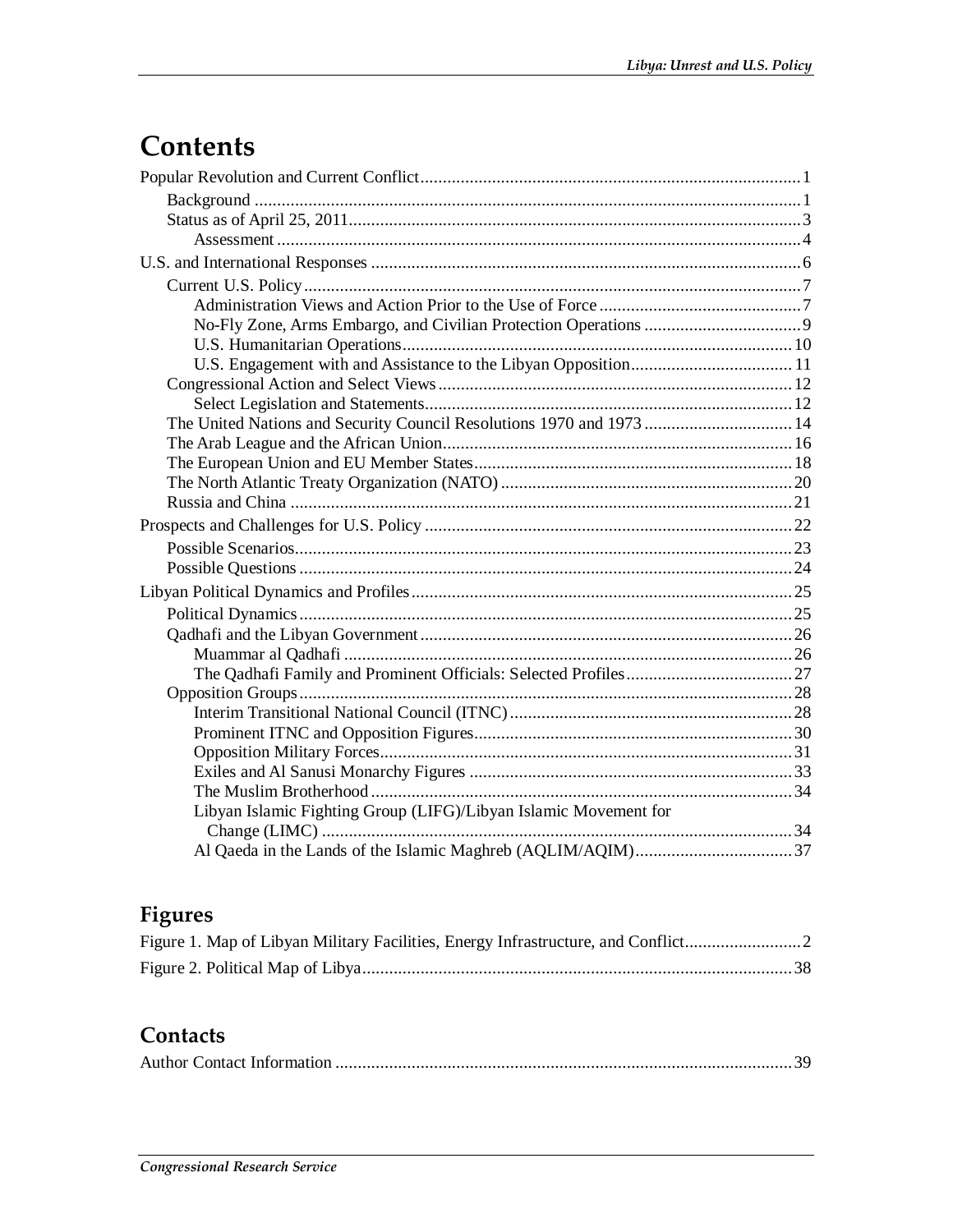# **Popular Revolution and Current Conflict**

For a summary of recent events and conflict assessment, see "Status as of April 25, 2011."

# **Background**

Political change in neighboring Tunisia and Egypt helped bring long-simmering Libyan reform debates to the boiling point in January and early February 2011. In recent years, leading Libyans had staked out a broad range of positions about the necessary scope and pace of reform, while competing for influence and opportunity under the watchful eye of hard-liners aligned with the enigmatic leader of Libya's 1969 revolution, Muammar al Qadhafi. Qadhafi has long insisted that he holds no formal government position, but by all accounts he maintained his 40-plus year hold on ultimate authority until recently as the "reference point" for Libya's byzantine political system. Ironically, that system cited "popular authority" as its foundational principle and organizing concept, but it denied Libyans the most basic political rights. Tribal relations and regional dynamics, particularly eastern regional resentments, also influence Libyan politics (see "Political Dynamics" below).

Qadhafi government policy reversals on WMD and terrorism led to the lifting of most international sanctions in 2003 and 2004, followed by economic liberalization, oil sales, and international investment that brought new wealth to some in Libya. U.S. business gradually reengaged amid continuing U.S.-Libyan tension over terrorism concerns that were finally resolved in 2008. During this period of international reengagement, political change in Libya remained elusive and illusory. Some observers argued that Qadhafi supporters' suppression of opposition had softened, as Libya's international rehabilitation coincided with steps by some pragmatists to maneuver within so-called "red lines." The shifting course of those red lines had been increasingly entangling reformers in the run-up to the outbreak of recent unrest. Government reconciliation with imprisoned Islamist militants and the return of some exiled opposition figures were welcomed by some observers. Ultimately, inaction on the part of the government to calls for guarantees of basic political rights and for the drafting of a constitution suggested a lack of consensus, if not outright opposition to meaningful reform among leading officials.

The current crisis was triggered in mid-February 2011 by a chain of events in Benghazi and other eastern cities that quickly spiraled out of Qadhafi's control. Although Libyan opposition groups had called for a so-called "day of rage" on February 17 to commemorate protests that had occurred five years earlier, localized violence erupted prior to the planned national protests. On February 15 and 16, Libyan authorities used force to contain small protests demanding that police release a legal advocate for victims of a previous crackdown who had been arrested. Several protestors were killed. Confrontations surrounding their funerals and other protest gatherings escalated severely when government officers reportedly fired live ammunition. In the resulting chaos, Libyan security forces are alleged to have opened fire with heavy weaponry on protestors, as opposition groups directly confronted armed personnel while reportedly overrunning a number of security facilities. Popular control over key eastern cities became apparent, and broader unrest emerged in other regions. A number of military officers, their units, and civilian officials abandoned Qadhafi for the cause of the then-disorganized and amorphous opposition. Qadhafi and his supporters denounced their opponents as drug-fueled traitors, foreign agents, and Al Qaeda supporters. Amid an international outcry, Qadhafi has maintained control over the capital, Tripoli, and other cities with the help of family-led security forces and regime supporters.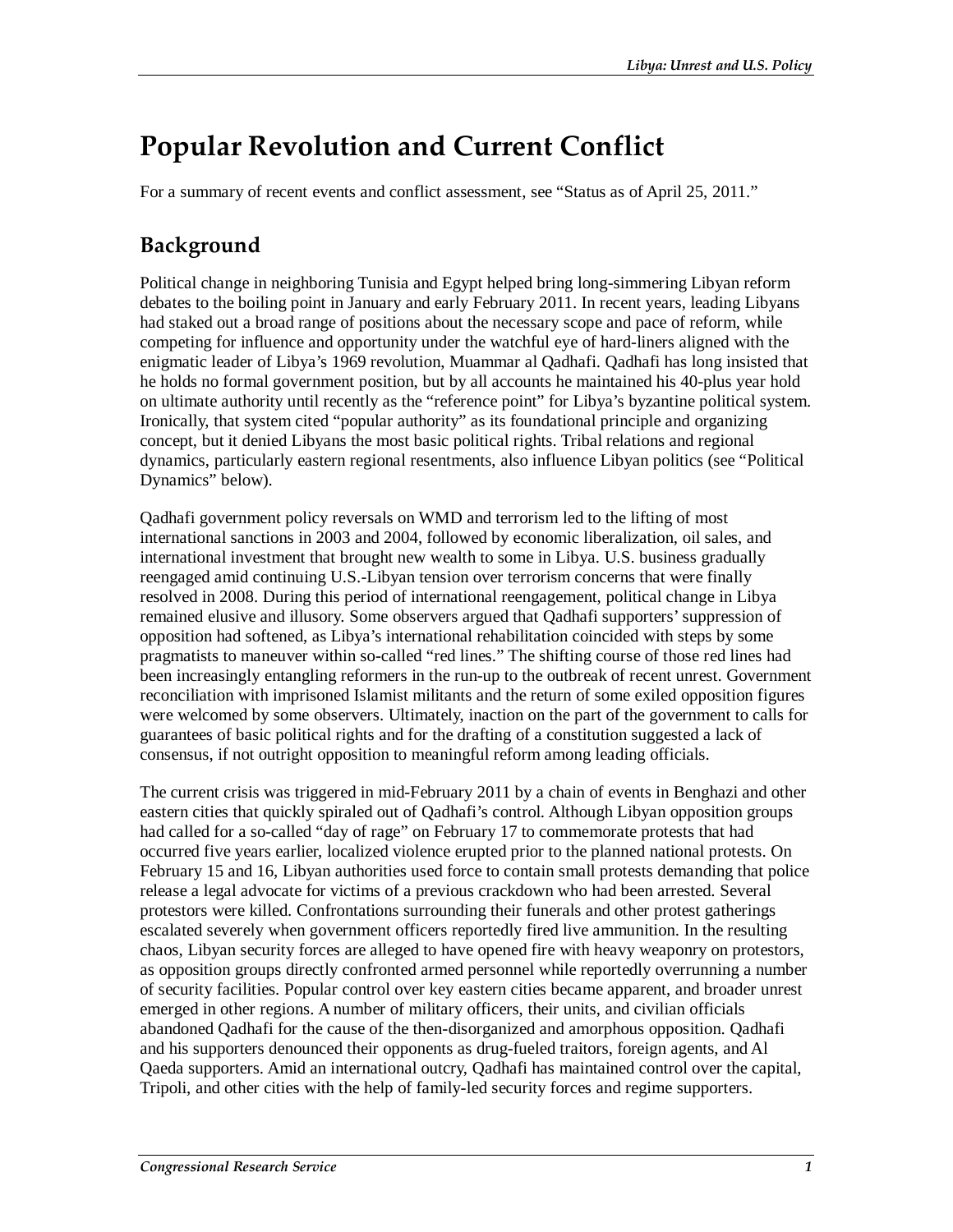

**Figure 1. Map of Libyan Military Facilities, Energy Infrastructure, and Conflict** 

**Sources:** *The Guardian* (UK), Graphic News, U.S. Department of Defense, U.S. Energy Information Administration, Global Security, *The Making of Modern Libya* (Ali Abdullatif Ahmida, State University of New York Press, 1994). Edited by CRS.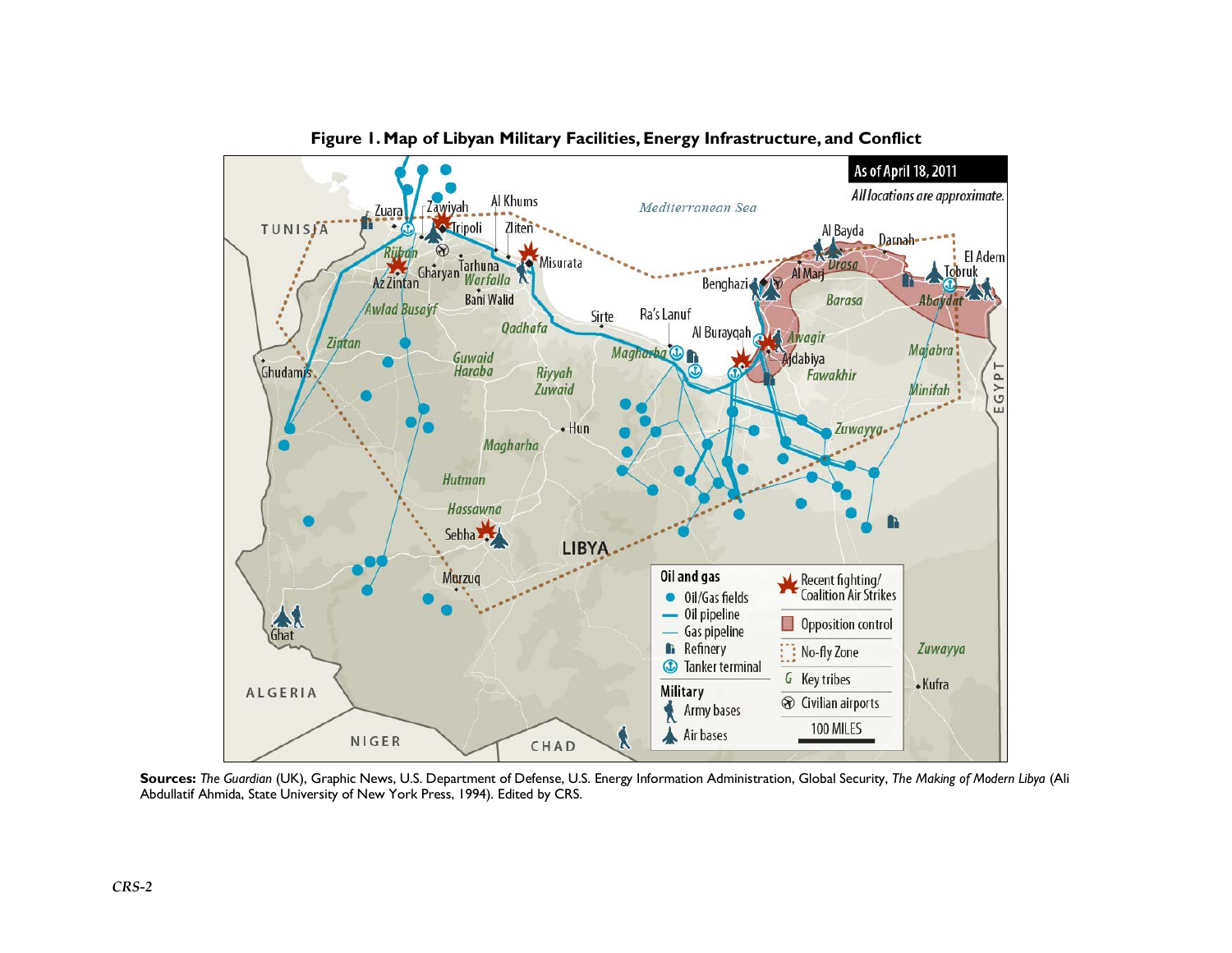# **Status as of April 25, 2011**

Amid continuing NATO-led military operations to enforce U.N. Security Council Resolution 1973, Libya's civil conflict has reverted to the stalemate condition that prevailed prior to the advance of pro-Qadhafi forces in early March. On the evening of March 17, the passage of the resolution was greeted with euphoria by the encircled opposition movement in Libya, in spite of their dire security situation and apparent inability to independently fend off better-armed and better-organized ground forces loyal to Muammar al Qadhafi (see "The United Nations and Security Council Resolutions 1970 and 1973" below). The no-fly zone and civilian protection provisions of Resolution 1973 authorized foreign military intervention (see "No-Fly Zone, Arms Embargo, and Civilian Protection Operations" below). On March 18, President Obama outlined nonnegotiable demands to Qadhafi and his government for an end to violence and indicated the United States was prepared to act militarily as part of a coalition to enforce the resolution and protect Libyan civilians (see "Administration Views and Action Prior to the Use of Force" below).

Libyan military ground force operations against opposition- held areas continued in violation of cease-fire pledges, and U.S. and coalition military operations began on March 19. Sea-launched cruise missile attacks and air strikes targeted Libyan air defenses, air forces, command and control infrastructure, and ground forces involved in attacks on civilians, including south of the opposition stronghold of Benghazi. The coalition intervention reversed Qadhafi's forces' advance on Benghazi and enabled some opposition forces to press retreating loyalist units westward along the coastal road through the formerly rebel-held towns of Ajdabiya, Al Burayqah (Brega), and Ra's Lanuf. The disorganized, undisciplined nature of the opposition forces and shifts in the intensity and focus of coalition air operations since have enabled Qadhafi forces to recover from their late-March setbacks, and the opposition has retreated eastward once again to the town of Ajdabiya. Continued fighting around Al Burayqah and Ajdabiya and the siege of the oppositionheld western town of Misurata have remained the focus of international attention.

As of April 25, U.S. and coalition officials stated that coalition military operations had destroyed the ability of the Libyan military to control Libyan airspace and had reduced the capability of Libyan ground forces by roughly 30%-40%. The no-fly zone called for in Resolution 1973 is in place and is being enforced (see **Figure 1** above) with U.S. support. Some air strikes are ongoing against those Libyan ground force units that continue to besiege opposition-held towns and against targets supporting operations by those Libyan military units. Coalition officials continue to reiterate their calls for Libyan government forces to stand down.

Media reporting provides incomplete information about the strength, leadership, equipment, training, and readiness of pro- and anti-Qadhafi forces. Most comprehensive open source assessments of the Libyan military and security services predate the current fighting and are now of limited use given the apparent fracturing of Libyan forces during the crisis. U.S. and coalition government officials have made some public assessments but are not providing detailed information on all of the specific targets and outcomes of coalition military operations. Reports that sizeable mercenary forces are aiding Qadhafi's cause have drawn some scrutiny, and Resolution 1973 has authorized new measures to combat the introduction of new mercenary forces to the conflict. Qadhafi has issued calls for volunteers and announced efforts to arm civilian supporters across the country.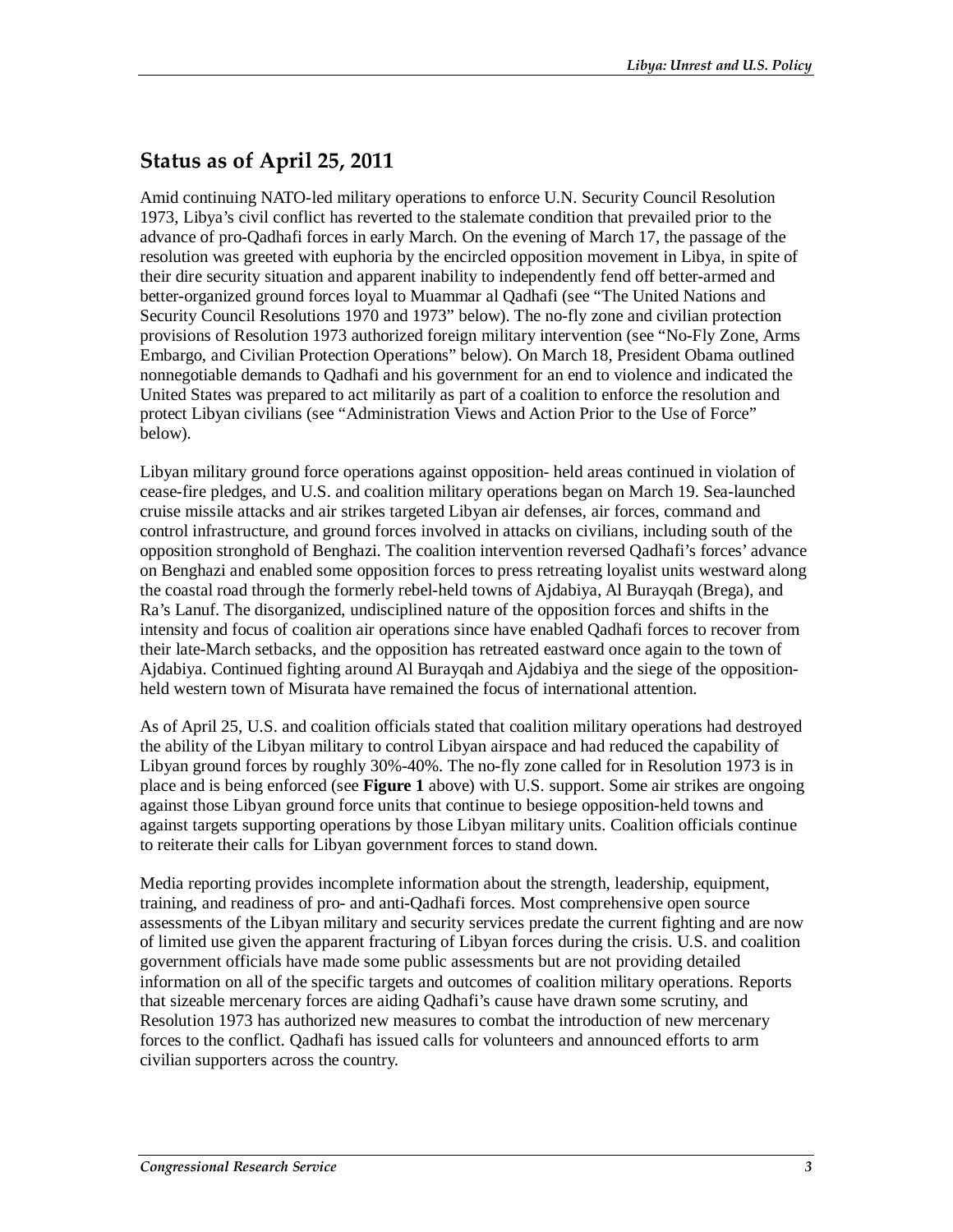Press accounts of recent fighting indicate that the Libyan military has deployed its equipment, including tanks, artillery, fighter aircraft, anti-aircraft weapons, mortars, snipers, and helicopters, in attacks on opposition forces and opposition-held cities. Opposition forces continue to deploy military equipment seized during the initial uprising and as a result of subsequent fighting, including small arms, rocket propelled grenades, multiple rocket launchers, and anti-aircraft weaponry, in support of their advances westward. Some unconfirmed reports suggest that the opposition is now receiving defensive weaponry from outside sources. Shifts in tactics by proand anti-Qadhafi forces have complicated coalition air strike operations. Libyan military forces have reportedly made efforts to disguise their movements and position themselves near civilians to complicate targeting. Opposition forces have faced accidental strikes from NATO aircraft after failing to properly identify themselves and after shifting to the use of armored vehicles without communicating with the coalition.

#### **Assessment**

The fast-moving developments and the relatively limited presence of international media in Libya have combined to impose a degree of uncertain drama on the unfolding conflict. Weeks of fighting and political maneuvering have shed some light on the strengths, weaknesses, and positions of both sides. However, some important questions about the capabilities and goals of key actors and forces remain unanswered (see "Opposition Groups" below). The call for a ceasefire in U.N. Security Council Resolution 1973 has yet to be heeded by either side, and likely paths toward a nonviolent political resolution of the conflict are not immediately apparent. An African Union-sponsored ceasefire arrangement was rejected by the opposition in early April because it failed to ensure Qadhafi and his family would no longer play a role in Libyan government. Observers who initially expressed doubt about the ability of Qadhafi and his supporters to outlast popular opposition forces enjoying international moral support saw the opposition pushed back on its heels during debate about international military intervention. The opposition's continued weakness on the battlefield suggests a stalemate or a more protracted civil war could persist. Nevertheless, spokesmen on both sides in Libya continue to express confidence in their ability to prevail. U.S. Chairman of the Joint Chiefs of Staff Admiral Mike Mullen said on April 22 that the conflict is "moving toward a stalemate."

Military operations to enforce Resolution 1973 and protect civilians are now destroying pro-Qadhafi military forces that threaten civilians across Libya, but official U.S. statements underscore that these operations are not directly coordinated with or designed to directly support opposition military plans or operations. Many outside observers presume that air strikes are creating powerful disincentives to continued loyalty to Qadhafi. However, outside military intervention may motivate Qadhafi loyalists and some nationalist supporters. Qadhafi's committed base of supporters may be relatively small, but if faced with limited options and determined enemies, they may prove dangerous, both to their opponents within Libya and possibly to coalition partners abroad. From the perspective of opposition leaders, the potential benefits of foreign military intervention are being considered alongside an appreciation for the strong nationalist, anti-imperialist sentiments held by many Libyans.

#### *How effective have U.S. and coalition military operations been?*

U.S. civilian and military leaders, including President Barack Obama, have characterized U.S. and coalition military operations to date as having successfully achieved limited military objectives in support of Resolution 1973. President Obama insists that he does not plan to order the use of military force to achieve the political objective of removing Qadhafi from power. On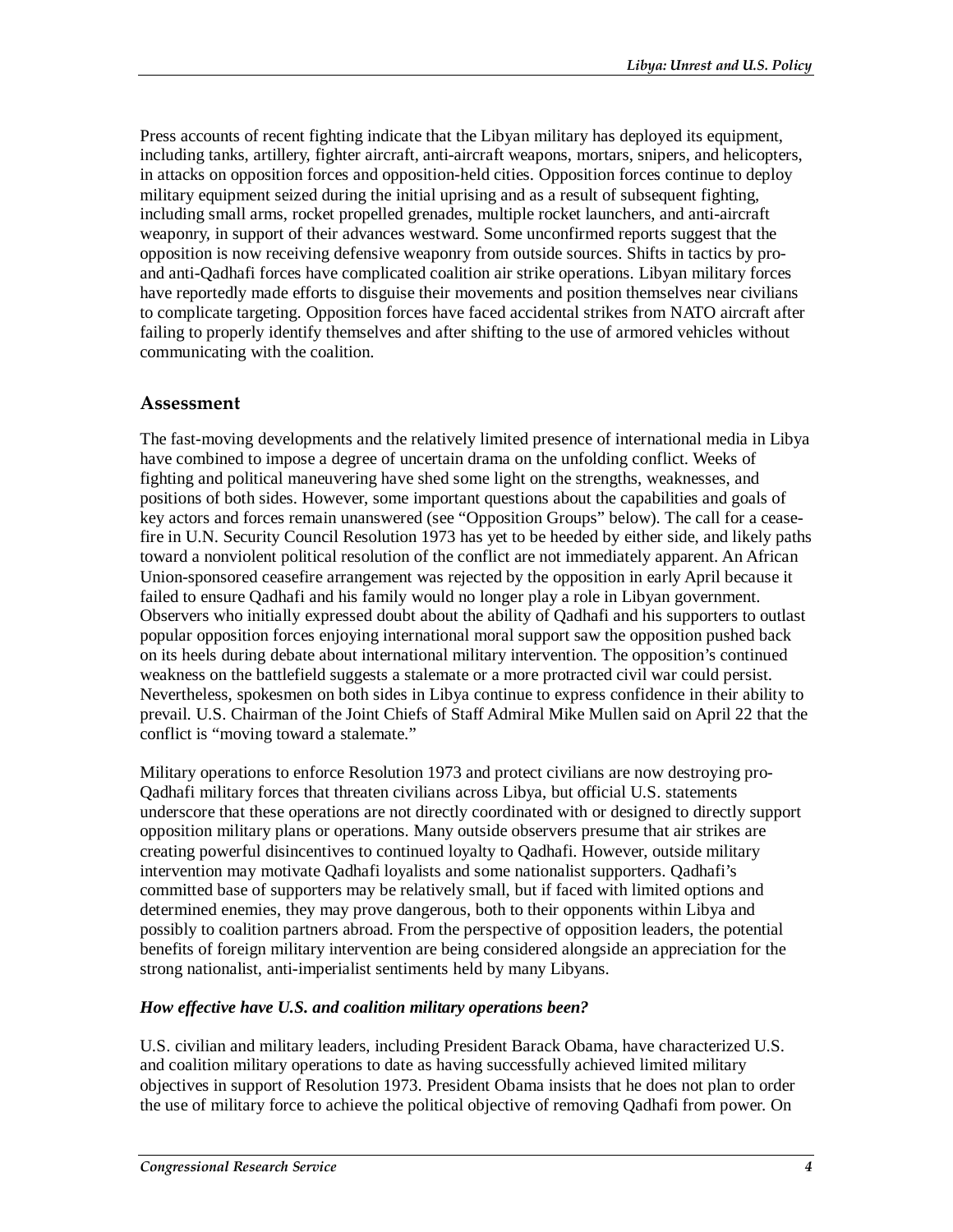March 25, U.S. Joint Staff Director Vice Admiral Bill Gortney stated that, as a result of coalition military strikes, Qadhafi had "no air defense left to him and a diminishing ability to command and sustain his forces on the ground. His air force cannot fly, his warships are staying in port, his ammunition stores are being destroyed, communication towers are being toppled, and his command bunkers are being rendered useless."<sup>1</sup> On March 28, Vice Admiral Gortney updated his assessment by adding that coalition forces had struck the headquarters of the  $32<sup>nd</sup>$  Brigade regime security unit, which has been commanded by Qadhafi's son Khamis, because the unit remained at the forefront of operations against civilians.<sup>2</sup> On April 7, U.S. Africa Command Commander General Carter Ham testified that as a result of coalition strikes "the regime has a significantly degraded ability to continue to attack civilians" although a stalemate appeared more likely given recent developments. General Ham also warned of difficulties created by shifts in tactics by pro-Qadhafi forces and estimated that "many" of the "as many as 20,000" man-portable air defense system missiles (MANPADs, shoulder-fired surface-to-air missiles) that were thought to be in Libya before the conflict started "are now not accounted for."<sup>3</sup> Other estimates of Libya's MANPADs stockpile range from 400 to 2,000 and suggest that much of the inventory was made up of SA-7 missiles acquired from the Soviet Union in the late 1970s and early 1980s.<sup>4</sup>

#### *Are opposition military operations since March 19 sustainable?*

The opposition counteroffensive that unfolded after the start of coalition airstrikes in mid-March faltered, just as previous opposition volunteer-led advances westward along the Libyan coastal road toward the town of Sirte in early March were easily disrupted and reversed by the Libyan military.<sup>5</sup> On March 28, U.S. Africa Command (AFRICOM) Commander General Carter Ham warned that, "The regime still vastly overmatches opposition forces militarily. The regime possesses the capability to roll them back very quickly. Coalition air power is the major reason that has not happened."<sup>6</sup> In a separate interview, he added, "Among my concerns right now is that the opposition will over-reach in their haste to move west. They are not a match for the regime forces. If they move hastily and get destroyed, then there's nothing to stop the regime from moving right back down the coast road."<sup>7</sup> Developments since March 28 appear to have partially confirmed General Ham's concerns. Opposition fighters have struggled to maintain gains and remain locked in indecisive skirmishes with pro-Qadhafi forces near the cities of Al Burayqah

<sup>&</sup>lt;sup>1</sup> DOD News Briefing, Vice Adm. Gortney, Libya Operation Odyssey Dawn, Washington, DC, March 25, 2011.<br><sup>2</sup> DOD News Priefing, Vice Adm. Gortney, Libya Operation Odyssey Dawn, Washington, DC, March 28, 2011.

 $<sup>2</sup>$  DOD News Briefing, Vice Adm. Gortney, Libya Operation Odyssey Dawn, Washington, DC, March 28, 2011.</sup>

<sup>&</sup>lt;sup>3</sup> General Ham said "what has changed dramatically has been the tactics applied by the regime forces, where they have shifted from their traditional use of conventional armored equipment, which was easily identifiable as regime forces and therefore easily targeted. They now operate largely in civilian vehicles. And when those vehicles are intermixed with the opposition forces, it's increasingly difficult to -- to discern which is -- which is which. Secondly, we have seen an increase tactic by the regime forces to put their military vehicles adjacent to civilian aspects -- so mosques, schools, hospitals, civilian areas, which -- would result in significant civilian casualties through the strike of those assets." He did not elaborate on his estimate of Libya's MANPADs stockpile. Testimony of U.S. AFRICOM Commander General Carter Ham, Senate Armed Services Committee, April 7, 2011.

<sup>4</sup> *Jane's Intelligence Review*, "Holy grails - Libya loses control of its MANPADS," April 15, 2011.

<sup>&</sup>lt;sup>5</sup> In early March, opposition military leaders reportedly asked popular volunteer forces to reconsider an immediate campaign against pro-Qadhafi strongholds until new supplies could be obtained and training and organization completed. Reports on current opposition operations describe more organized training efforts and some leadership from experienced military officers. See U.S. Open Source Center (OSC) Report GMP20110308825013, "Libya: National Council Asks Revolutionaries To Wait Before Moving Toward Sirte," March 8, 2011.

<sup>6</sup> Kareem Fahim and David D. Kirkpatrick, "Rebel Advance Halted Outside Qaddafi's Hometown," *New York Times*, March 28, 2011.

 $^7$  ABC News Online, Excerpt of Martha Raddatz Interview with Gen. Carter F. Ham, March 28, 2011.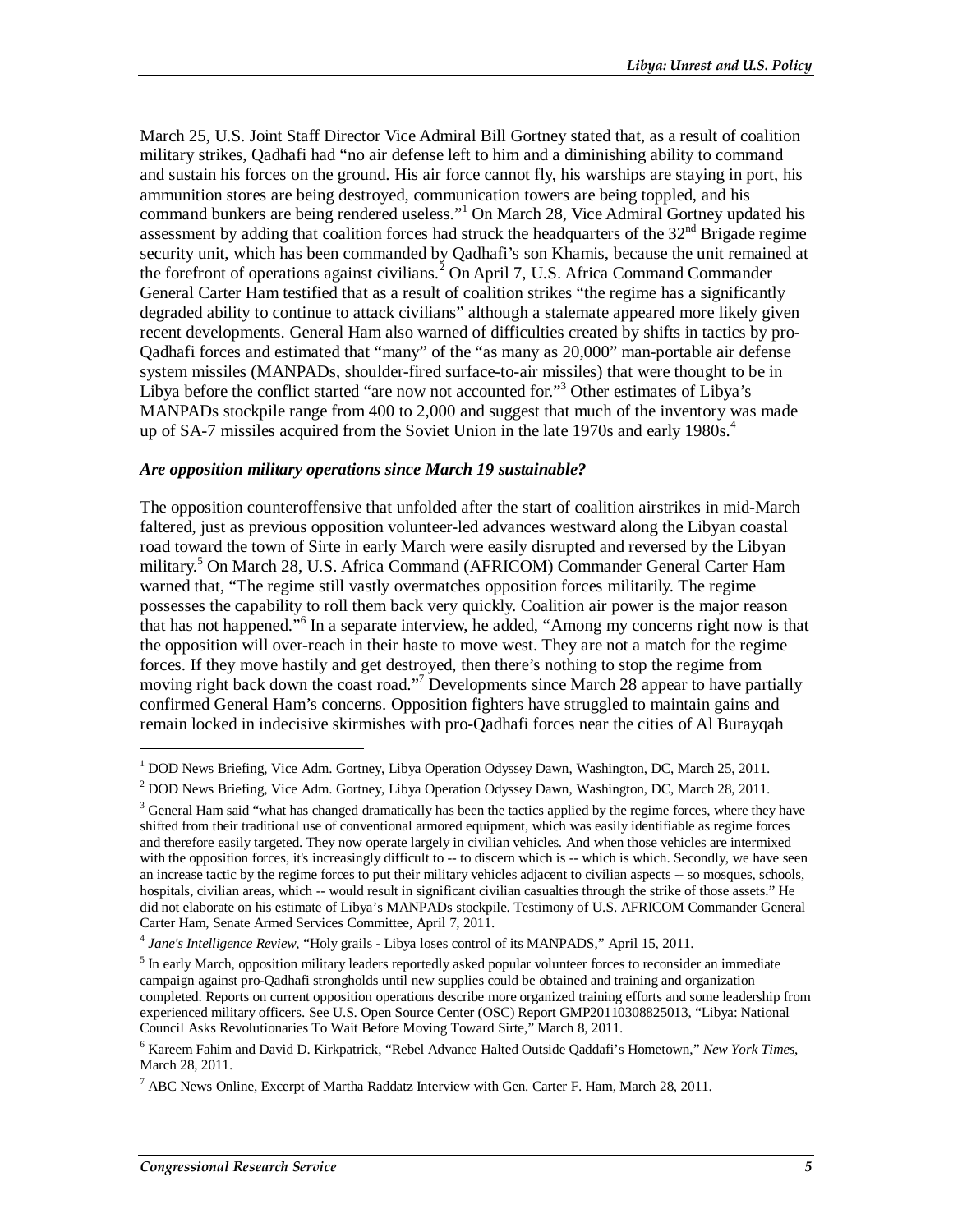and Ajdabiyah. On April 7, General Ham said that a stalemate appeared "more likely" than it had before NATO assumed command of all operations on March 31. For more information on opposition forces, see "Opposition Military Forces" below.

# **U.S. and International Responses**

The United States, the European Union, Russia, the Arab League, and the African Union have joined other international actors in condemning the Libyan's government's violent response to the uprising. Qadhafi and his supporters maintain that they have not purposefully targeted civilians and that the international response is an overreaction based on misinformation or a conspiracy. Some parties, including the United States and the European Union, have called for Qadhafi to step down. He maintains that he has no formal political authority to relinquish, and his supporters claim they are acting legitimately to put down an internal rebellion.

The United States, the European Union, Russia, Japan, South Korea, and other countries have enacted targeted sanctions on Qadhafi and his key supporters, and they have limited financial transactions with Libya and arms shipments to the country. On February 26, 2011, the United Nations Security Council unanimously adopted Resolution 1970, placing targeted financial and travel sanctions on Qadhafi and certain individuals and imposing an arms embargo on Libya. The Resolution did not authorize the use of force by third-parties. Debate over further action culminated in the adoption of Resolution 1973 on March 17, which calls for an immediate ceasefire and dialogue, declares a no-fly zone in Libyan airspace, authorizes robust enforcement measures for the arms embargo established by Resolution 1970, and authorizes member states "to take all necessary measures … to protect civilians and civilian populated areas under threat of attack in the Libyan Arab Jamahiriya, including Benghazi, while excluding a foreign occupation force of any form on any part of Libyan territory." The passage of the resolution reflected sufficient, if not universal, international recognition of a need for intervention. Nevertheless, differences of opinion persist among key outside parties over the legitimacy and utility of specific policy options, including military operations to protect Libyan civilians (see "No-Fly Zone, Arms Embargo, and Civilian Protection Operation" below).

The United States began military operations against Libyan military targets on March 19. As of April 21, a coalition consisting of some members of the North Atlantic Treaty Organization (NATO) plus partner countries such as Sweden, the United Arab Emirates, and Qatar, was supporting military operations to protect civilians, enforce the arms embargo, and/or enforce the no-fly zone in support of Resolution 1973. NATO has assumed command for all three components of the coalition operations under the guise of Operation Unified Protector (see "The North Atlantic Treaty Organization (NATO)" below).

The U.S. government and its allies also are working to respond to the repatriation and humanitarian needs of thousands who have fled Libya and remain in temporary Tunisian and Egyptian border transit camps. According to the International Organization for Migration, as of April 13, over 500,000 people have fled the country since the fighting began, and just under 10,000 people remained in the transit camps.<sup>8</sup> Humanitarian needs inside Libya are not fully

<sup>&</sup>lt;sup>8</sup> See "Total Number of Individuals Arrived in Egypt, Tunisia, Niger, Algeria, Chad, and Sudan from Libya," and "Key Information on Population Movements" in United States Government Fact Sheet, Libya Complex Emergency, Humanitarian Fact Sheet #19, Fiscal Year (FY) 2011, April 14, 2011.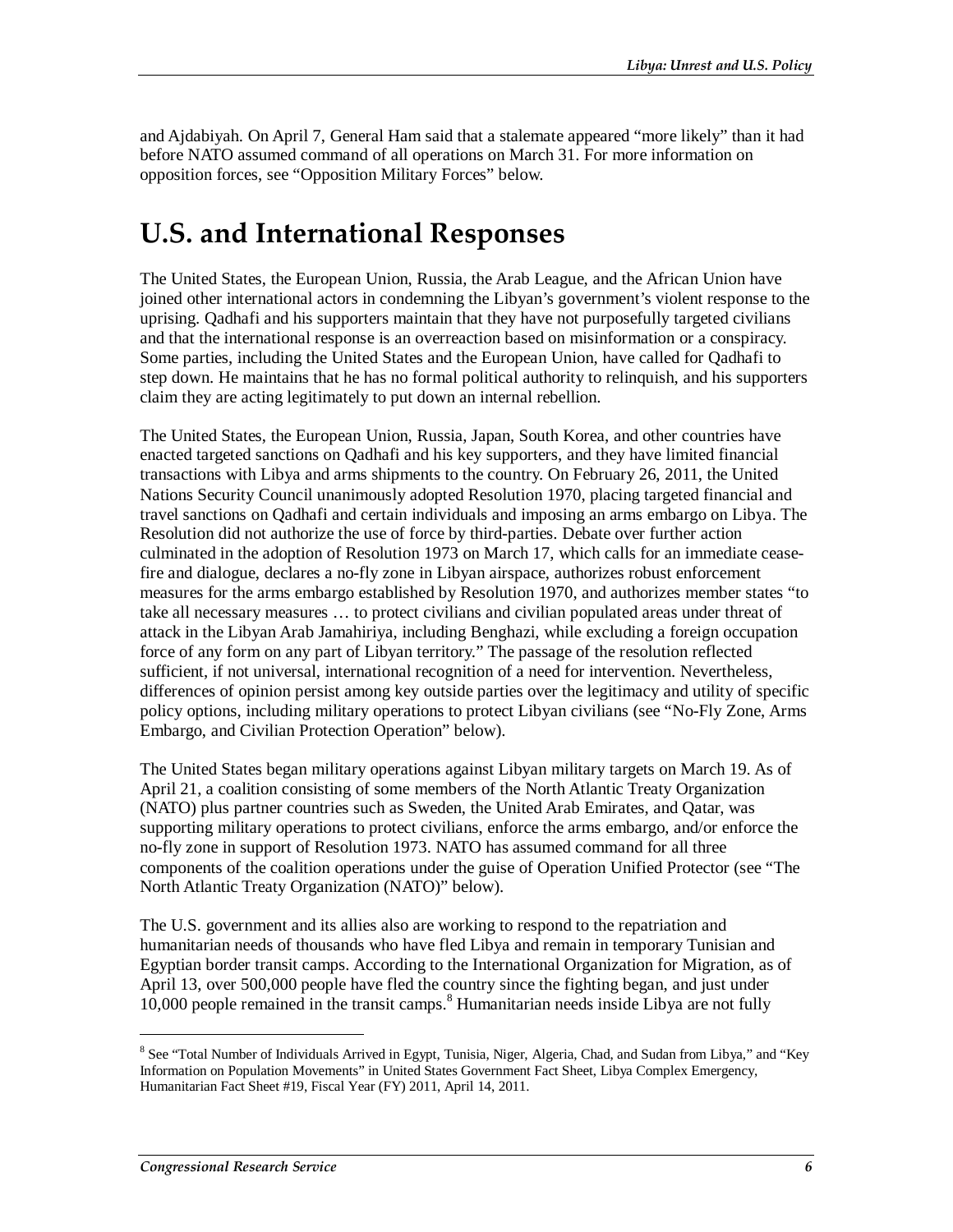known, and may change as the conflict continues. The United Nations has negotiated an agreement with Libyan government to provide food and medical relief to the besieged city of Misurata, where opposition forces are holding out against government forces and the population and displaced third-country nationals face difficult humanitarian conditions.

## **Current U.S. Policy**

Beginning in early March, U.S. military forces were deployed in the Mediterranean region to participate in humanitarian relief operations and serve in a reserve capacity pending decisions about military intervention. Coalition military operations to enforce U.N. Security Council Resolution 1973 began on March 19 and continued under the auspices of the U.S.-led Operation Odyssey Dawn through the assumption of command by NATO on March 31. U.S. military forces remain engaged, but are now undertaking fewer missions under the auspices of NATO-led Operation Unified Protector than they initially did under the auspices of U.S. Operation Odyssey Dawn. Since March 19, U.S. forces and their coalition partners have succeeded in dismantling Libya's air defenses and striking pro-Qadhafi units that continue to target opposition held areas and threaten Libyan civilians.

### **Administration Views and Action Prior to the Use of Force**

The immediate U.S. response to the outbreak of unrest in Libya in February reflected standing U.S. calls for regional parties to avoid violent confrontation and prioritized efforts to evacuate U.S. citizens and ensure the security of U.S. diplomatic facilities and personnel in Libya.<sup>9</sup> Air and sealift arrangements eventually secured the departure of hundreds of U.S. citizens, and the State Department withdrew all U.S. government personnel and suspended activity at its temporary embassy facilities for the duration of the crisis. A series of strong statements, diplomatic consultations, and targeted actions followed in the wake of the initial response:

- On February 23, President Barack Obama called the bloodshed in Libya "outrageous" and "unacceptable" and said that his Administration was looking at the "full range of options we have to respond to this crisis."<sup>10</sup>
- On February 25, President Obama formally reversed the policy of rapprochement that he and President George W. Bush had pursued with Libya since late 2003. Executive Order 13566, released that day, declares a new national emergency stemming from the threat posed by the situation in Libya, imposes new targeted financial sanctions on Qadhafi and other Libyan officials, blocks certain Libyan funds under U.S. jurisdiction, and restricts U.S. persons' financial transactions with certain Libyan individuals and entities.<sup>11</sup> The Administration expanded the list of designated entities and individuals on March  $15^{12}$

<sup>&</sup>lt;sup>9</sup> Libyan demonstrators attacked and burned the former U.S. Embassy in December 1979, without apparent Libyan government intervention.

<sup>&</sup>lt;sup>10</sup> Full text of President Obama's remarks at http://www.whitehouse.gov/blog/2011/02/23/president-obama-speaksturmoil-libya-violence-must-stop.

<sup>&</sup>lt;sup>11</sup> Executive Order 13566 of February 25, 2011, Blocking Property and Prohibiting Certain Transactions Related to Libya, Federal Register, Presidential Documents, March 2, 2011 (Volume 76, Number 41, pp. 11315-8. Full text available at http://www.whitehouse.gov/the-press-office/2011/02/25/executive-order-libya.

 $12$  U.S. Department of the Treasury, "Press Release: Moving to Further Isolate Qadhafi Regime, Treasury Designates (continued...)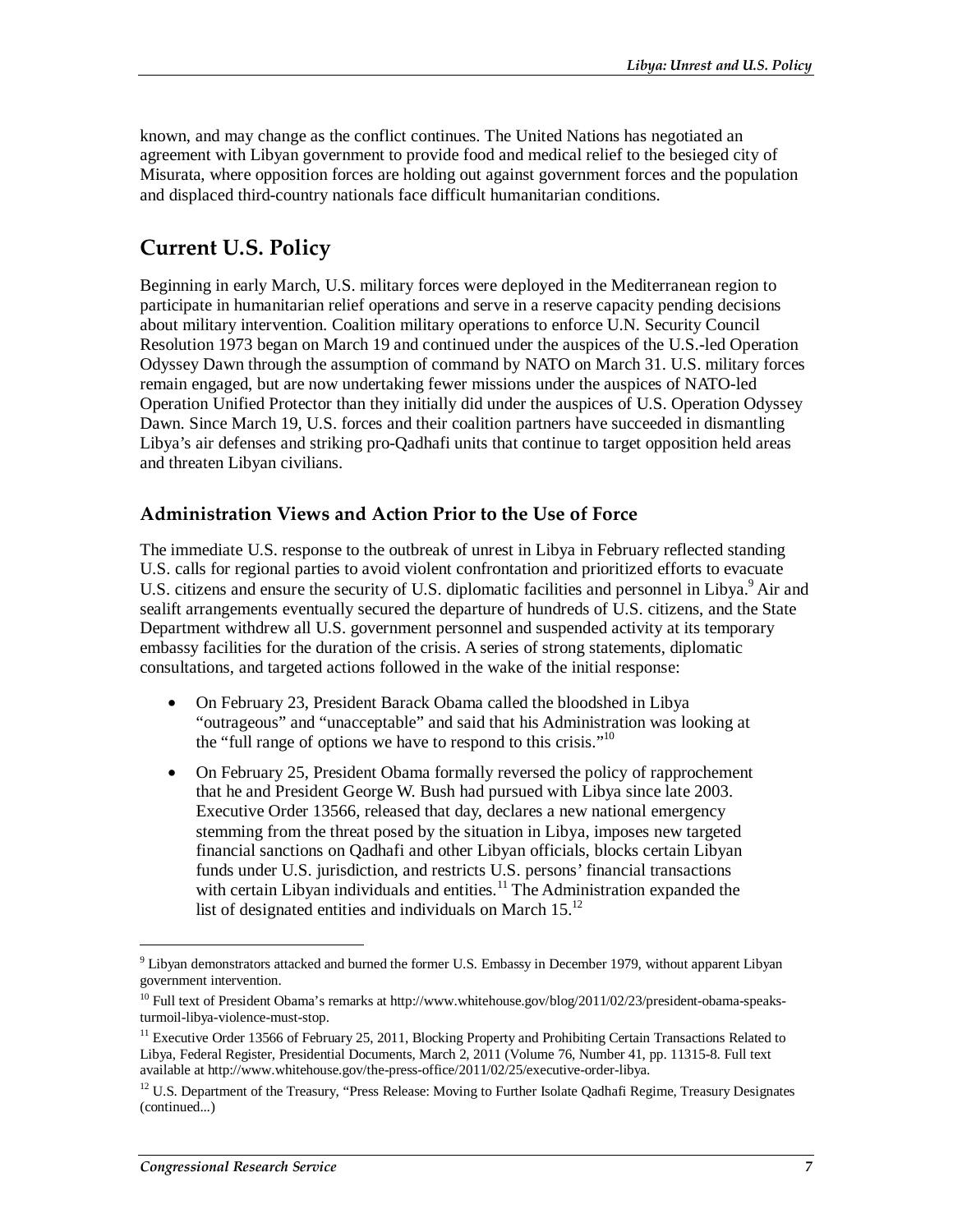• On March 3, President Obama summarized his views at a joint press appearance with Mexican President Felipe Calderón, stating

The violence must stop. Muammar Gaddafi has lost the legitimacy to lead and he must leave. Those around him have to understand that violence that they perpetrate against innocent civilians will be monitored and they will be held accountable for it.… And so to the extent that they are making calculations in their own minds about which way history is moving, they should know history is moving against Colonel Gaddafi.<sup>13</sup>

- On March 7, President Obama reiterated his "very clear message to those who are around Colonel Qaddafi. It is their choice as to how to operate moving forward. They will be held accountable for whatever violence will continue to take place there."14 He added that the United States "will stand with [the Libyan people] in the face of unwarranted violence and the continued suppression of democratic ideals that we've seen there." The President did not specifically describe what support the United States planned to provide inside Libya.
- On March 14, Secretary of State Hillary Rodham Clinton met privately with opposition Interim Transitional National Council (ITNC) foreign affairs representative Mahmoud Jibril in Paris. The United States has not formally recognized the ITNC or publicly signaled its intent to provide material support to the group, although the Administration has allowed the Council to establish a representative office in Washington, DC. (See "Interim Transitional National Council (ITNC)," below.)
- On March 14, President Obama reiterated his call for Qadhafi to step down, but did not elaborate on the specific steps his Administration was prepared to take beyond those already announced to support that outcome.

The advance of Muammar al Qadhafi's military forces toward the opposition-held cities of eastern Libya raised the prospect that Libyan civilians could be targeted and a humanitarian crisis could ensue. During the week of March 17, Qadhafi and his supporters offered clear terms to opposition fighters and the people of Benghazi in a series of nationally broadcast statements via state television and radio. These statements characterized the military advance as a "humanitarian operation" and called on citizens disarm in exchange for "general amnesty" and "protection" or to choose exile.15 Statements said "We will not show mercy to any traitor," and those refusing Qadhafi's terms were told that they were "rats," "apostates," and "traitors" and would face a "purge" that would proceed "room by room" and "individual by individual."<sup>16</sup> On March 17, Qadhafi promised "relief and bounties" to the "beloved" people of Benghazi and pledged to,

<sup>(...</sup>continued)

Libyan Foreign Minister and Identifies 16 State-Owned Companies," March 15, 2011.

<sup>&</sup>lt;sup>13</sup> Video available at http://www.whitehouse.gov/photos-and-video/video/2011/03/03/president-obama-s-pressavailability-president-calder-n-statement-

<sup>&</sup>lt;sup>14</sup> Steve Hendrix, Leila Fadel and Debbi Wilgoren, "Gaddafi forces attack rebels anew, even as regime appears to seek talks," Washington Post, March 7, 2011.

<sup>&</sup>lt;sup>15</sup> OSC Report GMP20110316950007, "Libyan Army Announces Advance on Benghazi," March 16, 2011; and, OSC Report GMP20110317676005, "Al-Qadhafi Asks Benghazi People To Abandon 'Traitors;' Vows to 'Confront' NATO," March 17, 2011.

<sup>&</sup>lt;sup>16</sup> "Statement on Libyan TV Says Qadhafi Forces Await 'Zero Hour' To Retake Benghazi," OSC Report GMP20110316950075, March 16, 2011; and, OSC Report GMP20110317676005.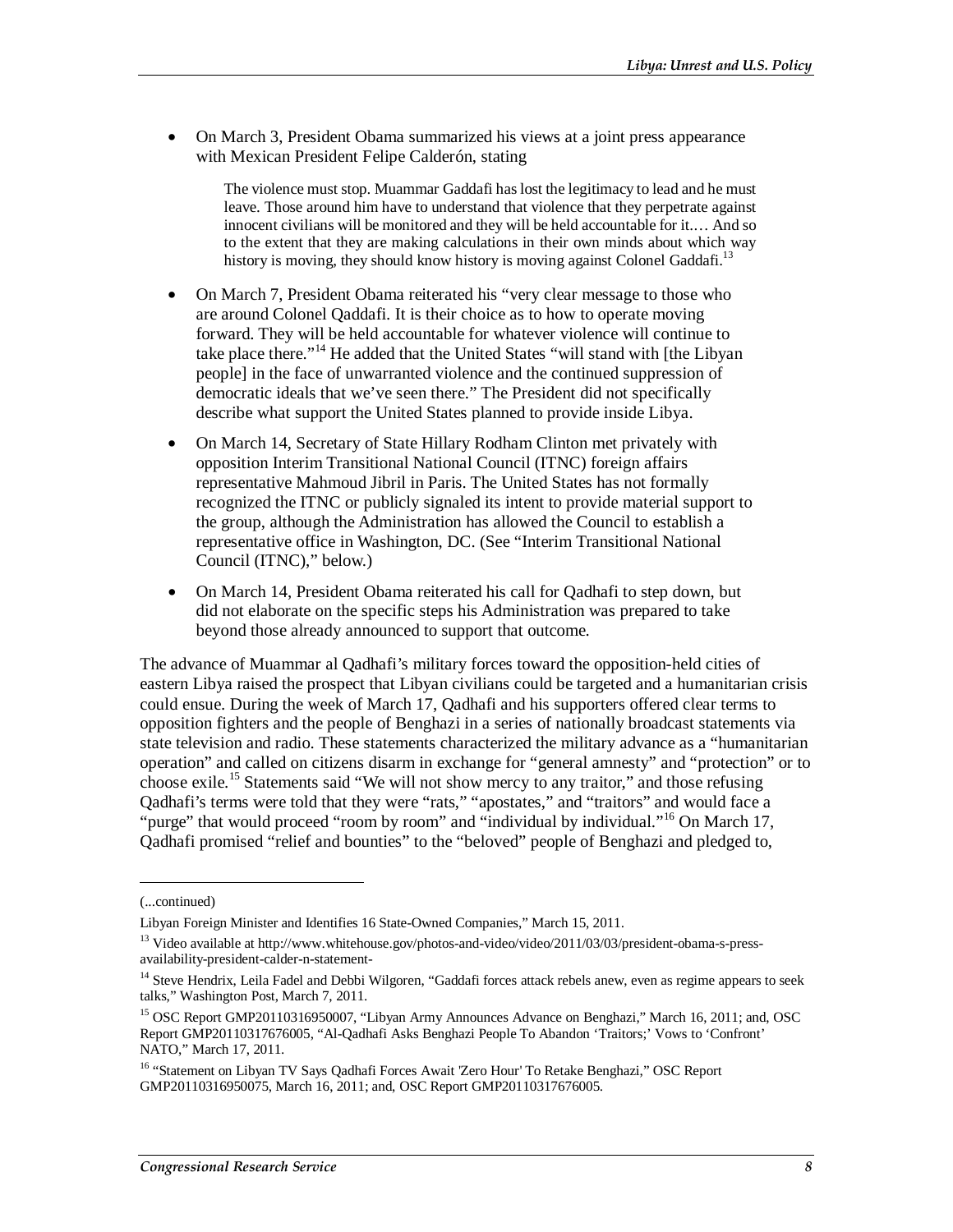"wipe out this filth."<sup>17</sup> The Obama Administration engaged in an intense flurry of diplomatic consultation that contributed to the passage of U.N. Security Council Resolution 1973 on March 17.

On March 18, President Obama made a statement on U.S. policy in light of the new U.N. resolution.<sup>18</sup> The President stated that "a cease-fire must be implemented immediately," and "all attacks against civilians must stop." He specified that "Qaddafi must stop his troops from advancing on Benghazi, pull them back from Ajdabiya, Misurata, and Zawiya, and establish water, electricity and gas supplies to all areas. Humanitarian assistance must be allowed to reach the people of Libya." President Obama underscored that the terms were "not negotiable" and warned Qadhafi that if he did not "comply with the resolution, the international community will impose consequences, and the resolution will be enforced through military action." He identified the "focus" of U.S. policy as "protecting innocent civilians within Libya, and holding the Qaddafi regime accountable." Lastly, President Obama stated that "the United States is not going to deploy ground troops into Libya. And we are not going to use force to go beyond a well-defined goal—specifically, the protection of civilians in Libya."

#### **No-Fly Zone, Arms Embargo, and Civilian Protection Operations19**

On March 21, President Obama wrote to congressional leaders announcing that U.S. military forces had commenced operations in Libya on March 19 "to prevent a humanitarian catastrophe and address the threat posed to international peace and security by the crisis in Libya" and "for the purposes of preparing a no-fly zone."20 The President stated that the "strikes will be limited in their nature, duration, and scope" and that "their purpose is to support an international coalition as it takes all necessary measures to enforce the terms of U.N. Security Council Resolution 1973." He added that, "United States military efforts are discrete and focused on employing unique U.S. military capabilities to set the conditions for our European allies and Arab partners to carry out the measures authorized by the U.N. Security Council Resolution." President Obama cited his "constitutional authority to conduct U.S. foreign relations and as Commander in Chief and Chief Executive," and stated he was reporting to Congress "to keep the Congress fully informed, consistent with the War Powers Resolution."<sup>21</sup>

In an address to the nation on March 28, President Obama identified important U.S. strategic interests in "preventing Qadhafi from overrunning those who oppose him," including preventing a massacre that might create destabilizing refugee flows into Tunisia or Egypt.<sup>22</sup> He also cited the

<sup>17</sup> OSC Report GMP20110317676005.

<sup>&</sup>lt;sup>18</sup> President Barack Obama, Remarks by the President on the Situation in Libya, March 18, 2011. Available at http://www.whitehouse.gov/the-press-office/2011/03/18/remarks-president-situation-libya.

 $19$  For detailed information about U.S. military operations under Operation Odyssey Dawn, including initial congressional authorization debates and estimates of the potential costs of U.S. operations, see CRS Report R41725, *Operation Odyssey Dawn (Libya): Background and Issues for Congress*, coordinated by Jeremiah Gertler, and CRS Report R41701, *No-Fly Zones: Strategic, Operational, and Legal Considerations for Congress*, coordinated by Jeremiah Gertler.

<sup>&</sup>lt;sup>20</sup> President Barack Obama, Letter from the President Regarding the Commencement of Operations in Libya, March 21, 2011. Available at http://www.whitehouse.gov/the-press-office/2011/03/21/letter-president-regardingcommencement-operations-libya.

<sup>21</sup> For information about the War Powers Resolution, see CRS Report R41199, *The War Powers Resolution: After Thirty-Six Years*, by Richard F. Grimmett.

 $^{22}$  President Barack Obama, Remarks by the President in Address to the Nation on Libya, March 28, 2011. Available at (continued...)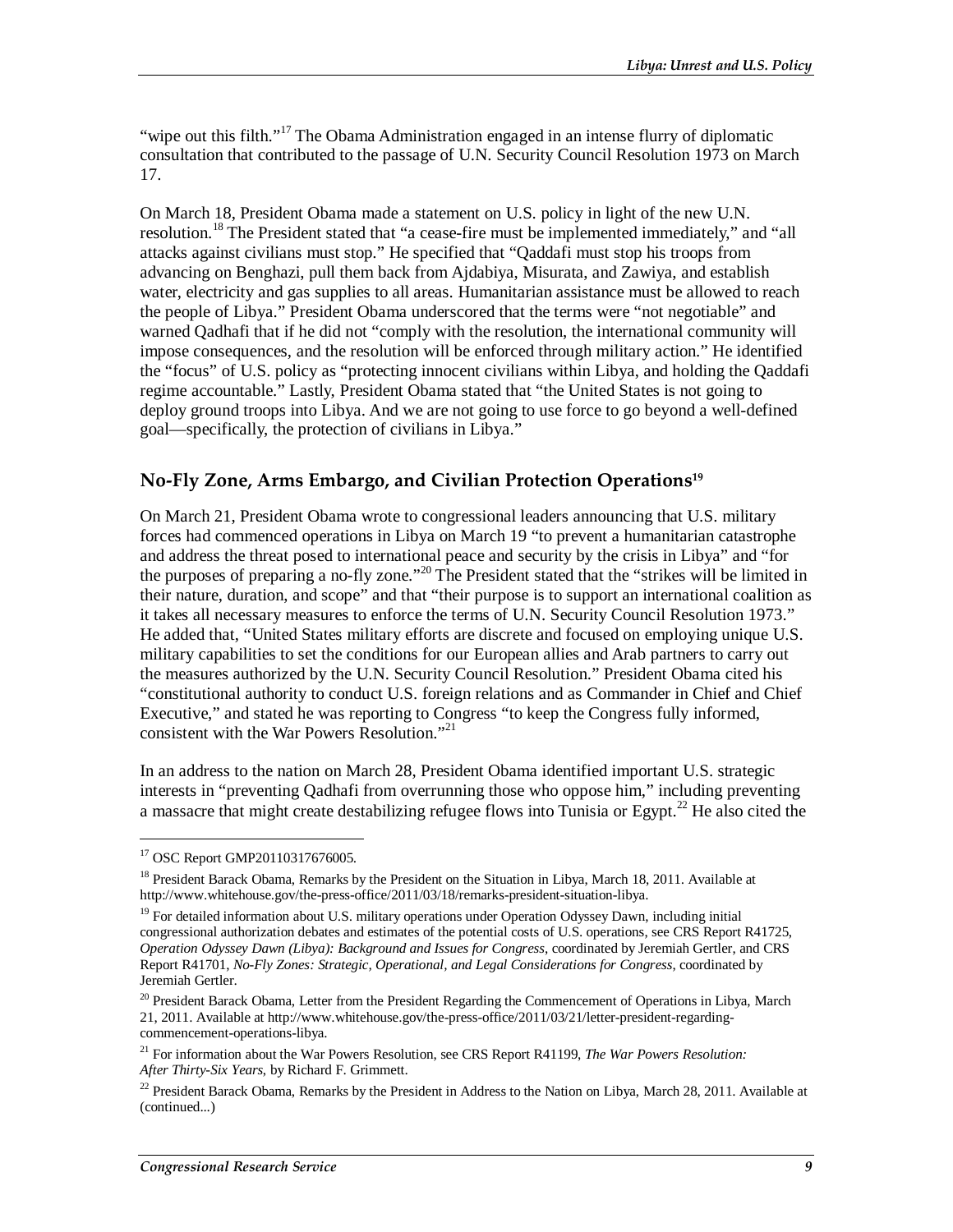possibility that regional leaders would assume violent repression was acceptable and that the U.N Security Council would not act to uphold peace and security. President Obama emphasized his view that "broadening our military mission to include regime change would be a mistake."

The civilian protection provisions of Resolution 1973 authorize "all means necessary" short of foreign military occupation, which, given the security situation described above, has to date included a wide range of military action, including air strikes on pro-Qadhafi ground forces. The no-fly zone provisions of Resolution 1973 ban "all flights in the airspace of the Libyan Arab Jamahiriya in order to help protect civilians" with the exception of humanitarian flights, evacuation flights, flights authorized for the protection of civilians, and "other flights which are deemed necessary by States acting under the authorization … to be for the benefit of the Libyan people." Member states are authorized to act nationally or "through regional organizations" to enforce the ban and are now doing so. All authorized flights are to be coordinated with the U.N. Secretary General and the Arab League Secretary General. The resolution calls on U.N. member states to "to provide assistance, including any necessary over-flight approvals, for the purposes of implementing" the no-fly zone and civilian protection operations.

The U.S. military forces now on station have a broad range of offensive and defensive assets at their disposal, in addition to the ability to assist in medical and relief operations. The U.S. military's newest combatant command, U.S. Africa Command (AFRICOM) took the lead on Operation Odyssey Dawn, overseeing U.S. forces delivering humanitarian relief,<sup>23</sup> enforcing the no-fly zone and arms embargo, and conducting strikes to protect civilians in Libya. General Carter F. Ham, who assumed command of AFRICOM on March 9, serves as theater commander for U.S. Libya operations and U.S. forces now contributing to the NATO-led Operation Unified Protector (see "The North Atlantic Treaty Organization (NATO)" below). Tactical U.S. operations for Operation Odyssey Dawn were coordinated by a Joint Task Force under Admiral Sam Locklear. Admiral Locklear serves jointly as Commander of U.S. Naval Forces Europe and Africa, and as Commander of Allied Joint Force Command, Naples, which now has operational responsibility for NATO's Operation Unified Protector in Libya and the Mediterranean.

### **U.S. Humanitarian Operations**

The Administration also has deployed joint State Department/USAID humanitarian assessment teams (HATs) to the Tunisia-Libya and Libya-Egypt borders.<sup>24</sup> As of April 14, USAID had provided \$20 million to implementing partners for humanitarian relief purposes, while the State Department had provided \$27 million to the International Organization for Migration (IOM), the United Nations High Commissioner for Refugees, and the International Committee of the Red Cross to support the repatriation of third-country nationals, the establishment of transit camps,

<sup>(...</sup>continued)

http://www.whitehouse.gov/the-press-office/2011/03/28/remarks-president-address-nation-libya.

<sup>&</sup>lt;sup>23</sup> Under the auspices of Operation Odyssey Dawn, U.S. Africa Command, with support from Air Mobility Command and Naval Forces Europe-Africa assets, oversaw airlift operations via military facilities in Greece, Italy, and Germany to deliver U.S.-donated humanitarian relief supplies to the Libyan-Tunisian border and repatriate Egyptian nationals from Tunisia.

<sup>&</sup>lt;sup>24</sup> Updates on the humanitarian situation and U.S. civilian agencies activities are available from the U.S. Agency for International Development, http://www.usaid.gov/our\_work/humanitarian\_assistance/disaster\_assistance/countries/ libya/template/index html.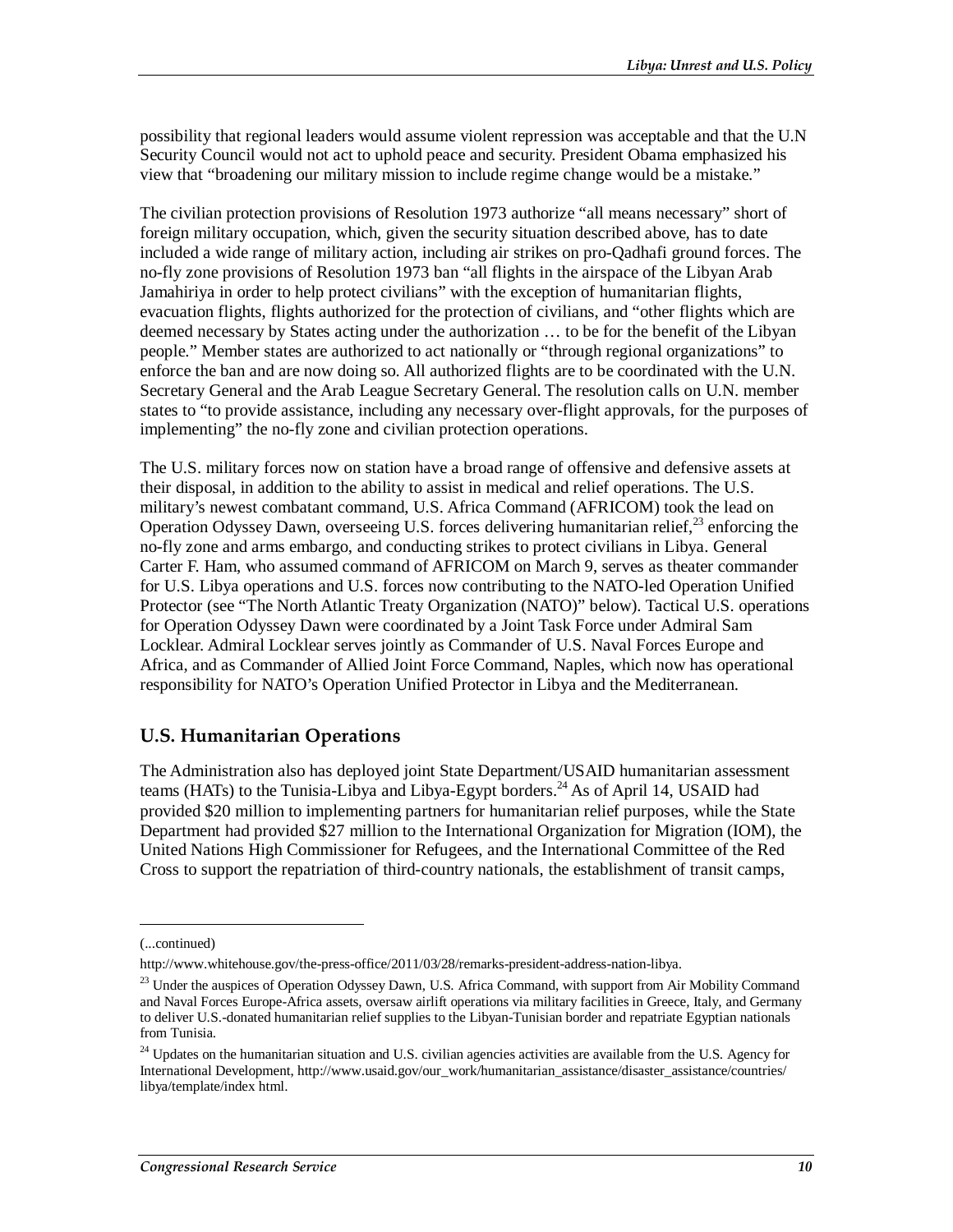and medical relief and other programs for those fleeing the conflict.<sup>25</sup> The Administration also estimates that the U.S. government has spent \$1.1 million on in-kind transfers of third-country nationals from Tunisia to Egypt. On March 7, President Obama authorized the issuance of up to \$15 million from the U.S. Emergency Refugee and Migration Assistance (ERMA) fund to support "contributions to international, governmental, and nongovernmental organizations and payment of administrative expenses of the Bureau of Population, Refugees, and Migration of the Department of State, related to the humanitarian crisis resulting from the violence in Libya."<sup>26</sup>

### **U.S. Engagement with and Assistance to the Libyan Opposition**

The infusion of popular support and regime defectors to the general opposition cause inside Libya was welcomed by many established opposition groups, even if the specific political demands of newly active opposition supporters and their compatibility with the agendas of the established groups were not clear. Key current questions for U.S. policymakers include determining the identities and backgrounds of various opposition leaders and groups, assessing the capabilities of armed opposition supporters, and determining the intentions, goals, and legitimacy of opposition elements. On March 28, U.S. Vice Admiral Bill Gortney stated his view that "the opposition is not well organized, and it is not a very robust organization." He further indicated that the United States "would like a much better understanding of the opposition," and that U.S. officials are "trying to fill in" what he characterized as "knowledge gaps." The U.S. State Department has dispatched a senior diplomat to Benghazi to serve as a liaison to the ITNC. On April 12, a State Department spokesman said "we're getting a better sense as a result of these meetings of both the [I]TNC and its vision for Libya going forward." The extent of current U.S. engagement with non-ITNC groups is not clear. On April 21, Secretary of Defense Robert Gates said that U.S. knowledge of Benghazi-based opposition groups has improved, but that "there is still a lot we don't know about the opposition."27

On April 15, the Administration notified Congress of its intent to authorize the "drawdown of up to \$25 million in non-lethal commodities and services" from U.S. government inventories and resources "to support key U.S. government partners such as the Transitional National Council (TNC) in efforts to protect civilians and civilian populated areas under threat of attack in Libya."<sup>28</sup> The commodities listed in the initial notification are designated as "non-lethal" and "may include but not be limited to, vehicles, fuel trucks and fuel bladders, ambulances, medical equipment, protective vests, binoculars, and non-secure radios." Some press reports also suggest that President Obama has authorized U.S. intelligence agencies to conduct unspecified missions in Libya in support of the Libyan opposition. The Administration has declined to comment on those reports. As of April 25, President Obama had not ruled out the provision of direct U.S. security assistance to the Libyan opposition.

<sup>&</sup>lt;sup>25</sup> USG Humanitarian Fact Sheet #19, Fiscal Year (FY) 2011, April 14, 2011.

 $^{26}$  Presidential Determination No. 2011-8, Unexpected Urgent Refugee and Migration Needs Related to Libya, March 7, 2011.

<sup>&</sup>lt;sup>27</sup> Secretary of Defense Robert M. Gates and Vice Chairman of the Joint Chiefs of Staff Gen. James Cartwright, DOD News Briefing, April 21, 2011.

 $^{28}$  Memorandum of Justification Pursuant to Section 552(C)(2) of the Foreign Assistance Act for a Drawdown to Support Efforts to Protect Civilians and Civilian-Populated Areas Under Threat of Attack in Libya, April 15, 2011.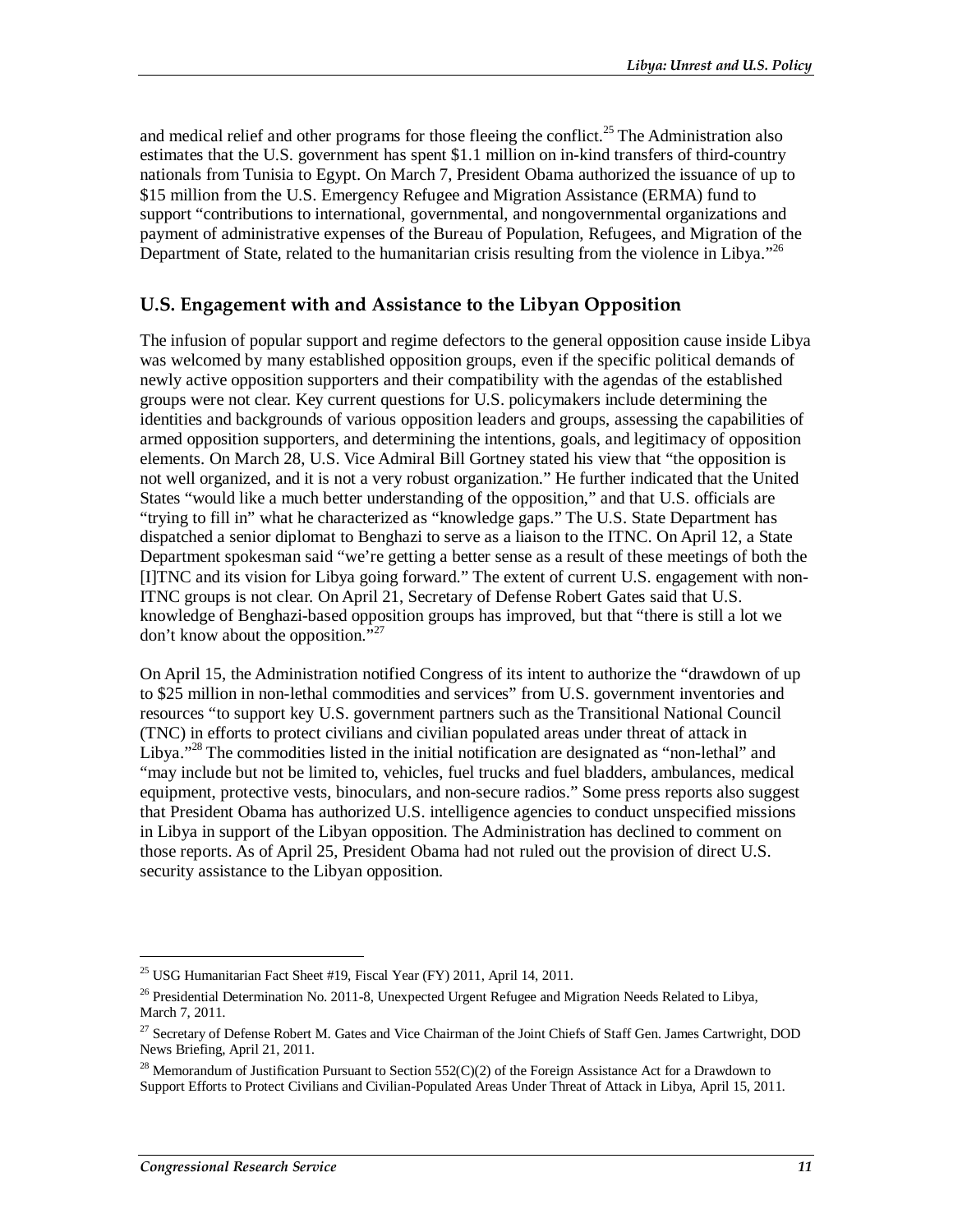## **Congressional Action and Select Views**

Since the uprising began in mid-February, many Members of Congress and Senators have spoken out in condemnation of Qadhafi forces' violence against civilians in Libya, and the Senate adopted a resolution to that effect (S.Res. 85, see below). Some Members of Congress made statements urging the imposition of a no-fly zone in support of the Libyan opposition, while others have expressed doubt about the utility of such an operation or other military intervention. Other Members have suggested that the Administration should seek explicit congressional authorization for the use of U.S. Armed Forces with regard to the Libyan conflict. Some Members of Congress continue to debate the rationale, timing, authorization, goals, costs, and implications of ongoing U.S. military operations and U.S. policy toward Libya more broadly. The views and proposed legislation described below reflect a selection of congressional statements for illustrative purposes and are not exhaustive.

#### **Select Legislation and Statements**

- On March 1, the Senate adopted by unanimous consent S.Res. 85, "strongly condemning the gross and systematic violations of human rights in Libya, including violent attacks on protesters demanding democratic reforms."
- On March 15, 2011, Representative Ron Paul introduced H.Con.Res. 31, which cites the war powers enumerated in Article One of the U.S. Constitution and cites the War Powers Resolution (P.L. 93-148)<sup>29</sup> in stating "the sense of Congress that the President is required to obtain in advance specific statutory authorization for the use of United States Armed Forces in response to civil unrest in Libya." The resolution specifically notes the possible imposition of a no-fly zone as one of the possible actions that inspired the legislation.
- On March 15, 2011, Senator John McCain introduced S.Res. 102, which

calls on the President … to recognize the Libyan Transitional National Council, based in Benghazi but representative of Libyan communities across the country, as the sole legitimate governing authority in Libya; … to take immediate steps to implement a 'nofly zone' in Libya with international support; and … to develop and implement a comprehensive strategy to achieve the stated United States policy objective of Qaddafi leaving power.

- Senator Richard Lugar released a statement on March 15 that read, "It is doubtful that U.S. interests would be served by imposing a no-fly zone over Libya. If the Obama Administration is contemplating this step, however, it should begin by seeking a declaration of war against Libya that would allow for a full Congressional debate on the issue." Senator Lugar raised these concerns directly with Under Secretary of State for Political Affairs William Burns in a Senate Foreign Relations Committee meeting on March 17.
- On March 16, Senate Foreign Relations Committee (SFRC) Chairman Senator John Kerry said,

 $29$  For more information about the War Powers Resolution and its relation to recent U.S. military operations involving no-fly zones, see CRS Report R41199, *The War Powers Resolution: After Thirty-Six Years*, by Richard F. Grimmett.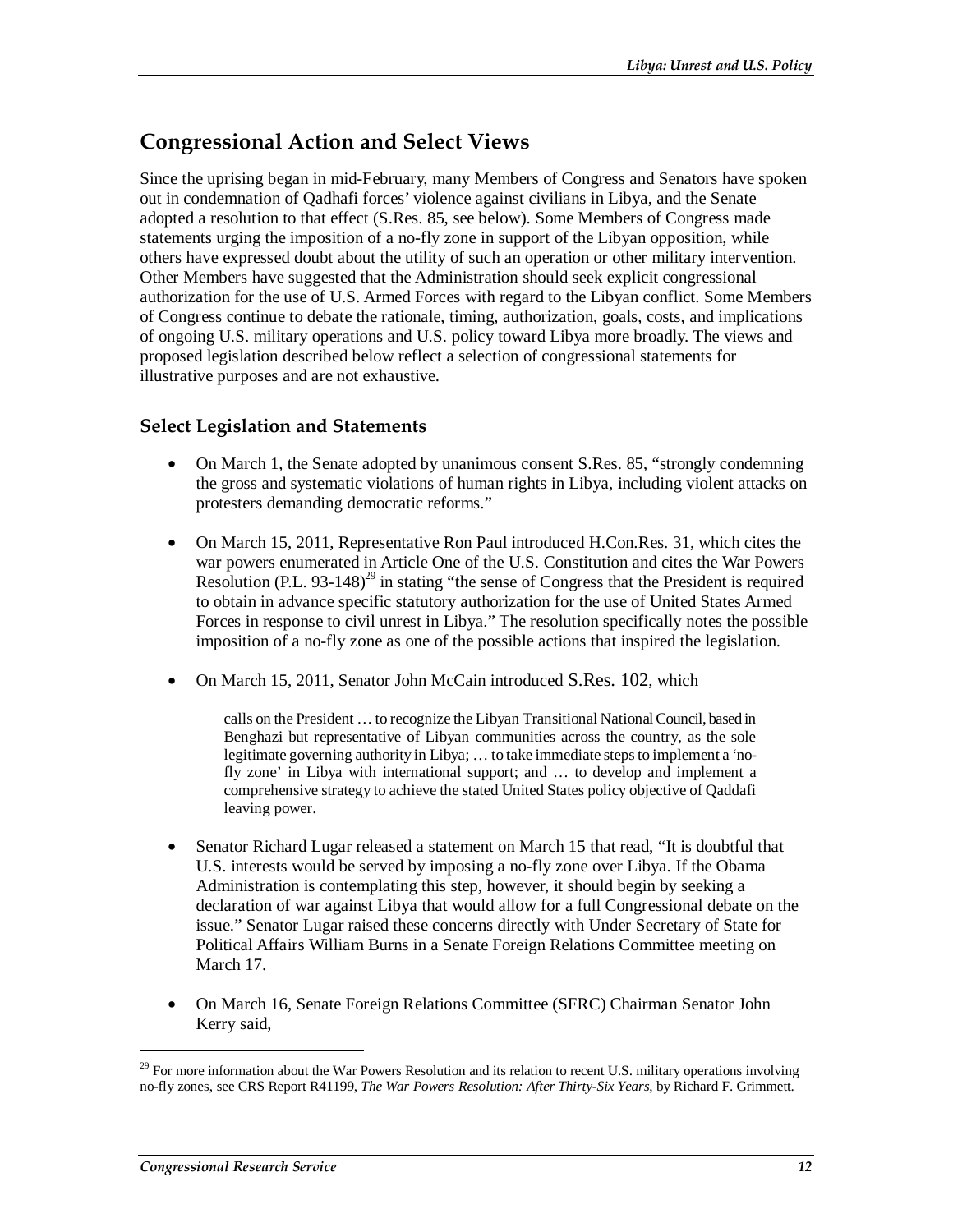The international community cannot simply watch from the sidelines as this quest for democracy is met with violence. The Arab League's call for a U.N. no-fly zone over Libya is an unprecedented signal that the old rules of impunity for autocratic leaders no longer stand. Time is running out for the Libyan people. The world needs to respond immediately to avert a humanitarian disaster. The Security Council should act now to heed the Arab League's call [for the imposition of a no-fly zone]. (See "The Arab League and the African Union" below.)

Debate within the SFRC at a March 17 hearing on the Middle East revealed differences of opinion among committee members and between some Senators and the Administration with regard to the imperative to intervene, the likely benefits and drawbacks, the need for congressional authorization for the use of U.S. military forces, and the likelihood that Al Qaeda or other violent Islamists could take advantage of the current situation or future unrest to threaten Libyan and international security. The range of views discussed in that hearing largely reflect the range of views that were prevailing in the Congress as a whole prior to the start of U.S. military operations.

The congressional response to the start of U.S. military operations has featured expressions of support, expressions of opposition, and calls for further consultation and clarity on the part of the President and his Administration. On March 23, Speaker of the House John Boehner wrote a letter to President Obama, posing a number of specific questions about the goals, command, funding, and metrics for U.S. military operations in Libya and stating:  $30$ 

> I and many other members of the House of Representatives are troubled that U.S. military resources were committed to war without clearly defining for the American people, the Congress, and our troops what the mission in Libya is and what America's role is in achieving that mission. In fact, the limited, sometimes contradictory, case made to the American people by members of your Administration has left some fundamental questions about our engagement unanswered.… It is regrettable that no opportunity was afforded to consult with Congressional leaders, as was the custom of your predecessors, before your decision as Commander-in-Chief to deploy into combat the men and women of our Armed Forces.

The White House and executive branch agencies since have engaged in further consultations with Congress regarding U.S. policy and military operations in Libya. Several bills proposed since the start of military operations seek to address the question of the authorization of the use of force, the costs of U.S. military operations, and the Administration's current strategic goals and operational plans.

- Two proposed House resolutions, H.Res. 208 and H.Res. 209, would direct the Secretary of Defense and the Secretary of State to transmit copies of any and all documents and/or correspondence created on or after February 15, 2011, that "refers or relates to … consultation or communication with Congress regarding the employment or deployment of the Armed Forces for Operation Odyssey Dawn or military actions in or against Libya."
- H.R. 1212 would direct the President to "cease the use of force in, or directed at, the country of Libya by the United States Armed Forces unless a subsequent Act

<sup>&</sup>lt;sup>30</sup> Speaker Boehner Letter to President Obama on Military Action in Libya, March 23, 2011. Available at: http://www.speaker.gov/UploadedFiles/POTUSLetter\_032311.pdf.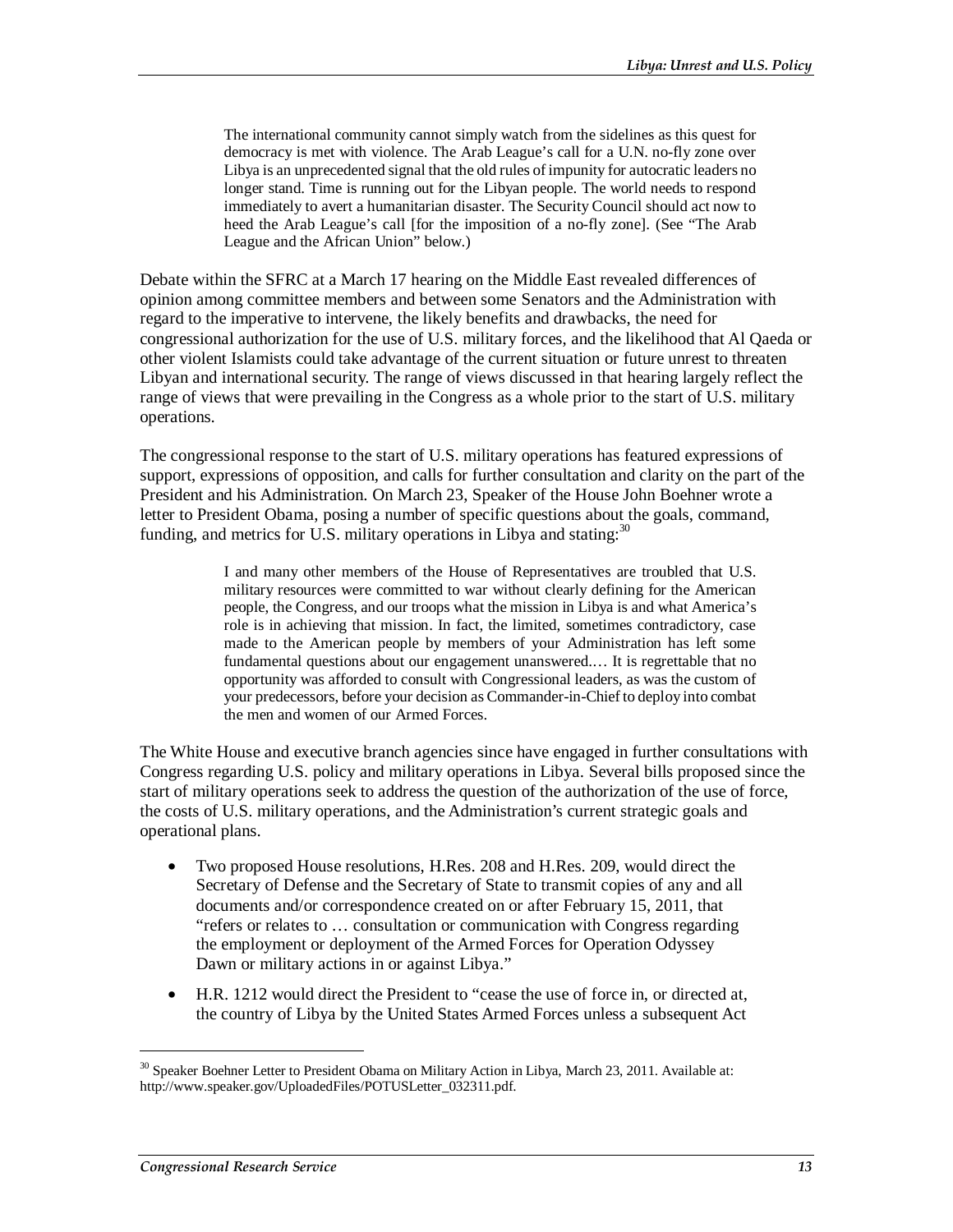specifically authorizes such use of force." The bill would prohibit the use of appropriated funds for the use of force by the U.S. military in Libya.

- H.Con.Res. 32 states the sense of the Congress that the President should "obtain specific statutory authorization for the use of United States Armed Forces in Libya within 60 days" or terminate related U.S. military operations.
- H.R. 1323 would require the Administration to provide an estimate of the cost of U.S. military operations in Libya in FY2011 and to identify identical corresponding recisions to non-security discretionary spending accounts to offset the cost of U.S. Operation Odyssey Dawn and participation in NATO's Operation Unified Protector.
- S.Res. 146 would state the sense of the Senate that "United States military" intervention in Libya, as explained by the President, is not in the vital interests of the United States." It would also call on the President to obtain authorization for further engagement and call on NATO allies and the Arab League to make contributions to ongoing operations commensurate with their stated interests.
- S.Res. 148 would state the sense of the Senate that President Obama should seek authorization for the use of force in Libya and would call on the President to submit "a detailed description of United States policy objectives in Libya, both during and after Muammar Qaddafi's rule; a detailed plan to achieve those objectives; a detailed estimate of the full cost of the United States military operations in Libya and any other actions required to implement the plan; and a detailed description of the limitations the President has placed on the nature, duration, and scope of United States military operations in Libya, as referenced in his March 21, 2011, letter to Congress."

## **The United Nations and Security Council Resolutions 1970 and 1973**

On February 22, the U.N. Security Council (UNSC) met in private to discuss the situation in Libya, and released a press statement that "condemned the violence and use of force against civilians, deplored the repression against peaceful demonstrators, and expressed deep regret at the deaths of hundreds of civilians." Members of the Council further "called for an immediate end to the violence and for steps to address the legitimate demands of the population, including through national dialogue."31

On February 26, the Security Council debated and unanimously adopted Resolution 1970, which

- establishes an arms embargo prohibiting weapons transfers to Libya, while providing for third party inspection of suspicious cargo and for consideration of possible exemptions by the Committee established by paragraph 24 of the resolution;
- grants the International Criminal Court (ICC) jurisdiction over crimes committed in Libya on or after February 15, 2011;

<sup>&</sup>lt;sup>31</sup> United Nations Security Council Department of Public Information, "SC/10180, AFR/2120: Security Council Press Statement on Libya," February 22, 2011.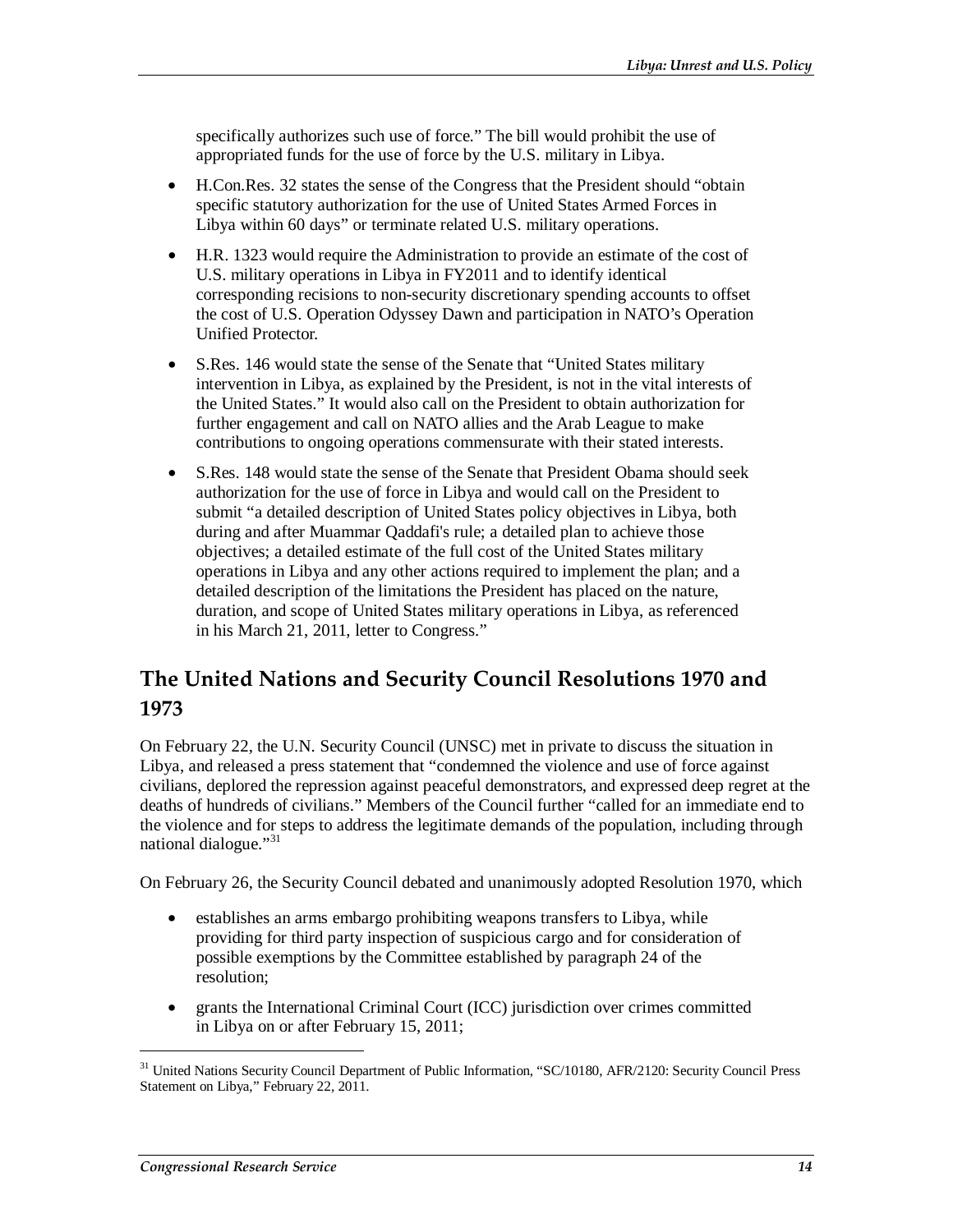- imposes targeted financial and travel sanctions on Muammar al Qadhafi, certain family members, and some prominent supporters;
- calls on member states to support humanitarian response efforts; and,
- provides for further consideration of the situation in Libya, while not authorizing the use of military force by member states with regard to the situation in Libya.

On March 1, the U.N. General Assembly, acting on the recommendation of the Human Rights Council on February 25, considered the situation in Libya, and adopted, by consensus, a resolution suspending Libya from "the rights of the membership" on the Human Rights Council. This was the first time a member state has been removed from the Council since it replaced the Commission on Human Rights in 2006.<sup>32</sup> The General Assembly will review Libya's future role on the Council "as appropriate." On March 11, the Human Rights Council established an independent three-member Commission of Inquiry "to investigate alleged violations of international human rights law in Libya." The Commission is scheduled to report in June 2011.

United Nations Secretary-General Ban Ki-moon has named former Jordanian Foreign Minister Abdul Ilah Khatib as his Special Envoy for Libya. Khatib has completed a visit to Tripoli and opposition controlled eastern Libya to assess the situation and meet with senior Libyan officials. He reiterated calls for an end to violence. On March 24, the Secretary General reported on his Special Envoy's preliminary findings and said, "We continue to have serious concerns … about the protection of civilians, abuses of human rights and violations of international humanitarian law, and the access of civilian populations to basic commodities and services in areas currently under siege." He added that Khatib's mission "was too brief to reach definitive conclusions about the human rights situation, but they found many worrying signs, including threats and incitement against the armed opposition." U.N. Humanitarian Coordinator for Libya Rashid Khalikov also visited Libya over the weekend of March 11 to March 13. The sanctions committee established pursuant to Resolution 1970 has commenced work and issued preliminary guidelines for its operations.33 The committee will be chaired by José Filipe Moraes Cabral of Portugal through the end of 2011.

Resolution 1970 did not authorize the use of force by member states with regard to the conflict in Libya or the enforcement of the arms embargo established by the resolution. As such, subsequent debate focused on the relative necessity and implications of military intervention and the potential for further authorization from the Security Council.

On March 17, the Security Council adopted Resolution 1973, which

- demands the immediate establishment of a cease-fire and a complete end to violence and all attacks against, and abuses of, civilians;
- authorizes Member States that have notified the Secretary-General, acting nationally or through regional organizations or arrangements, and acting in cooperation with the Secretary-General, to take all necessary measures,

<sup>&</sup>lt;sup>32</sup> United Nations General Assembly, A/RES/65/265, "Suspension of the rights of membership of the Libyan Arab Jamahiriya in the Human Rights Council," March 3, 2011.

<sup>33</sup> Committee information available at http://www.un.org/sc/committees/1970/. Security Council Committee Established Pursuant to Resolution 1970 (2011) Concerning the Libyan Arab Jamahiriya, "Chairman's report pursuant to paragraph 24 (e) of Security Council resolution 1970 (2011)," March 28, 2011; and, "Provisional Guidelines of the Committee for the Conduct of its Work," March 25, 2011.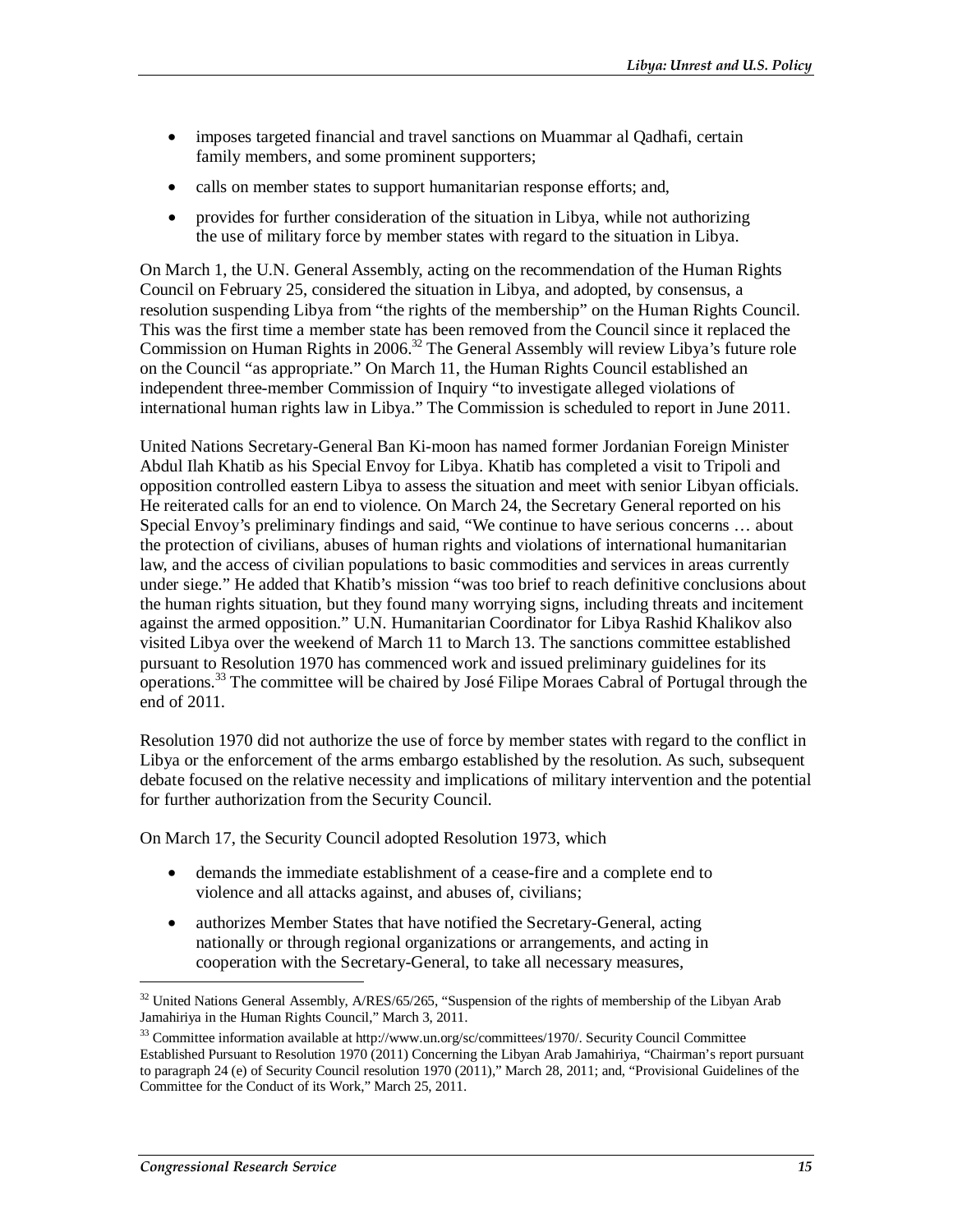notwithstanding paragraph 9 of resolution 1970 (2011) [Note: paragraph 9 establishes an arms embargo on Libya], to protect civilians and civilian populated areas under threat of attack in the Libyan Arab Jamahiriya, including Benghazi, while excluding a foreign occupation force of any form on any part of Libyan territory;

- establishes a ban on all flights in the airspace of the Libyan Arab Jamahiriya in order to help protect civilians;
- authorizes robust enforcement inspection measures for the arms embargo established by Resolution 1970, including measures to prevent the movement of mercenary forces to Libya;
- directs the U.N. Secretary General to convene an eight-person Panel of Experts to monitor the situation in Libya and implementation of Resolutions 1970 and 1973;
- signals the Security Council's determination to ensure that assets frozen pursuant to Resolution 1970 "shall, at a later stage, as soon as possible be made available to and for the benefit of the people of the Libyan Arab Jamahiriya;"
- calls on member states to enforce a ban on flights by any aircraft registered in the Libyan Arab Jamahiriya or owned or operated by Libyan nationals or companies; and,
- expands targeted financial and travel sanctions on Libyan individuals and entities and extends sanction provisions to persons found to be violating the arms embargo established by Resolution 1970.

## **The Arab League and the African Union**

International concern about the conflict in Libya is shared and in many senses amplified within regional bodies such as the Arab League and the African Union, of which Libya and its neighbors are members. The United States, the European Union, and other parties have looked to regional actors as they seek to gauge the political ramifications of potential policy options, including the ongoing NATO-led military intervention. Both the Arab League and the African Union have taken strong stands against Qadhafi supporters' use of violence against civilians and opposition groups. Both bodies also have expressed some concern about the scope and potential effects of outside intervention.

### *The Arab League*

1

On February 22, the League of Arab States met in Cairo and suspended Libya from League meetings.<sup>34</sup> On March 12, the Arab League Council met again to discuss the situation in Libya and endorsed on a consensus basis a request to the U.N. Security Council:

to take measures to impose a no-fly zone over the movement of Libyan military planes immediately, and to establish safe areas in the places exposed to shelling as preventive measures allowing to provide protection for the Libyan people and the residents in Libya

<sup>&</sup>lt;sup>34</sup> See Arabic original statement at: http://www.arableagueonline.org/lasimages/picture\_gallery/bayan22-2-2011.doc.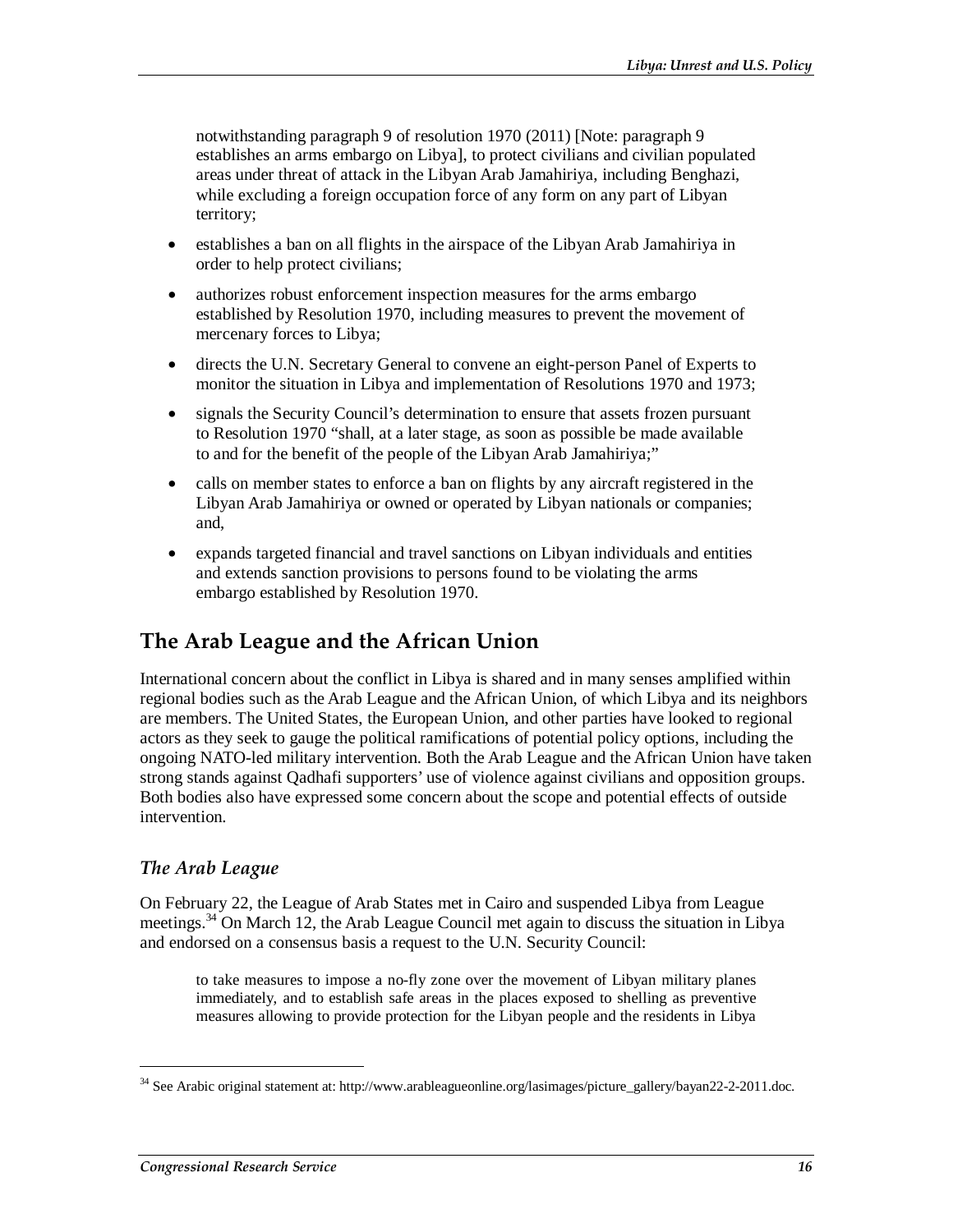from different nationalities, taking into account the regional sovereignty and integrity of neighboring countries.35

The Arab League Council further signaled its intent to contact and cooperate with the Libyan opposition Interim Transitional National Council (ITNC). Pro-Qadhafi Libyan Foreign Ministry officials rejected the move and called it "an unacceptable deviance from the charter of the Arab League and its practices since its inception."

The Arab League statement was welcomed by international observers who viewed regional support as a prerequisite for any direct intervention, including any multilateral military operation to impose a no-fly zone. The U.S. government referred to the decision as "important." Other observers cautioned that the apparent consensus at the Arab League meeting masked underlying dissension among regional governments with regard to specific types of military intervention and strong opposition to any foreign military intervention among some regional citizens.<sup>36</sup>

Those concerns appeared to be borne out when coalition military strikes against Libyan ground forces appeared to cause some dissension among some Arab governments and leaders after the start of operations on March 19. Some in the region strongly supported the Arab League statement and have expressed concern that third parties, including the United States, have not provided sufficient support to the Libyan opposition. On March 21, Arab League Secretary General Amr Moussa said that, from the Arab League's perspective, the purpose of military operations and Resolution 1973 is "not to give the rebels support. It is not a question of supporting a regime, a government or a council."<sup>37</sup> He predicted that if Muammar al Qadhafi remains in control of some or all of Libya then the result could be "a prolonged case of civil war and tension and destruction of Libya."

Popular reactions to the new Security Council action in different countries vary, and popular views and government positions could shift dramatically depending on the scope, course, and outcome of military intervention, including the imposition of a no-fly zone and strikes on Libyan ground forces. Resolution 1973 recognizes "the important role of the League of Arab States in matters relating to the maintenance of international peace and security in the region," and requests that the member states of the Arab League "cooperate with other Member States in the implementation of" measures taken pursuant to the resolution to protect Libyan civilians.

The Obama Administration has sought "active Arab partnership."<sup>38</sup> Qatar has deployed six Mirage fighter aircraft and two C-17A aircraft for the no-fly zone and relief operations. Qatari fighter aircraft are now participating in no-fly zone patrols from Souda Bay, Crete. On March 28, Qatar announced that it recognizes the ITNC as the legitimate representative of the Libyan

<sup>35</sup> OSC Report GMP20110314950010, "Arab League Urges U.N. to Impose No-Fly Zone Over Libya," March 12, 2011.

<sup>&</sup>lt;sup>36</sup> There are conflicting reports from unnamed Arab official sources that some governments opposed the decision. On March 17, Algerian diplomats informed CRS that their government did not oppose the Arab League Council decision, contrary to some press reports. Algeria has urged coordination with the African Union, stressed that any no-fly zone decision must be taken by the U.N. Security Council, and maintains its general "opposition to any foreign intervention in Libya," a position it maintained with regard to uprising in Tunisia and Egypt. Syria's representative also is rumored to have expressed reservations about the decision and has warned against foreign intervention in Libya.

<sup>37</sup> Raghida Dergham, "Interview with Amr Moussa: The Goal in Libya Is Not Regime Change," *International Herald Tribune*, March 23, 2011.

<sup>&</sup>lt;sup>38</sup> Testimony of Under Secretary of State William Burns, before the Senate Foreign Relations Committee, March 17, 2011.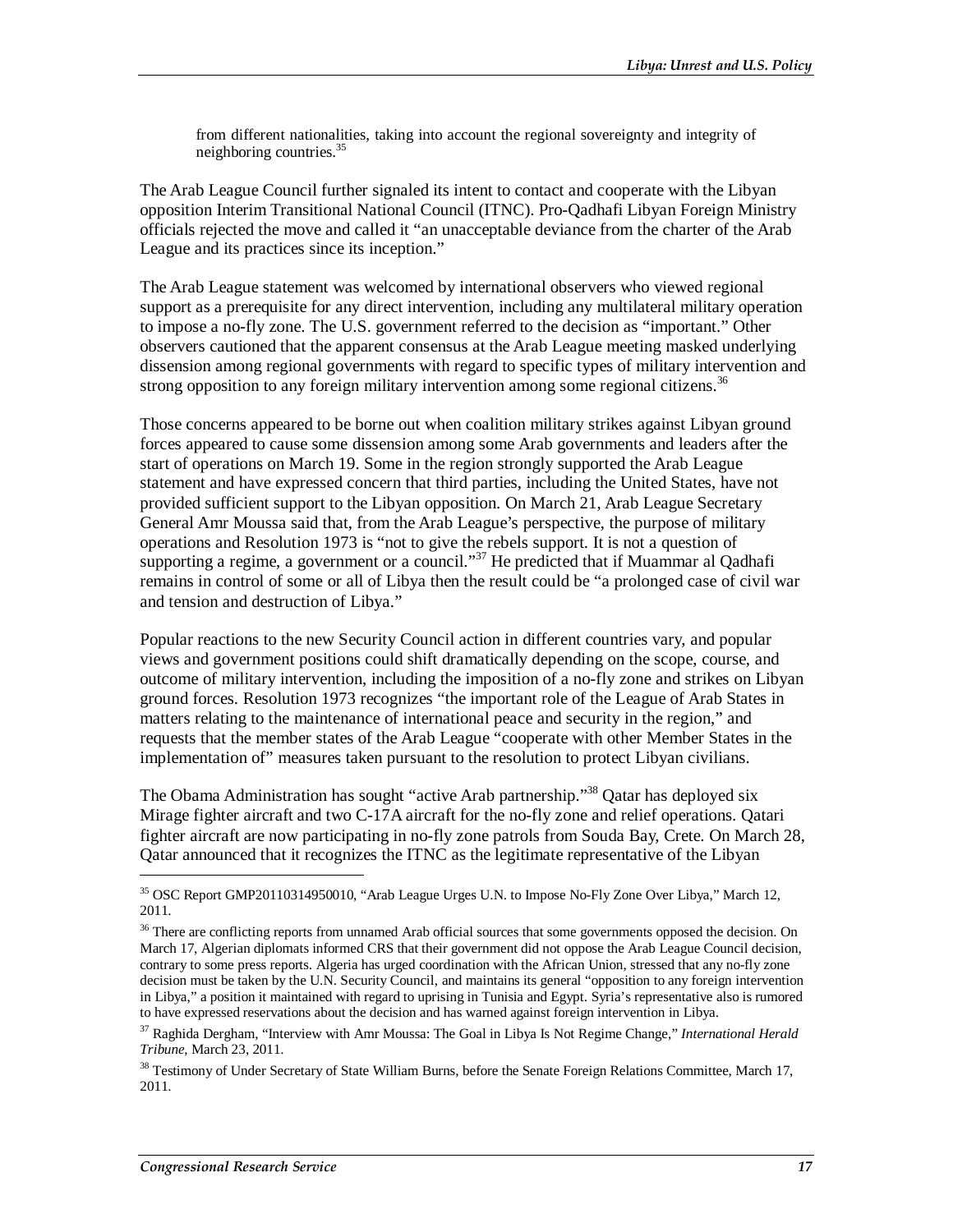people. Some press reports suggest that Qatar also may be providing some arms to the Libyan opposition, but Qatari officials have not confirmed or denied those reports. The United Arab Emirates has pledged six F-16 and six Mirage fighter aircraft for the no-fly zone operation. Jordan and Morocco reportedly plan to provide non-combat support to coalition operations.

#### *The African Union*

The African Union (AU) has condemned the use of violence against civilians in Libya and has dispatched a fact-finding mission to investigate the crisis. The AU moves surprised some observers given that Qadhafi has provided significant funding to support the AU budget in recent years and Oadhafi had been elected to serve as AU president in 2009.<sup>39</sup> However, the AU has stopped short of taking collective punitive action against Libya or Qadhafi. The AU has named an ad hoc high level committee to engage directly with Libyan parties and African governments. The ad hoc committee is made up of the AU Commission president and the current presidents of Mali, Uganda, the Republic of Congo, Mauritania, and South Africa. Resolution 1973 takes note of the AU committee, and calls for intensified efforts "to find a solution to the crisis which responds to the legitimate demands of the Libyan people." The AU continues to call for an "immediate cessation of all hostilities," and participants at a high level consultative meeting on Libya in Addis Ababa, Ethiopia, on March 25 issued a roadmap calling for "the protection of civilians and the cessation of hostilities; humanitarian assistance to affected populations…; initiation of a political dialogue between the Libyan parties in order to arrive at an agreement on the modalities for ending the crisis; establishment and management of an inclusive transitional period; and adoption and implementation of political reforms necessary to meet the aspirations of the Libyan people."<sup>40</sup> The ad hoc committee's attempt to broker a cease-fire faltered in early April, after the opposition rejected an AU cease-fire proposal on the grounds that Qadhafi and his family would not be barred from further political participation.

## **The European Union and EU Member States**

Like the United States, the European Union (EU) had pursued a policy of engagement with the Qadhafi government in recent years, and several EU member states reestablished deep economic ties with Libya. European states have long been important consumers of Libyan oil and natural gas, although officials have expressed confidence in recent weeks that disruptions of Libyan energy supplies to the European market will not have significant consequences. Until the outbreak of violence in mid-February 2011, engagement efforts at the EU level were marked by ongoing negotiations over the terms of an EU-Libya Framework Agreement and the conclusion of a technical and financial cooperation agreement with Libya in conjunction with the European Commission's European Neighborhood Policy. These initiatives have been suspended in line with an EU decision on February 28 to impose an arms embargo and targeted sanctions on Muammar al Qadhafi, his family, and some of his prominent supporters. $41$ 

The EU sanctions now in place reflect the terms of the arms embargo and targeted sanctions mandated in UNSC Resolutions 1970 and 1973 and expand them to include a visa ban and asset

 $39$  African Union (AU), Communiqué of the  $261<sup>st</sup>$  Meeting of the Peace and Security Council, February 23, 2011.

<sup>&</sup>lt;sup>40</sup> AU. Communiqué, Consultative Meeting on the Situation in Libya, Addis Ababa, Ethiopia, March 25, 2011.

<sup>&</sup>lt;sup>41</sup> See European Council Decision 2011/137/CFSP, February 28, 2011; and, Council Regulation (EU) 204/2011,

<sup>&</sup>quot;Concerning restrictive measures in view of the situation in Libya," March 2, 2011.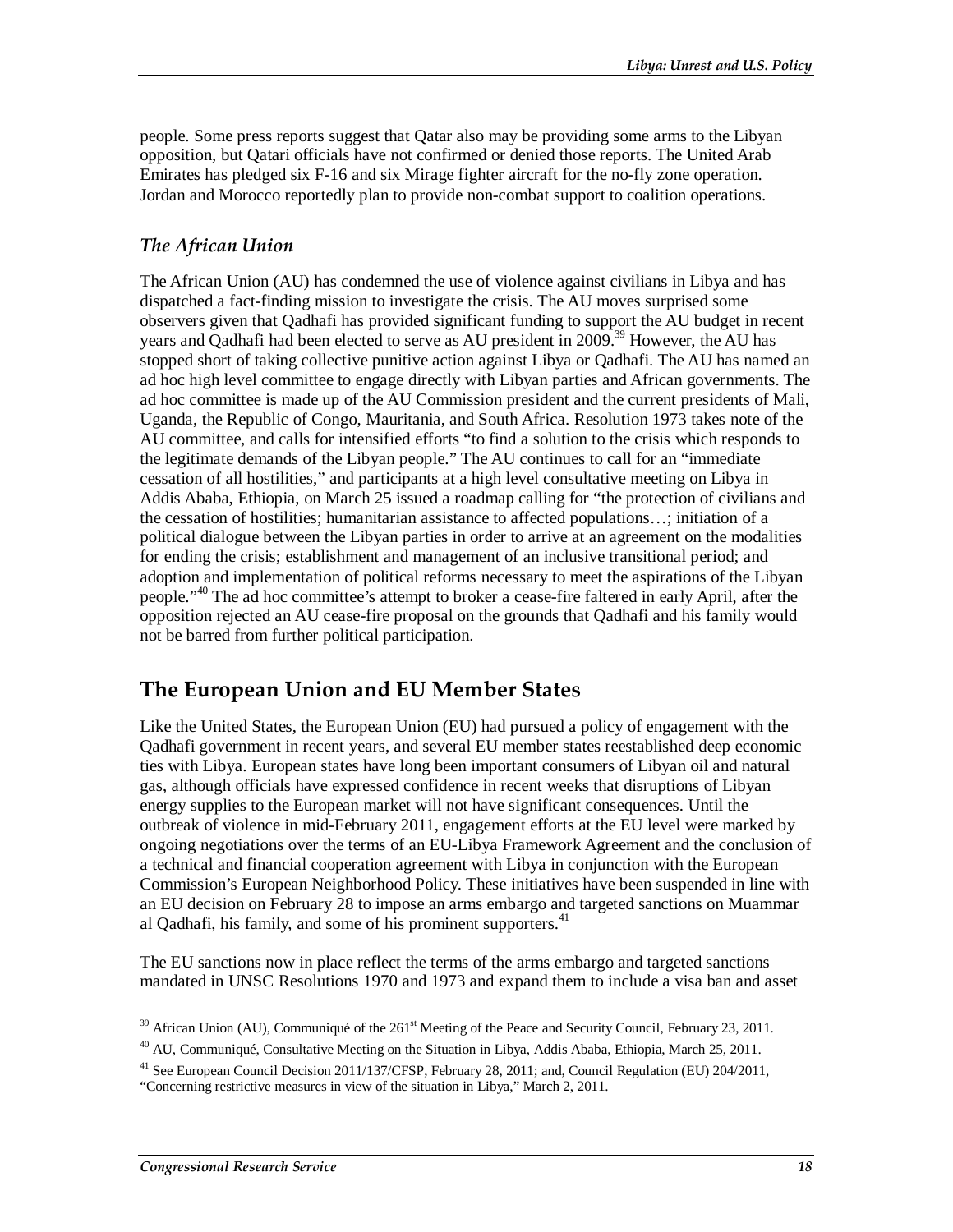freezes on additional individuals. The EU expanded its targeted sanctions list on March 10 and on March 23 to include Libya's National Oil Company and other oil institutions, Mustafa Zarti, the director of the Libyan Investment Authority (LIA, the government's sovereign wealth fund), and five Libyan financial institutions, including the LIA and Libya's Central Bank.<sup>42</sup> The European Council of Heads of State and Government met on March 11 and issued a "Declaration on the EU's Southern Neighborhood and Libya," stating that "Colonel Qadhafi must relinquish power immediately," but stopping short of endorsing military action to achieve that goal.<sup>43</sup> The Council stated it considers the opposition ITNC "a political interlocutor." Prior to the start of coalition military operations, EU member states took a range of positions on the conditions under which they might support military intervention and the necessary authorizations and proper mechanisms for doing so. Some EU member states such as the United Kingdom, France, Spain, Greece, Denmark, and Italy have taken an active role in the military operations, while others, such as Germany have declined to endorse or actively participate in the civilian protection or no-fly zone aspects of the NATO-led military intervention.<sup> $44$ </sup> On March 25, European Council President Herman Van Rompuy reiterated the joint European Union position by stating:

Kadhafi must go, and we want a political transition, led by the Libyans themselves, and based on a broad based political dialogue. We also stand ready to help a new Libya, both economically, and in building its new institutions. The humanitarian situation in Libya and at its borders remains a source of serious concern and that's why we will continue to provide humanitarian assistance in Libya.

On the humanitarian front, as of April 19, the EU, acting through the European Commission, and EU member states had committed  $\epsilon$ 98.5 million (~\$144.2 million) in cash and in-kind donations to support the creation and maintenance of transit facilities, to provide relief to individuals, and to repatriate EU and third-country nationals.<sup>45</sup> An EU civil protection team is operating in Tunisia, and a team of humanitarian affairs experts has been deployed to Tunisia, Egypt, and Libya in support of U.N. and EU operations. Several EU member states continue to carry out their own bilateral responses to the humanitarian emergency and are providing material and financial support to international organizations and regional entities in coordination with the United States and other donors. Member states such as Italy and Malta are particularly concerned about increased numbers of refugees and asylum-seekers fleeing Libya for EU territory. Qadhafi has attempted to leverage these fears in public statements as a means of influencing EU decisions.

Press reports suggest that the European Union has held consultations and completed planning for a military operation "to secure sea and land corridors inside the country" to protect the delivery of humanitarian assistance to Misurata and areas where civilians are at risk. Any deployment of European Union forces would require authorization from the U.N. Security Council.

<sup>42</sup> See Council Implementing Regulation (EU) No 233/2011, March 10, 2011, implementing Article 16(2) of Regulation (EU) No 204/2011 concerning restrictive measures in view of the situation in Libya; and, Council Decision 2011/178/CFSP of 23 March 2011 amending Decision 2011/137/CFSP concerning restrictive measures in view of the situation in Libya.

<sup>&</sup>lt;sup>43</sup> Extraordinary European Council Declaration on the EU's Southern Neighborhood and Libya, March 11, 2011.

<sup>&</sup>lt;sup>44</sup> On March 17, German Foreign Minister Guido Westerwelle said, "we won't take part in any military operation and I will not send German troops to Libya."

<sup>45</sup> European Commission, Humanitarian Aid and Civil Protection, Factsheet Libyan Crisis, April 19, 2011.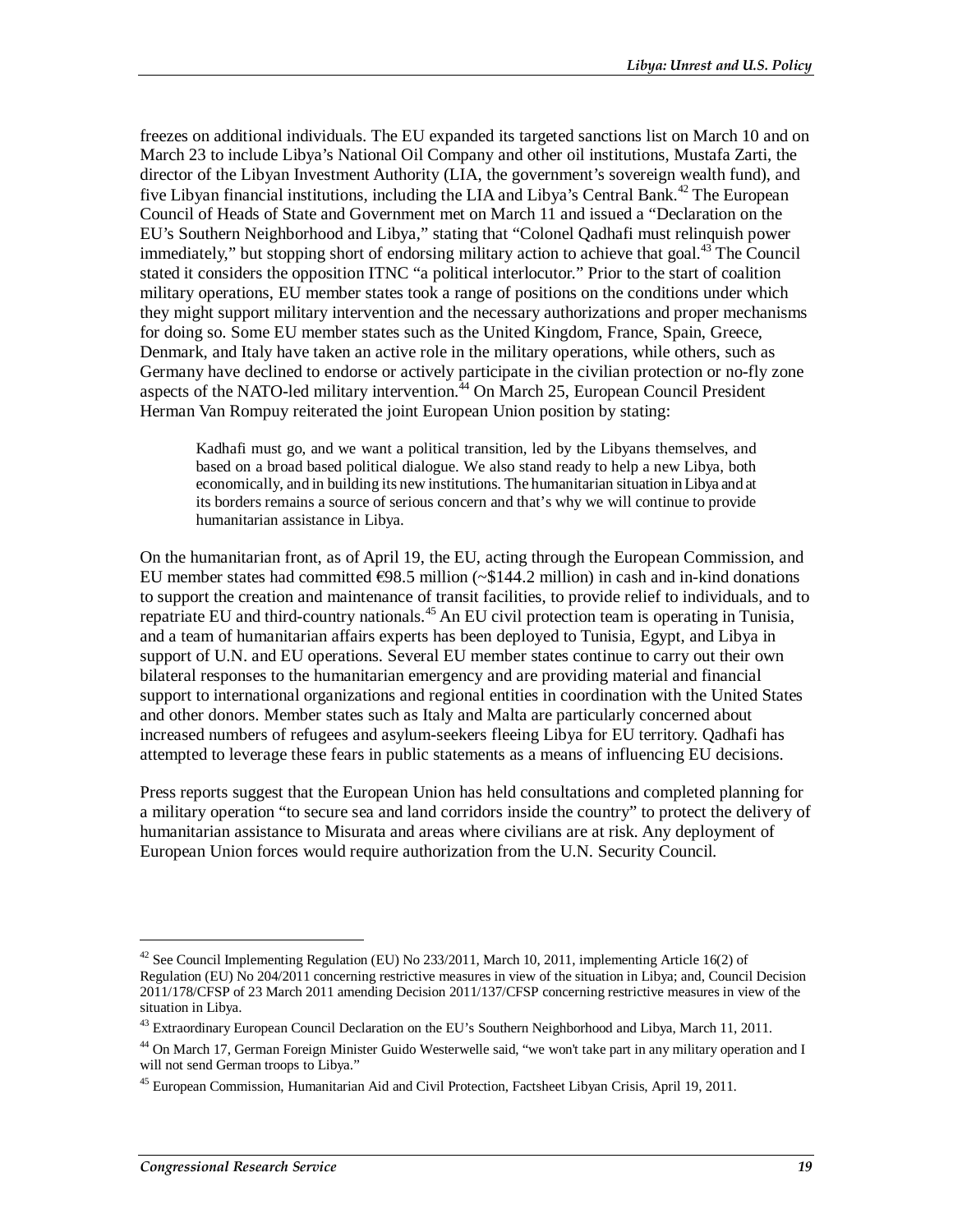## **The North Atlantic Treaty Organization (NATO)46**

As of March 31, after nearly two weeks of coalition air operations under U.S. command, the North Atlantic Treaty Organization (NATO) assumed command and control of coalition military operations in Libya. According to NATO Secretary General Anders Fogh Rasmussen, the goal of NATO's Operation Unified Protector (OUP) is "to protect civilians and civilian-populated areas under threat of attack from the Gaddafi regime." This entails: (1) enforcing a UN-mandated arms embargo; (2) enforcing a no-fly zone over Libyan territory; and (3) protecting civilians and civilian population areas from being attacked by military forces from the Qadhafi regime. OUP is commanded by Canadian Air Force Lieutenant General Charles Bouchard, headquartered at the Allied Joint Force Command in Naples, Italy. He reports to Joint Force Commander U.S. General Sam Locklear, who in turn reports to NATO Supreme Allied Commander U.S. Admiral James Stavridis.

As of April 5, 17 NATO member states and partner countries, including the United States, had committed military forces to the NATO mission.<sup>47</sup> This includes 195 aircraft and 18 naval vessels. Since taking over command of military operations, allied fighter planes have conducted an average of approximately 150 sorties daily, over one-third of which have been to either identify or strike ground targets.<sup>48</sup>

The decision to bring coalition military operations under NATO command and control capped several weeks of increasing allied involvement in the mission. Since March 8, NATO has been conducting 24-hour air surveillance of Libyan territory and the Central Mediterranean, using AWACS aircraft deployed as part of NATO's Operation Active Endeavor, NATO's long-standing counterterrorism and maritime security operation in the Mediterranean Sea.<sup>49</sup> On March 23, NATO launched a maritime operation to enforce the arms embargo against the Libyan regime. Naval vessels and aircraft participating in the operation are charged with monitoring the Central Mediterranean off the Libyan coast and, if necessary, interdicting and diverting any vessels suspected of carrying illegal arms or mercenaries in violation of the arms embargo. On March 24, the allies agreed to take command of air operations to enforce the no-fly zone over Libya. The first no-fly zone missions under NATO command began on Sunday, March 27. Finally, also on March 27, NATO Secretary General Rasmussen announced that the alliance would expand the scope of its mission to include implementing all military aspects of UNSCR 1973, including the protection of civilians and civilian areas through possible air strikes on ground forces loyal to Qadhafi.

<sup>46</sup> Prepared by Paul Belkin, Analyst in European Affairs, ext. 7-0220.

 $47$  In addition to the United States, NATO member states Belgium, Canada, Denmark, France, Italy, the Netherlands, Norway, Spain, and the United Kingdom have deployed fighter planes to the region. Non-NATO member states Qatar, Sweden, and the United Arab Emirates have also deployed fighter jets. Bulgaria, Greece, Romania, and Turkey have either committed ships to enforce the UN arms embargo or are providing other limited military support to the mission.

<sup>48</sup> From March 31 through April 21, NATO-led air forces conducted 3,148 air sorties and 1,311 strike sorties to "identify and engage" targets in Libya. NATO JFC Naples, Operation UNIFIED PROTECTOR – Key Facts and Figures, April 5, 2011; and, NATO JFC Naples Operational Media Update for 20 April. For details on the ongoing military operation NATO's daily Operational Media Update, available at http://www nato.int/cps/en/SID-428D9129- A0C1ADB9/natolive/71679.htm.

<sup>&</sup>lt;sup>49</sup> For more information on NATO's Operation Active Endeavor see http://www nato.int/cps/en/natolive/topics\_7932 htm.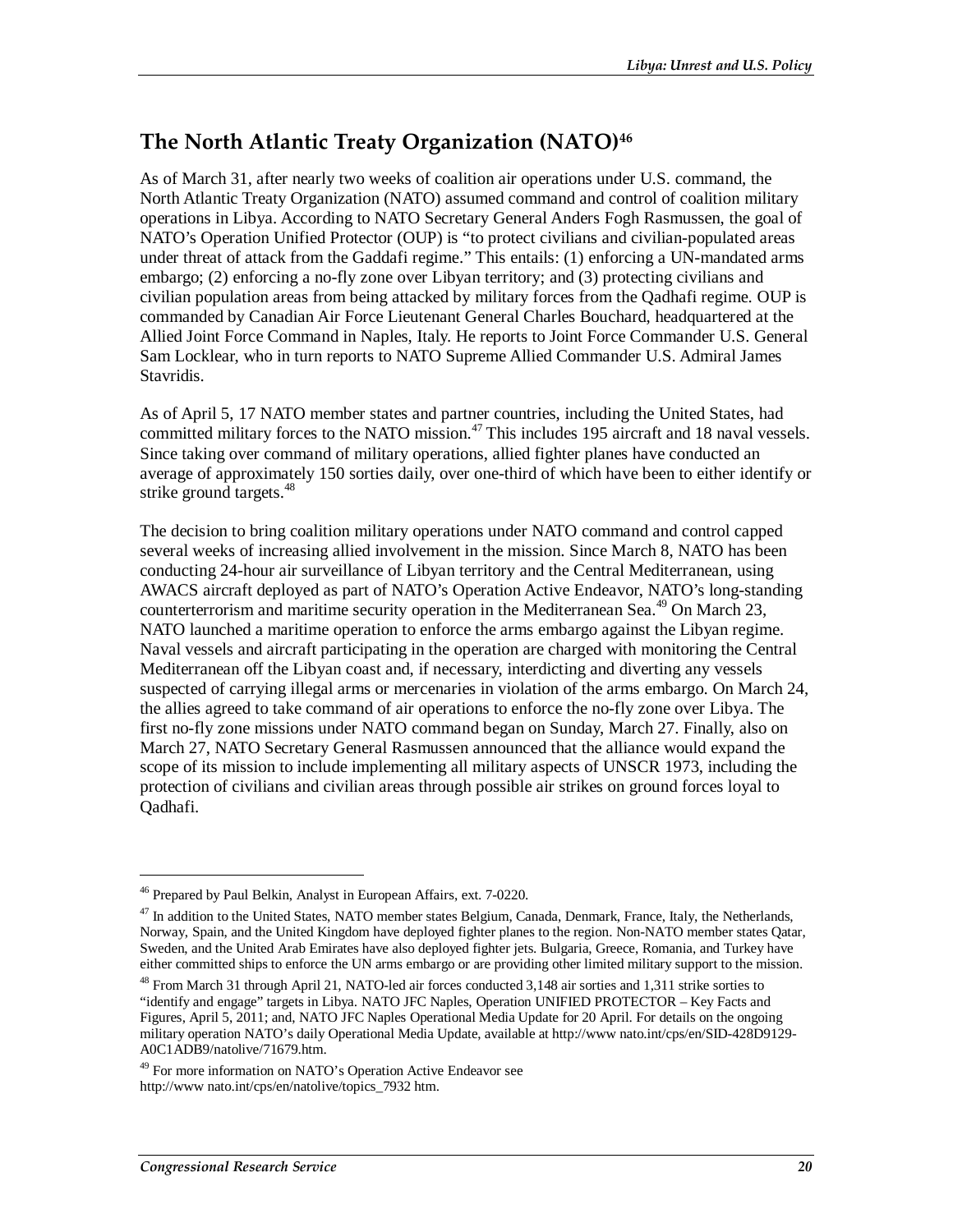In spite of statements underscoring NATO unity on the mission to date, the planning and operational phases have also been marked by significant levels of discord within Europe and NATO. A key point of contention has been the amount of flexibility allied governments have granted their forces in order to protect civilians and civilian areas, as called for in paragraph 4 of UNSCR 1973. Although NATO forces are authorized to strike ground targets that pose a threat to civilians, only seven of the fourteen NATO member states participating in the mission are reportedly conducting airstrikes.<sup>50</sup> The Dutch, Italian, and Spanish governments, for example, have thus far prohibited their planes from striking ground targets.

A second, broader point of contention has been that only half of NATO's 28 member states are offering military support to the mission. French and British officials, whose countries are shouldering most of the burden in the Libya operation, have repeatedly called on their allies to offer more military assistance. Officials from NATO member states such as Germany and Poland, on the other hand, have openly questioned the utility of combat operations and have voiced skepticism about the long-term goals of the mission.<sup>51</sup> In the face of such apparent disunity within the alliance, some observers question how long France and the UK will be able to lead the ongoing military operation and indeed, whether the operation can succeed.

## **Russia and China**

Russia and China abstained from the vote on Security Council Resolution 1973. Russia's representative stated that "any attacks against civilians and other violations of international humanitarian law and human rights must immediately and unconditionally cease," and noted Russia's view that the quickest solution would be to demand an "immediate cease-fire."52 China called for an end to attacks on civilians but linked its abstention to its opposition to "the use of force in international relations" and the views of Arab and African governments. Since March 19, both governments have criticized coalition military operations, reiterated calls for an immediate cease-fire, and warned of the potential for continued conflict to destabilize neighboring countries. On March 28, Russian Foreign Minister Sergei Lavrov said, "We consider that intervention by the coalition in what is essentially an internal civil war is not sanctioned by the U.N. Security Council resolution."53 On April 14, the heads of state of Brazil, Russia, India, China, and South Africa (the BRICS countries) met at a summit and stated the following:

We wish to continue our cooperation in the UN Security Council on Libya. We are of the view that all the parties should resolve their differences through peaceful means and dialogue in which the UN and regional organizations should as appropriate play their role. We also express support for the African Union High-Level Panel Initiative on Libya.<sup>54</sup>

<sup>50 &</sup>quot;Libya: Where do NATO countries stand?" *BBCNews.com*, April 15, 2011.

<sup>&</sup>lt;sup>51</sup> Germany abstained from UNSCR 1973 and, on March 23, withdrew its naval assets in the Mediterranean from NATO command. On March 28, German officials reportedly signaled that at least two German navy vessels would be placed back under NATO command, but would not be available for use in Operation Unified Protector. The vessels will continue to participate in Operation Active Endeavor. On March 25, in what was portrayed as an effort to ease the allied burden in other NATO operations, the German parliament authorized German forces to take over command of AWACS surveillance operations in Afghanistan with a deployment of up to 300 additional military personnel to the country.

<sup>52</sup> United Nations Security Council Meeting Record, S/PV.6498, March 17, 2011.

<sup>53</sup> Steve Gutterman, "No UN mandate to attack Gaddafi forces: Russia," Reuters, March 28, 2011.

<sup>54</sup> South African Department of International Relations and Cooperation, *Sanya Declaration on BRICS*, April, 14, 2011.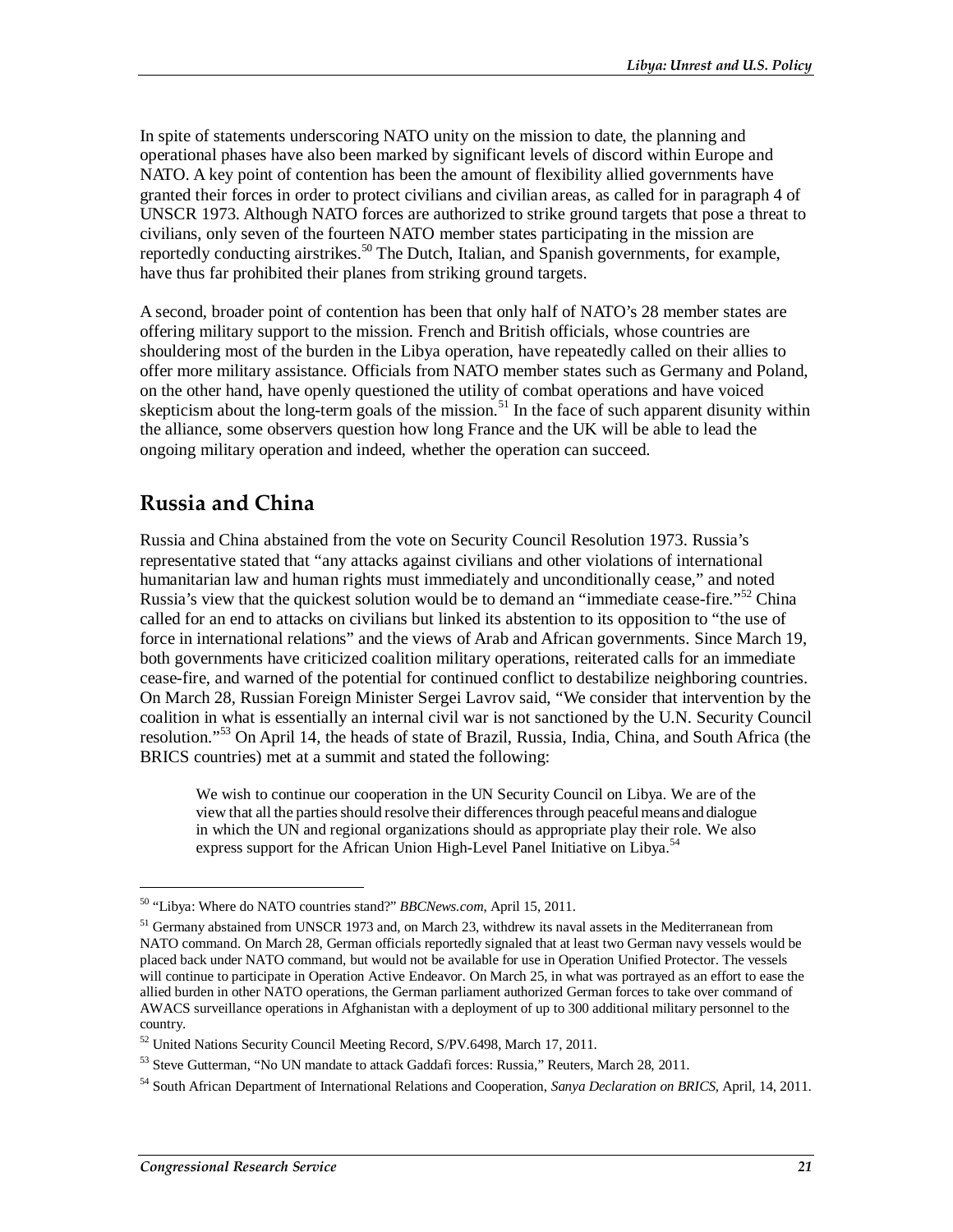# **Prospects and Challenges for U.S. Policy**

Fast-moving events and independent decisions by a range of Libyan actors and U.S. coalition partners shape the context in which U.S. officials are pursuing U.S. national security interests with regard to Libya. Administration officials and some Members of Congress continue to debate U.S. goals and the best means for ensuring that U.S. policy actions achieve short- and long-term objectives. President Obama has outlined short- and long-term policy goals with regard to Libya and has identified distinct policy tools for achieving them. In the short term, U.S. military operations continue in support of the civilian protection, arms embargo, and no-fly zone provisions of U.N. Security Council Resolution 1973. Administration officials believe that U.S. targeted financial sanctions and U.S. support for the U.N.-mandated multilateral arms embargo and financial and travel sanctions will contribute toward the longer-term goal of pressuring Qadhafi to leave power. However, U.S. officials have stated that a range of scenarios are possible and that U.S. policy must remain flexible in order to effectively shape and respond to developments.<sup>55</sup> The proposed extension of limited, non-lethal assistance to the Libyan opposition for civilian protection purposes marks a shift in U.S. engagement with some of Qadhafi's opponents. Administration officials have declined to offer firm predictions for the time frame of U.S. military operations or deadlines for the achievement political objectives.

President Obama has ruled out the use of U.S. military forces to overthrow Qadhafi's government or to provide coordinated military support to the Libyan opposition, even as U.S. and coalition military operations continue to create conditions that have facilitated opposition military advances. Libyan opposition figures are adamant that they will not accept an outcome that leaves Muammar al Qadhafi in power in Tripoli. Armed opposition volunteers have advanced on areas held by pro-Qadhafi military forces and supporters, and civilians and volunteers in Misurata continue to defend themselves from attacks by pro-Qadhafi forces. Some opposition elements are focused on maintaining law and order in opposition controlled areas, and some opposition media sources are encouraging civilians to refrain from taking advantage of the unrest to commit crimes, seek retribution, or settle personal disputes violently.

President Obama's address to the nation March 28 signaled his Administration's concern that the conflict in Libya could have direct security implications and intangible political implications for the broader Middle East as that region continues to grapple with widespread upheaval. The apparent proliferation of small arms, man-portable air defense missile systems (MANPADS), and some heavy weaponry among fighters on both sides has leading some outside counterterrorism and arms trafficking experts to express concern about the conflict's longer-term implications for regional security.<sup>56</sup> Given these circumstances, Administration officials and Members of Congress may seek to better understand the range of possible outcomes and discuss their potential implications and the authorization for and costs of potential U.S. responses in advance.

<sup>55</sup> On March 27, U.S. Secretary of Defense Robert Gates said, "The idea that [Qadhafi] needs to go… goes without saying. But how long it takes, how it comes about, remains to be seen. Whether elements of the army decide to go to the other side, as some small elements have, whether the family cracks—who knows how this is going to play out." Bret Stephens, "The Libya Mission Was 'Never About Regime Change'" *Wall Street Journal*, March 27, 2011.

<sup>&</sup>lt;sup>56</sup> For example, these concerns were raised in C. J. Chivers, "Experts Fear Looted Libyan Arms May Find Way to Terrorists," *New York Times*, March 3, 2011. African Union communiqués have expressed concern about regional stability, and some Sahel region governments have specifically warned about Al Qaeda supporters seizing control of specific types of weapons and exploiting the weakness of government forces in Libya to expand their areas of operation and sanctuary.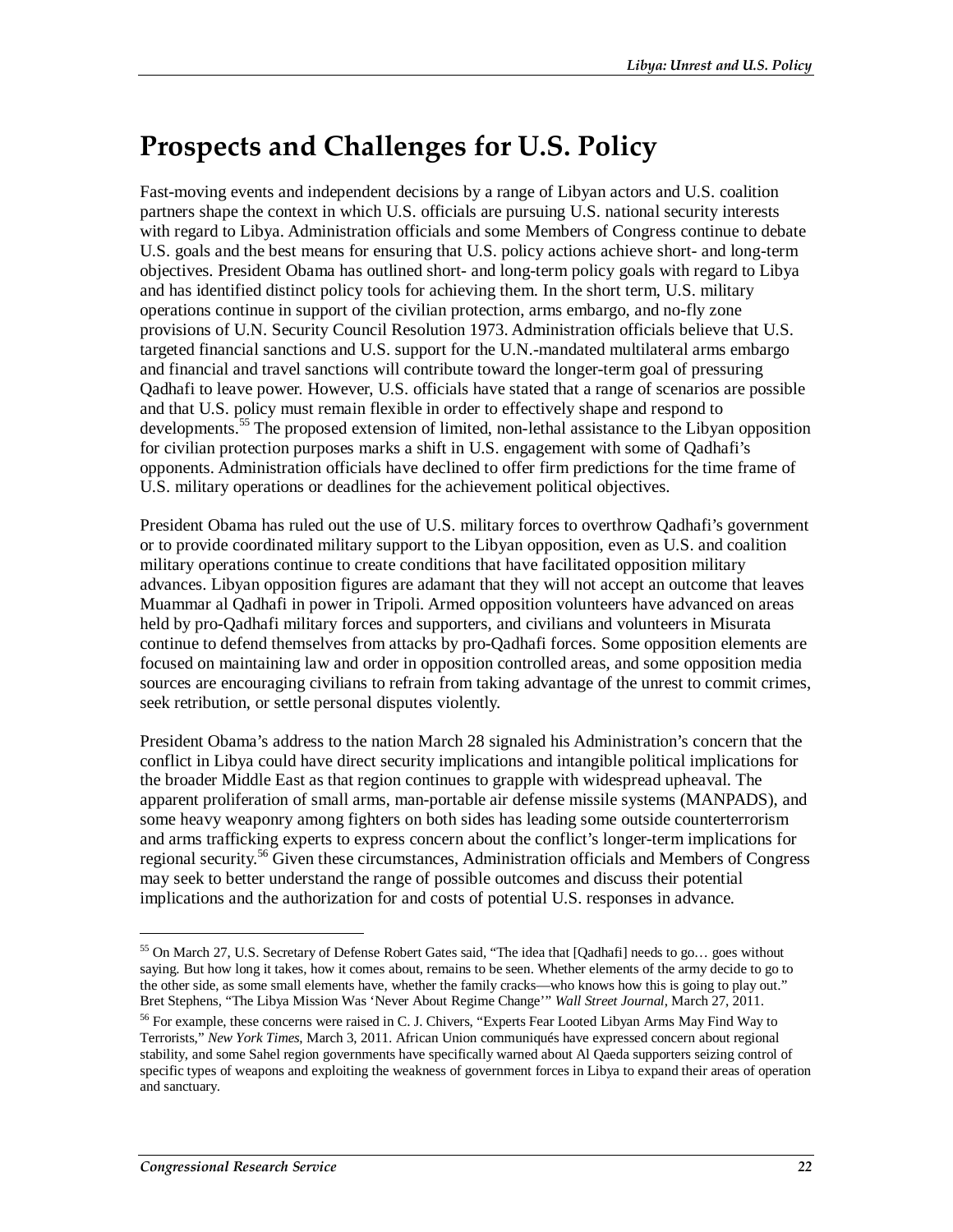## **Possible Scenarios**

**Continued Opposition Advances.** Some observers highlight what they view as inherent tension between the benefits that opposition forces are deriving from coalition operations and the provisions of Resolution 1973 that call for an immediate cease-fire and protection of all Libyan civilians. For the United States, reconciling a long-term objective of regime change with shortterm military action to enforce a U.N. resolution that does not expressly endorse that goal is a particular challenge. The retreat westward of pro-Qadhafi forces and the advance of opposition volunteers in their wake from March 19 through early April appeared to be a direct result of coalition air operations, and some opposition military figures credited the change in their fortunes directly to coalition air strikes against their pro-Qadhafi adversaries. Some U.S. military officers shared this assessment, but stressed that direct coordination was not occurring.<sup>57</sup> The inability of the opposition to hold its gains and the return to stalemate conditions near Ajdabiya underscored the challenges facing the rebel fighters.

It is unclear if coalition forces are prepared to militarily target opposition military forces if opposition fighters attack or threaten pro-Qadhafi civilians. Some accidental strikes have occurred and the coalition has enforced the no-fly zone by limiting opposition air operations. On March 27, an unnamed senior Administration official responded to reporters' questions about how the coalition would respond if the opposition advance threatens civilians in areas held by Qadhafi supporters, including Sirte, by saying that "our mission is to protect civilians against the threat or actual use of military force. So when civilians are being attacked or threatened to be attacked, those who are doing the attacking or threatening are the ones who are going to be subject to military action."<sup>58</sup> On March 29, U.S. Admiral James Stavridis stated in Senate testimony that, "In terms of whether or not we would parse through civilians versus rebels versus opposition leaders versus Gadhafi forces, we would have to rely on our intelligence, particularly our signals intelligence, to have a sense of what's occurring on the ground and then make conditions-based decisions at that time."<sup>59</sup>

**Stalemate and Backlash.** Skeptics who have highlighted Qadhafi's decades of cunning and survival in the face of armed domestic opponents and determined international adversaries now express concern about how he and his hard-line supporters may react to the tightening regional and international noose. U.S. military sources believe that pro-Qadhafi forces retain significant ground-based military capacity, in spite of ongoing coalition strikes. Qadhafi and some of his supporters have threatened attacks against civilian and military targets outside Libya in response to the intervention. A stalemate or Qadhafi-sponsored attack outside Libya might increase pressure on the United States and other outside parties to expand military operations or otherwise provide assistance to opposition forces. At the same time, international military operations that provide direct, coordinated protection to any armed advance by opposition forces may jeopardize the fragile regional and international consensus that allowed the U.N. Security Council to act in

<sup>57</sup> On March 28, U.S. Joint Staff Director Vice Admiral Bill Gortney stated, "clearly, [opposition forces are] achieving a benefit from the actions that we're taking." He emphasized that the U.S. had no contact with front-line opposition military figures and were not coordinating operations. The announcement that AC-130 gunships and A-10 aircraft were being used for "precision effect" operations against Libyan military targets raised questions about the potential for U.S. operations to be seen as providing close air support to opposition fighters.

<sup>58</sup> U.S. Department of State, "Transcript: NATO Enforcing All Aspects of UNSCR 1973 in Libya," Brussels, Belgium, March 27, 2011.

 $59$  Testimony of Admiral James Stavridis before the Senate Armed Services Committee, March 29, 2011.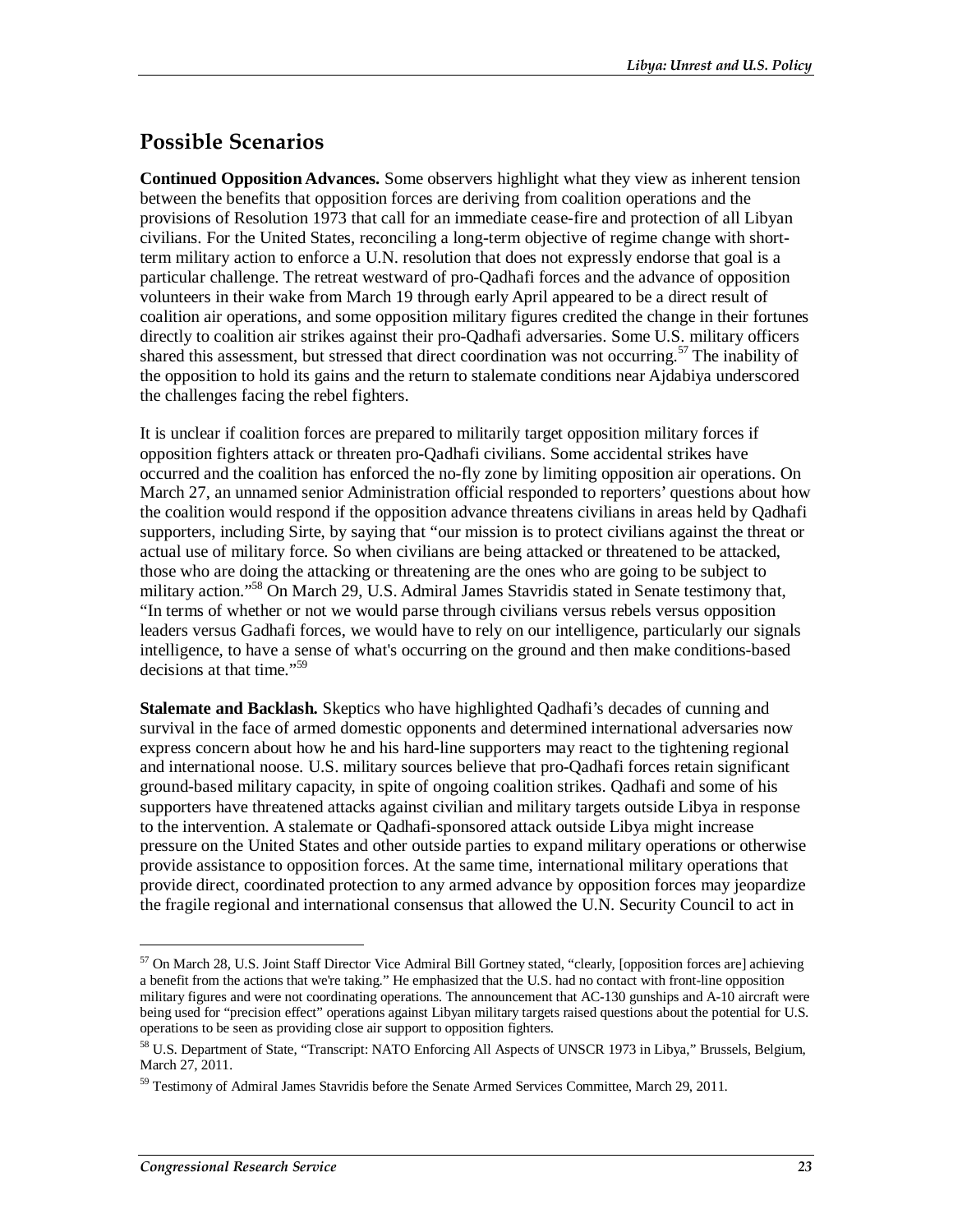the first place. Intra-NATO concerns, Arab League views, and the views of Security Council members, including Russia and China, have proven particularly relevant thus far.

**Cease-fire and Political Negotiations.** A cease-fire that freezes the status quo as of April 25 may leave Qadhafi in power and his forces in control of significant amounts of territory and energy infrastructure. This may present a long-term, if unpredictable threat to pro-opposition civilians or to those countries participating in the coalition. Similarly, opposition forces may retain control over much of eastern Libya and key energy infrastructure without being able to assert broader control. The multilateral arms embargo and sanctions in place may need to be adapted to reflect any cease-fire that resulted in competing authorities in Libya or led to a negotiated settlement. The United States and European governments have made general statements about providing political and potentially economic support to ease any post-Qadhafi transition. However, practical implementation of those pledges may be challenged by apparent gaps in intelligence about the makeup and goals of the opposition. Competition among tribal, regional, or political groups that are not now apparent could emerge during any post-conflict negotiations. The political ascendance of nonviolent Islamist opposition forces or the emergence of an armed organized Islamist faction also may create unique challenges.

**Competition or Collapse among Opposition Forces.** Some expert observers of Libya's domestic politics have emphasized the general weakness and fractured condition of Libya's political landscape after 40 years of idiosyncratic abuse by Qadhafi and his supporters. Competition among the opposition might emerge under any conditions, and U.S. military officers cite the relative weakness of opposition military forces in warning that yet another reversal of the opposition forces could occur. Opposition ranks might split in the short term over differences in opinion about a cease-fire and a negotiated settlement or in the long term over the goals and shape of any post-Qadhafi political arrangements. The United States and Europe have expressed concern about violent Islamist groups in Libya and were pursuing counterterrorism cooperation with the Qadhafi government prior to the unrest. Should serious infighting develop on the opposition side or if advancing volunteer elements break against Qadhafi defenses, the United States and others may face competing demands to withdraw or redouble their efforts.

## **Possible Questions**

Possible questions that Members of Congress may wish to consider when assessing the ongoing no-fly zone, arms embargo enforcement, or civilian protection operations and proposed U.S. assistance to the opposition include:

- What is the ultimate political goal of current U.S. policy in Libya? What U.S. national interests are at stake? How are no-fly zone operations or other U.S. or multilateral military interventions to protect civilians contributing to or detracting from that goal? What domestic authorization exists for the use of U.S. military forces for such an operation? How might a cease-fire in Libya change these calculations?
- What regional or international political support and legal authorization exists for military operations and how might such support and authorization or lack thereof affect the political ramifications of intervention? How might these factors affect the operational considerations for the success of current operations, including basing and over-flight rights and contributions? How should events unfolding in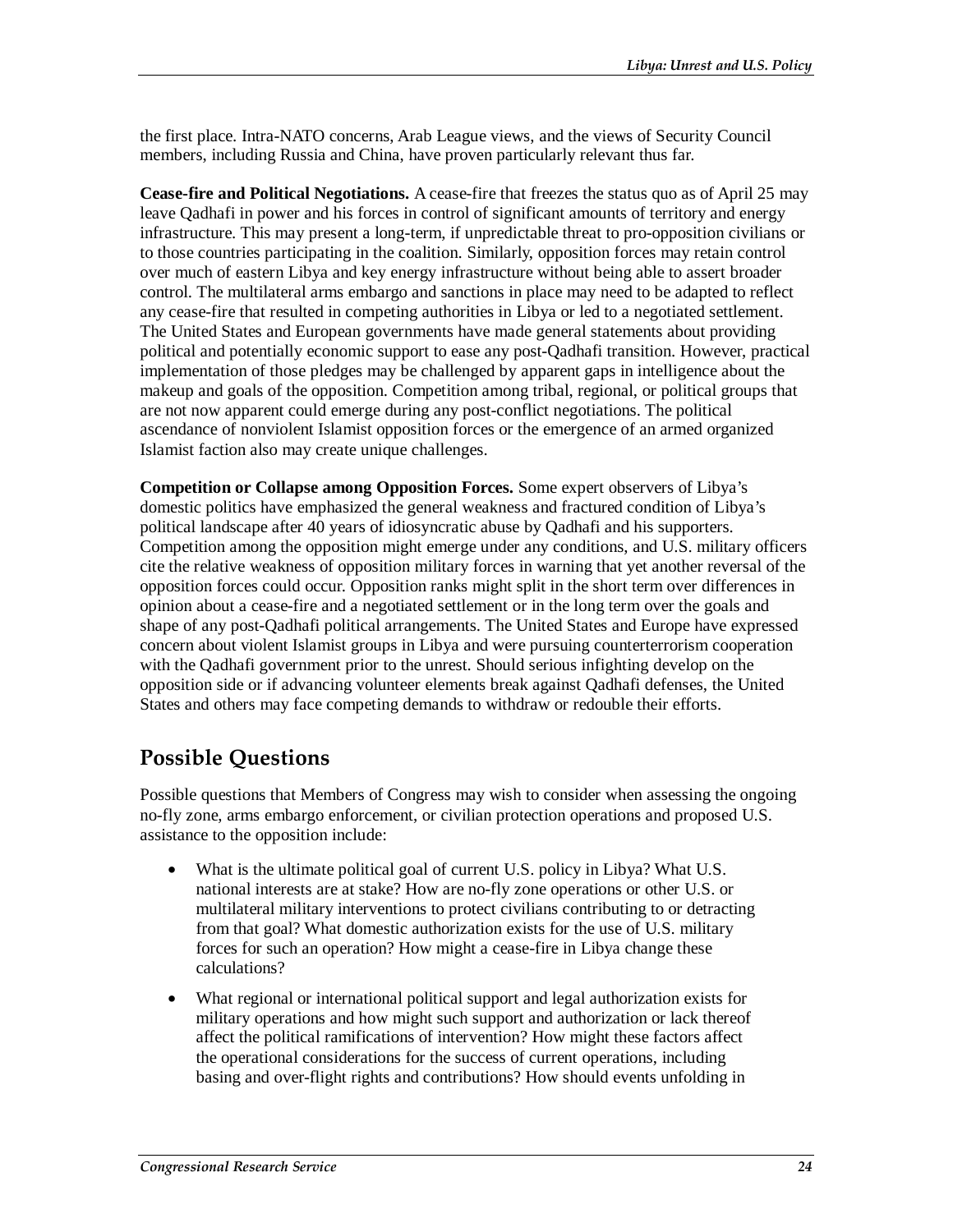the broader Middle East and North Africa affect decision making in the Libyan case?

- What key operational objectives need to be achieved in order to consider the nofly zone and civilian protection operations successful? What geographic or time parameters should be imposed on the no-fly zone and civilian protection operations? What are the operational requirements of no-fly zone and civilian protection operations in terms of costs, troop deployments, and equipment needs? How are these requirements affecting ongoing U.S. military operations and readiness elsewhere?
- What unintended consequences may result from current military operations? What are the prospects for the United States or its allies being dragged into a broader conflict? What precedents have U.S. or multilateral military intervention in the Libyan conflict set and how might those precedents affect the context in which U.S. decision makers must respond to other regional crises and events?
- When and on what terms should U.N. or U.S. sanctions on Libyan entities be removed? In the event of a stalemate or negotiated cease-fire, what sanctions should be maintained? Why and on what terms?

# **Libyan Political Dynamics and Profiles**

# **Political Dynamics**

In recent years, Libya's political dynamics have been characterized by competition among interest groups seeking to influence policy within the confines of the country's authoritarian political system and amid Libya's emergence from international isolation. Economic reforms embraced changes to Libya's former socialist model to meet current needs, even as political reforms languished amid disputes between hard-line political forces and reform advocates. In general, the legacies of Italian colonial occupation and Libya's struggle for independence continue to influence Libyan politics. This is reflected in the celebration of the legacy of the anticolonial figure Omar al Mukhtar during the current uprising. Prior to the recent unrest, rhetorical references to preserving sovereignty and resistance to foreign domination were common in political statements from all parties. Most Libyans also accept a prominent role for Islamic tradition in public life: Islam is the official religion and the Quran is the basis for the country's law and its "social code."

Tribal relationships have remained important, particularly with regard to the distribution of leadership roles in government ministries, in some economic relationships between some social groups and families, and in political-military relations. Tribal loyalties reportedly remain strong within and between branches of the armed services, and members of Qadhafi's tribe, the Qadhafa, have held many high-ranking government positions. Some members of larger tribes, such as the Magariha, Misurata, and the Warfalla, have sought to advance their broad interests through control of official positions of influence and some of their members have opposed the regime on grounds of tribal discrimination. Some Libyan military and security officials staged limited, unsuccessful coup attempts against Qadhafi in 1993 and 1996 based in part on tribal and familial rivalries. Unsuccessful plotters were sentenced to death.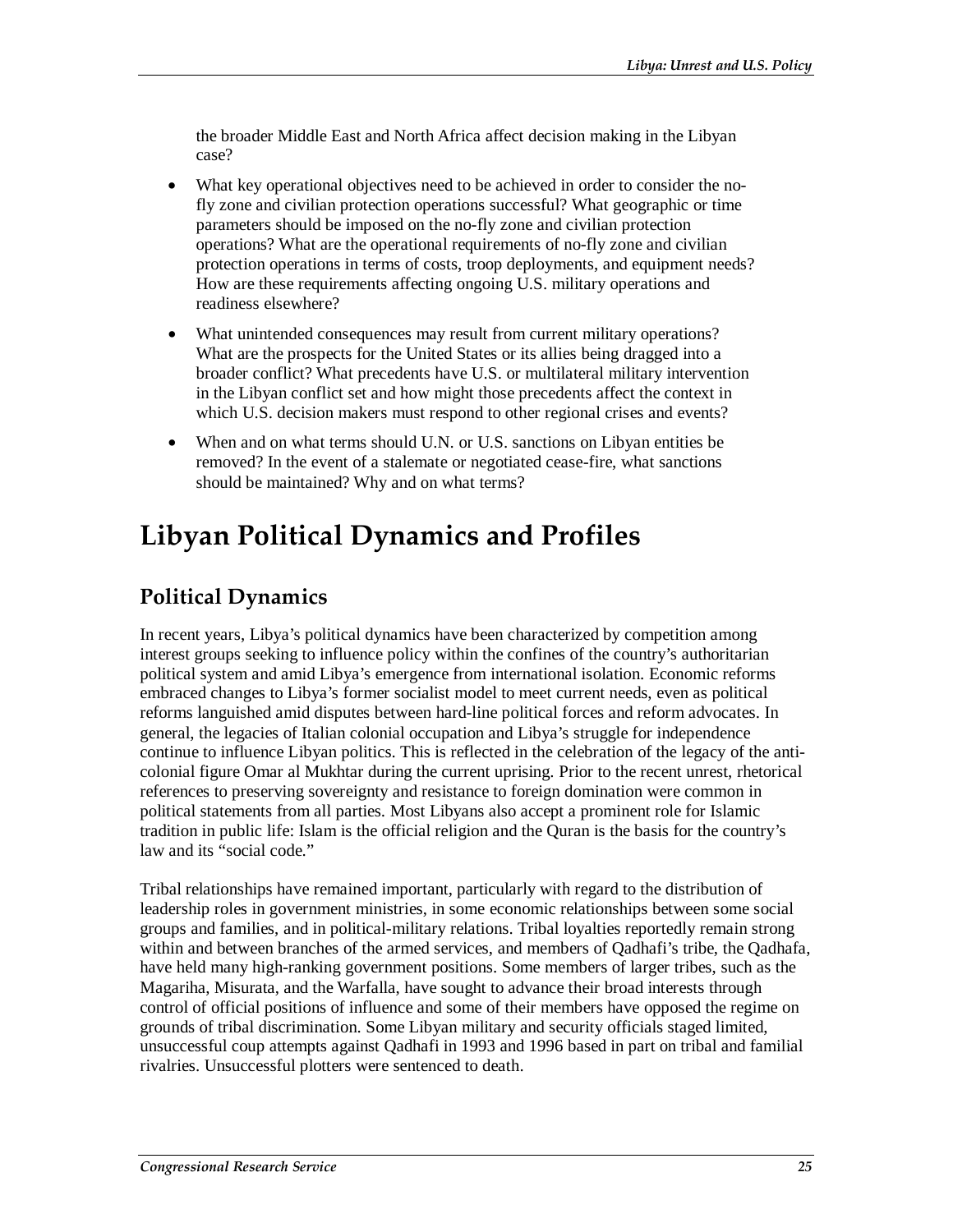Prior to the current conflict, the Qadhafi government had performed periodic reassignments and purges of the officer corps to limit the likelihood of organized opposition reemerging from within the military. However, these political considerations were largely seen to have affected the military's preparedness and war fighting capability and in any case appear not to have prevented the defection of some military officers and units. Competition for influence among Libya's regions characterized the pre-Qadhafi period and some saw the 1969 Qadhafi-led revolution as having been partly facilitated by western and southern Libyan resentments of the Al Sanusi monarchy based in eastern Libyan region of Cyrenaica. Contemporary Libyan politics have not been dominated by overt inter-regional tension, although pro-Qadhafi forces have accused the organizers and leaders of the current opposition as having, inter alia, an eastern regional separatist agenda. The opposition ITNC has denied these accusations.

Political parties and all opposition groups are banned in Libya under law number 71 of 1972. Formal political pluralism has been frowned upon by many members of the ruling elite, even as in the period preceding the unrest some regime figures had advocated for greater popular participation in existing government institutions. The lack of widespread experience in formal political organization, competition, and administration is likely to remain a challenge, regardless of the military outcome.

# **Qadhafi and the Libyan Government**

## **Muammar al Qadhafi**

Muammar al Qadhafi was born in 1942 near the central coastal city of Sirte. His family belongs to one of five branches of the relatively small Qadhafa tribe, and his upbringing was modest. As a young man Qadhafi identified strongly with Arab nationalist and socialist ideologies espoused by leaders such as Egypt's Gamal Abdel Nasser. Although he was excluded from the elite Cyrenaica Defense Forces on a tribal basis during the Libyan monarchy period, Qadhafi was commissioned as a regular army captain following stints at the Libyan military academy in Benghazi and the United Kingdom's Royal Military Academy at Sandhurst. Following his return to Libya, he led the September 1, 1969, overthrow of the Libyan monarchy with a group of fellow officers. He was 27 years old. His subsequent partnerships and disputes with fellow coup plotters have helped define Libya's political dynamics during his rule and are shaping events during the current unrest.

Qadhafi has proven to be a controversial, complex, and contradictory political survivor during his long reign in Libya, in spite of numerous internal and external challenges to his rule. He has exercised nearly complete, if, at times, indirect political control over Libya over the last 40-plus years by carefully balancing and manipulating complex patronage networks, traditional tribal structures, and byzantine layers of national, regional, and local governance. Libya's foreign and domestic policies nominally have been based on his personal ideology. In the past, Qadhafi and his supporters have imposed his theories with realistic purpose and precision, not hesitating to crush coup attempts, assassinate dissidents abroad, or sponsor violent movements and terrorist attacks against Libya's perceived external enemies. His use of force in response to the 2011 uprising reflects his responses to previous challenges to his continued "guidance." Opposition forces and citizens of various political orientations and various levels of capability consistently have failed to dislodge Qadhafi over the last 40 years, often with terminal results. He remains defiant in the face of coalition military operations and has sought to rally and arm his supporters.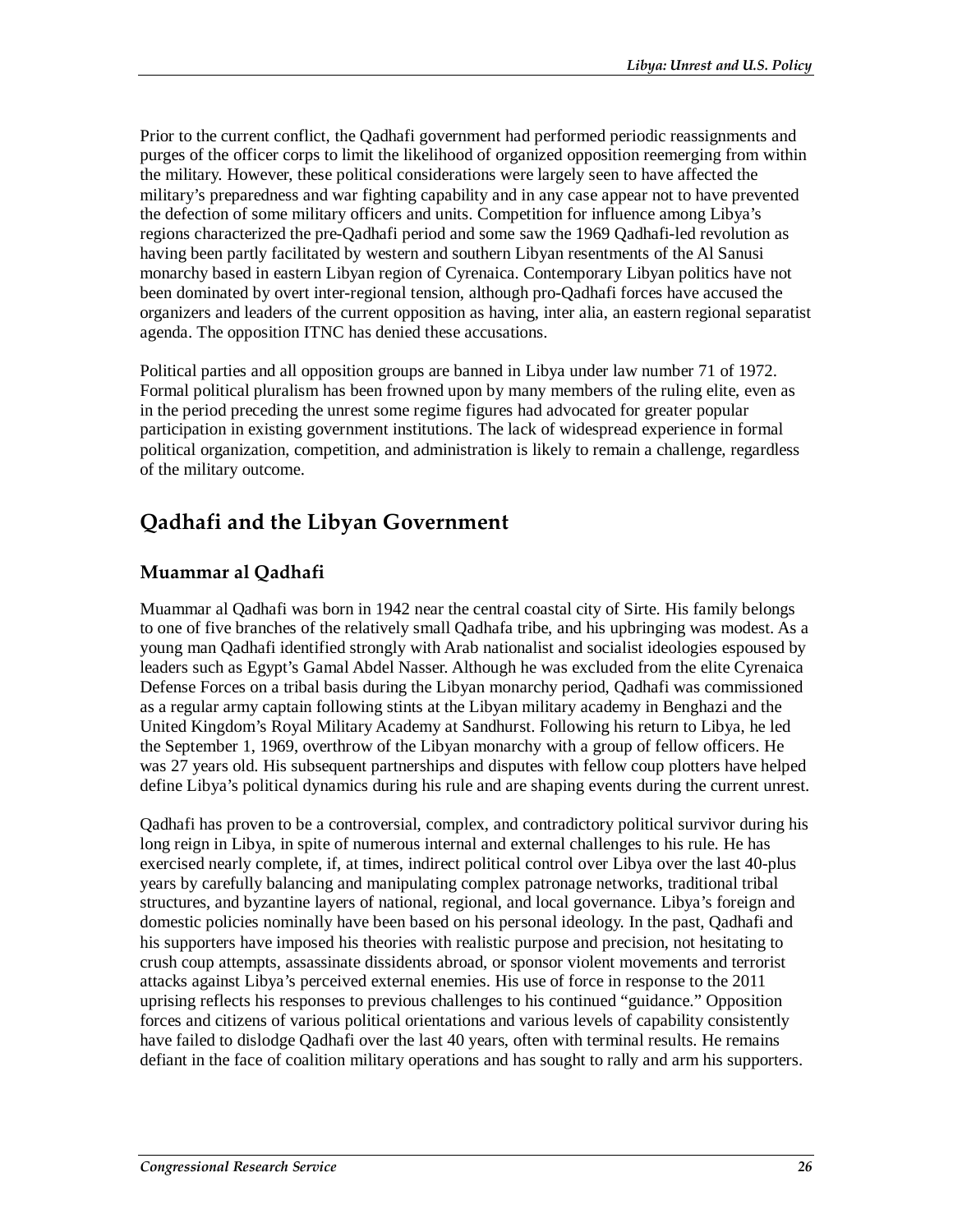### **The Qadhafi Family and Prominent Officials: Selected Profiles**

Personally, Muammar al Qadhafi often is described as mercurial, charismatic, shrewd, and reclusive. He has been married twice and has eight children: seven sons and one daughter. Qadhafi's children play various formal and informal roles in Libyan politics, and some are taking active public roles in efforts to crush the ongoing revolt.

- **Sayf al Islam Al Qadhafi.**<sup>60</sup> The eldest of Qadhafi's sons from his current marriage, Sayf al Islam was viewed until recently as a strong proponent of political reform in Libya, amid some unverified claims about his involvement in corrupt business practices. During the crisis he has rallied strongly to the defense of the government and his family to the dismay of some of his former international interlocutors, including some in the United States. Images of Sayf al Islam rallying Qadhafi supporters and threatening opposition forces have overshadowed his continuing references to the pursuit of a reform agenda following any resolution of the conflict. Skepticism appears to have replaced hope in the minds of those outside observers who felt that he could emerge as a figure able to lead Libya toward a more open political future. The U.S. government has designated Sayf al Islam pursuant to E.O.13566 and he is named in the targeted sanctions Annex to U.N. Security Council Resolution 1970.
- **Mutassim Al Qadhafi.** Qadhafi's fifth-eldest son, the 33-year old Mutassim Al Qadhafi is a former military officer and serves as national security advisor to his father. He visited the United States in late 2009 for consultations with Obama Administration officials, including Secretary of State Clinton, with whom he appeared publicly. He reportedly has engaged in competition with his brothers and other regime figures for influence within Qadhafi's inner circle. The U.S. government has designated him pursuant to E.O.13566 and he is named in the targeted sanctions Annex to Resolution 1970.
- **Khamis Al Qadhafi.** Qadhafi's sixth eldest son, Khamis al Qadhafi commands an elite military unit known as the  $32<sup>nd</sup>$  Brigade that often bears his name in press reporting**.** The unit is rumored to have been on the front line of pro-Qadhafi forces' counterattacks against opposition held areas. The U.S. government has designated him pursuant to E.O.13566 and he is named in the targeted sanctions Annex to Resolution 1970.

Former intelligence chief and current Foreign Minister Musa Kusa remained supportive of Qadhafi during the early weeks of the crisis, but defected and fled to the United Kingdom in late March. Kusa was designated pursuant to Executive Order 13566, but was removed from the designation list after his defection. National Oil Company chairman Shoukri Ghanem and Prime Minister Al Baghdadi al Mahmoudi have remained loyal to Qadhafi and were designated pursuant to E.O.13566 on April 8. The status of some members of Qadhafi's security establishment and founding members of the Revolution Command Council that overthrew the monarchy is unclear. Some are reported to be under house arrest or to have fled Tripoli, including Military Intelligence and External Security Organization director Abdullah Al Sanusi, General Mustafa al Kharrubi, and Defense Minister General Abu Bakr Younis Jaber.

 $60$  For a detailed profile of Sayf al Islam al Qadhafi and an example of the pre-uprising discussion about the possibility of his succeeding his father, see Yehudit Ronen, "Libya's Rising Star: Said Al-Islam and Succession," *Middle East Policy*, Vol. XII, No. 3, Fall 2005, pp. 136-44.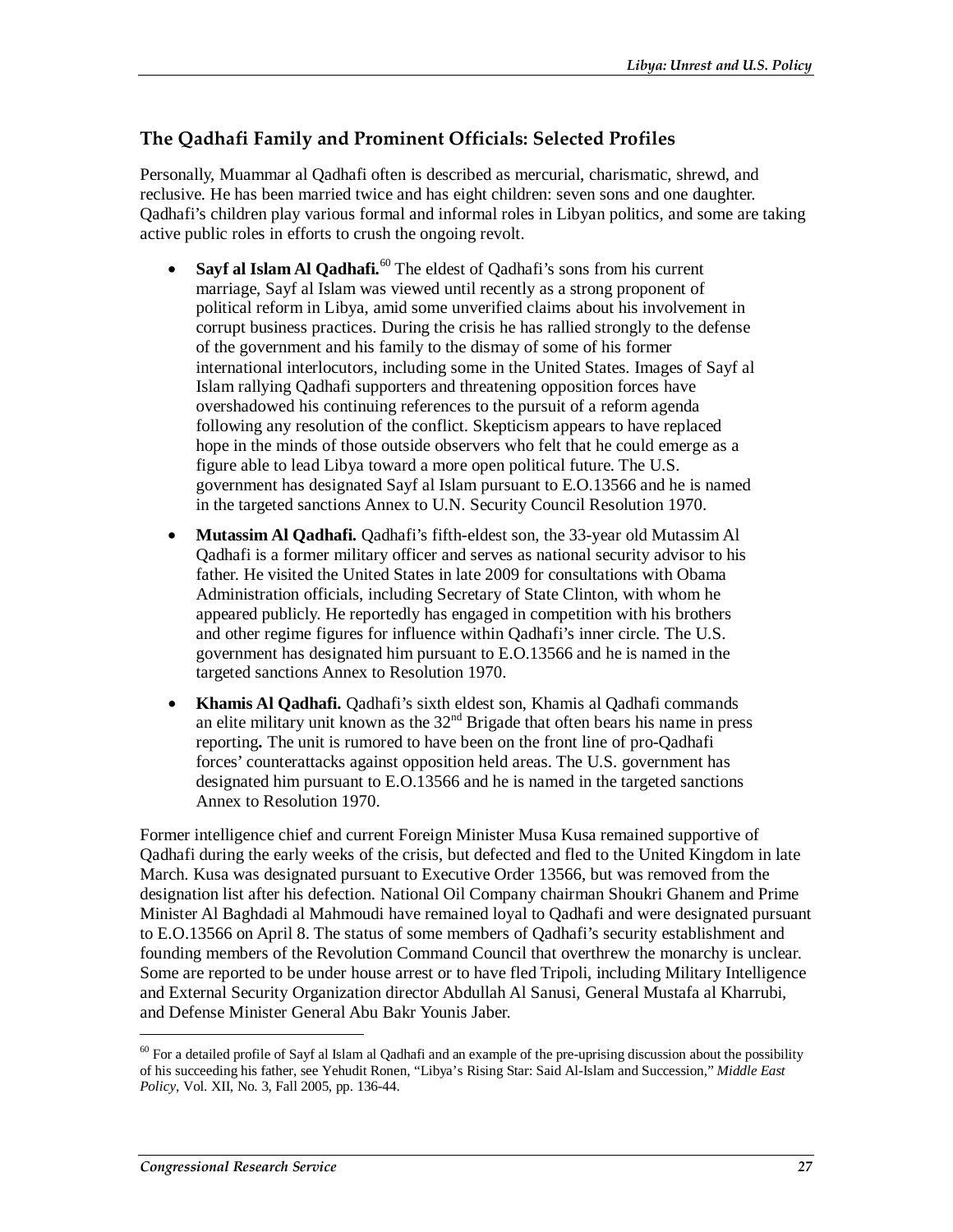# **Opposition Groups**

Prior to the 2011 uprising, Libya's opposition movements were often categorized broadly as Islamist, royalist, or secular nationalist in orientation. Their activities and effectiveness had been largely limited by disorganization, rivalry, and ideological differences. New efforts to coordinate opposition activities had begun in response to Libya's reintegration to the international community and the emergence of a broader political reform debate in the Arab world, and gained momentum with the outbreak of region-wide protests and political change in late 2010 and early 2011. The infusion of popular support and regime defectors to the general opposition cause inside Libya was welcomed by many established opposition groups, even if the specific political demands of newly active opposition supporters and their compatibility with the agendas of the established groups remain unclear. U.S. policymakers continue to seek more information on the identities and backgrounds of various opposition leaders and groups; the capabilities of armed opposition supporters; and the intentions, goals, and legitimacy of opposition elements.

## **Interim Transitional National Council (ITNC)**

Opposition groups have formed an Interim Transitional National Council (ITNC) that is seeking international recognition as the representative of the Libyan people from its base in Benghazi.<sup>61</sup> The extent of the group's domestic political legitimacy and authority is unclear, although its stated aspirations and appeals are addressed to all Libyans and its claims have been endorsed by some Libyans abroad, including some Libyan expatriate groups in Europe and the United States. The ITNC states that many of the local and regional citizen councils that formed across Libya in the wake of the uprising have endorsed the Council and its agenda. However, limited information is available about the ITNC's relationships with many emergent opposition leaders, particularly in western Libya, whose identities ITNC leaders have claimed need to remain secret for their protection. To date, France, Italy, Qatar, Kuwait, and the Maldives have formally recognized the ITNC as the legitimate diplomatic representative of the Libyan people.

Qadhafi and his supporters have accused his opponents, including the ITNC, of having an eastern regional separatist agenda and of serving as a front for Al Qaeda. The ITNC has denied these accusations, stressing its broad nationalist orientation and denying formal connections to religious militants, while acknowledging that some Islamists, including former Libyan Islamic Fighting Group members, are involved in military operations against pro-Qadhafi forces. ITNC relations with and views toward tribal groups and local authorities in western and southern Libya that have remained loyal to Qadhafi are not known. The ITNC's approach to loyalist groups in western Libya could prove decisive in negotiating a political solution to the crisis. Some opposition supporters, including the Libyan Muslim Brotherhood, have indicated they will not support the participation of former government officials in any future transitional political arrangement, although their positions could change or, in the end, have little effect on political outcomes.

Public reports suggest that a military council has been formed to support the ITNC's efforts. Its full make-up is not publicly known, although some prominent figures who have defected from the security forces apparently are members. $62$  The leadership of the opposition's military forces

<sup>61</sup> Limited, basic information from the ITNC can be found on its website, http://ntclibya.org/english/.

 $62$  On March 10 and 11, INTC representatives deflected press questions about the military council and indicated its makeup and plans were "secret" in spite of previous public reports on its makeup. On March 2, London-based Arabic language newspaper *Al Sharq Al Awsat* published the following list of the makeup of the military council: "Military (continued...)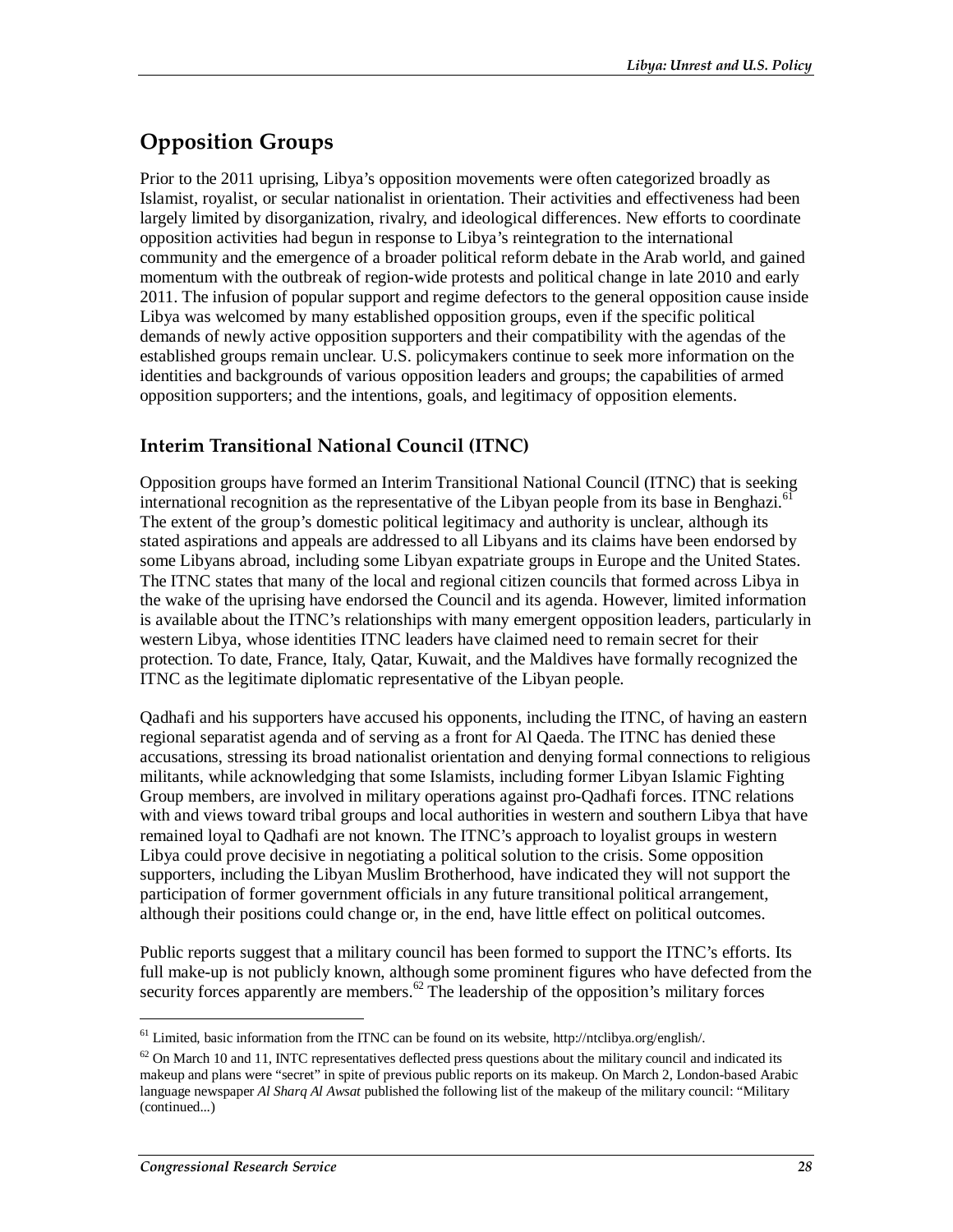appears to be disputed, with rivalries reported among key figures (see "Opposition Military Forces" below). ITNC representatives have sought to manage rivalries among leading defectors, former exiles, and volunteers, while remaining vague about the role of military forces who defected in the opposition's efforts to date. Rebel advances westward toward central Libya do not appear to have featured regular military units, and regular units have not been prominent in international media coverage of opposition forces' retreat eastward in the face of an ongoing counterattacks by pro-Qadhafi forces. ITNC leaders continue to call for robust NATO strikes against Qadhafi forces and publicly reject open-ended direct military intervention by foreign ground forces.

The ITNC has laid out key aspects of its political platform and approach to the conflict in a bid to communicate clearly with domestic supporters and potential international sponsors and donors. In a March 10 interview with a Spanish newspaper, ITNC chairman Mustafa Abdeljalil outlined the Council's plans for a post-Qadhafi political arrangement as follows:

> As soon as the regime falls, we will have six or seven months to call elections. Until then, we will respect all international agreements. After the elections, everything will be left in the hands of the new leaders. We will leave. None of the current members of the Council will run in the elections. Libya is in need of new faces and there will be no room for officials from the old regime. Our basic text is the 1951 Constitution to which we are of course introducing changes.<sup>63</sup>

On March 22, a Council statement said,

The Interim National Council is committed to the ultimate goal of the revolution; namely to build a constitutional democratic civil state based on the rule of law, respect for human rights and the guarantee of equal rights and opportunities for all its citizens including full political participations by all citizens and equal opportunities between men and women and the promotion of women empowerment. Libya will become a state which respects universal core values that are embedded in the rich cultural diversities around the globe which includes justice, freedom, human rights, and non-violence.

On March 29, the Council released a statement on "a vision of a democratic Libya," which states the Council's view of its "obligation" to "draft a national constitution" with separation of "legislative, executive and judicial powers" and measures to protect free association, political participation, voting rights, and "freedom of expression through media, peaceful protests, demonstrations and sit-ins and other means of communication, in accordance with the constitution and its laws in a way that protects public security and social peace."

A March 30 statement on counterterrorism affirmed the Council's support for United Nations Security Council resolutions on Al Qaeda and the Taliban and U.N. conventions on terrorism. The

<sup>(...</sup>continued)

Police: Brigadier General Yusuf Lusayfir; Military Intelligence:Col. Hasan Faraj al-Majrisi; Air Force: Brig. Gen. Miftah Fannush; Air Defense: Col. Muhammad Hammad al-Kazzah; Electronic Communications and Support: Col. Izz-al-Din al-Isawi; Naval Forces: Capt. Faraj al-Mahdawi; Special Forces: Col. Wanis Bukhamadah; Vehicles and Technical Affairs: Col. Engineer Najib I'maysh; Supplies and Provisions: Col. Fathi al-Mismari; Missiles: Col. Muhammad Abd-al-Qadir Salih; Infantry Units: Col. Tariq al-Darsi; Public Security: Brig. Gen. Ashur Shawayil; Military Prosecution: Col. Salih al-Bishari; and Military Judiciary: Col Al-Amin Abd-al-Wahhab." See OSC Report GMP20110302825014, "Report Names Members of Benghazi's Military Council," March 2, 2011.

<sup>63</sup> OSC Report EUP20110311178003, "Libyan Rebel Leader Accuses EU of Worrying More About Oil Than Libyans' Lives" March 10, 2011.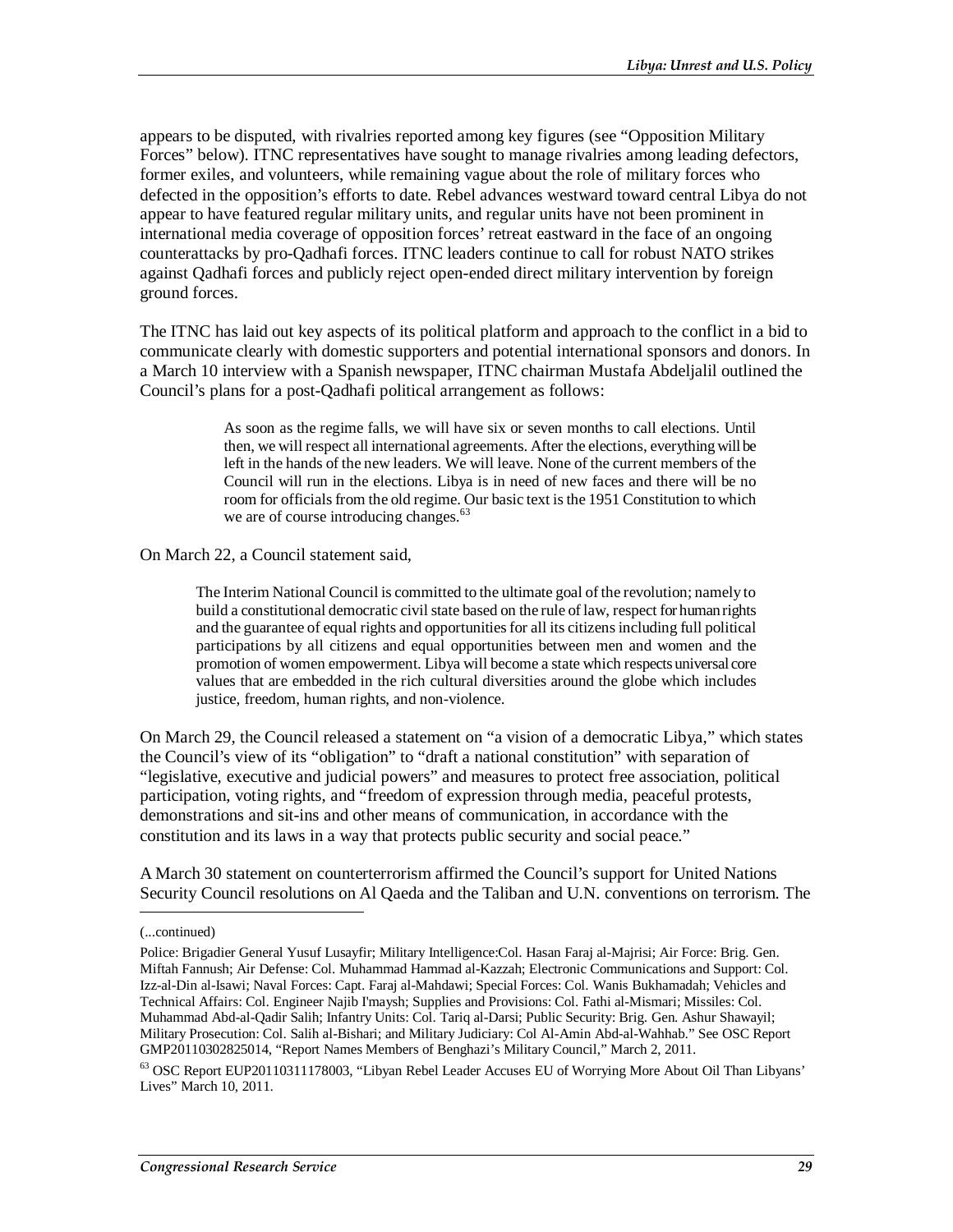statement "affirms the Islamic identity of the Libyan People, its commitment to the moderate Islamic values, its full rejection to the extremist ideas and its commitment to combating them in all circumstances, and refuses the allegations aiming to associate al-Qaeda with the revolutionists in Libya." This built on the Council's March 29 statement, which said, "The state to which we aspire will denounce violence, terrorism, intolerance and cultural isolation; while respecting human rights, rules and principles of citizenship and the rights of minorities and those most vulnerable."

#### Prominent ITNC and Opposition Figures<sup>64</sup>

- **Mustafa Abdeljalil.** (aka Mustafa Abdeljalil Fadl) Serves as chairman of the Interim Transitional National Council. He served as Libya's justice minister from 2007 through the onset of the uprising. He is known for having been supportive of some reform initiatives advanced by Sayf al Islam al Qadhafi and for challenging Muammar al Qadhafi and his supporters regarding due process and incarceration of prisoners in some prominent legal cases during 2009 and 2010. He attempted to resign from his position in early  $2010^{65}$  He is a native of Bayda, where he once served as chief judge. He is 59 years old. In February, Abdeljalil claimed to have evidence that Qadhafi ordered the terrorist attack on Pan Am Flight 103. Libyan State Television carried a report on March 9 from the government General Bureau for Criminal Investigation offering, "A reward of half a million Libyan dinars [about \$400,000] ... to whoever captures the spying agent called Mustafa Muhammad Abdeljalil Fadl and turns him in."
- **Mahmoud Jibril.** (aka Mahmoud Jibril Ibrahim Al Warfali) Mahmoud Jibril serves as the foreign affairs representative for the opposition Interim Transitional National Council (ITNC), based in the eastern Libyan city of Benghazi. He is a graduate of the University of Pittsburgh, where he earned a masters degree in political science and a Ph.D. in planning in the early 1980s. He is 58 years old, and is described by personal acquaintances and professional contacts as being intelligent, moderate, analytical, detail-oriented, and an articulate English speaker. He worked as an independent consultant prior to serving as the secretary of the Libyan National Planning Council and director-general of the National Economic Development Board (NEDB) from 2007 onward. The NEDB was a government entity affiliated with Muammar al Qadhafi's relatively reformoriented son Sayf al Islam that was tasked with proposing institutional reform and attracting foreign investment and educational exchange opportunities to Libya. Since early March 2011, Jibril has travelled around Europe and the Middle East with his counterpart Ali al Issawi working to secure international recognition of and support for the ITNC and the broader opposition movement they claim to represent. During this period, Jibril met with Secretary of State Hillary Rodham Clinton in Paris and London.

<sup>64</sup> This section reflects material found in David Gritten, "Key figures in Libya's rebel council," *BBC News*, March 10, 2011, and is supplemented with information derived from other international media and academic sources. Public profile information remains incomplete or limited for many leading opposition figures and regime defectors.

<sup>65</sup> OSC Report GMP20100128950040, "Libyan Minister of Justice Resigns Over 'Harsh' Criticism in People's Congress," January 28, 2010.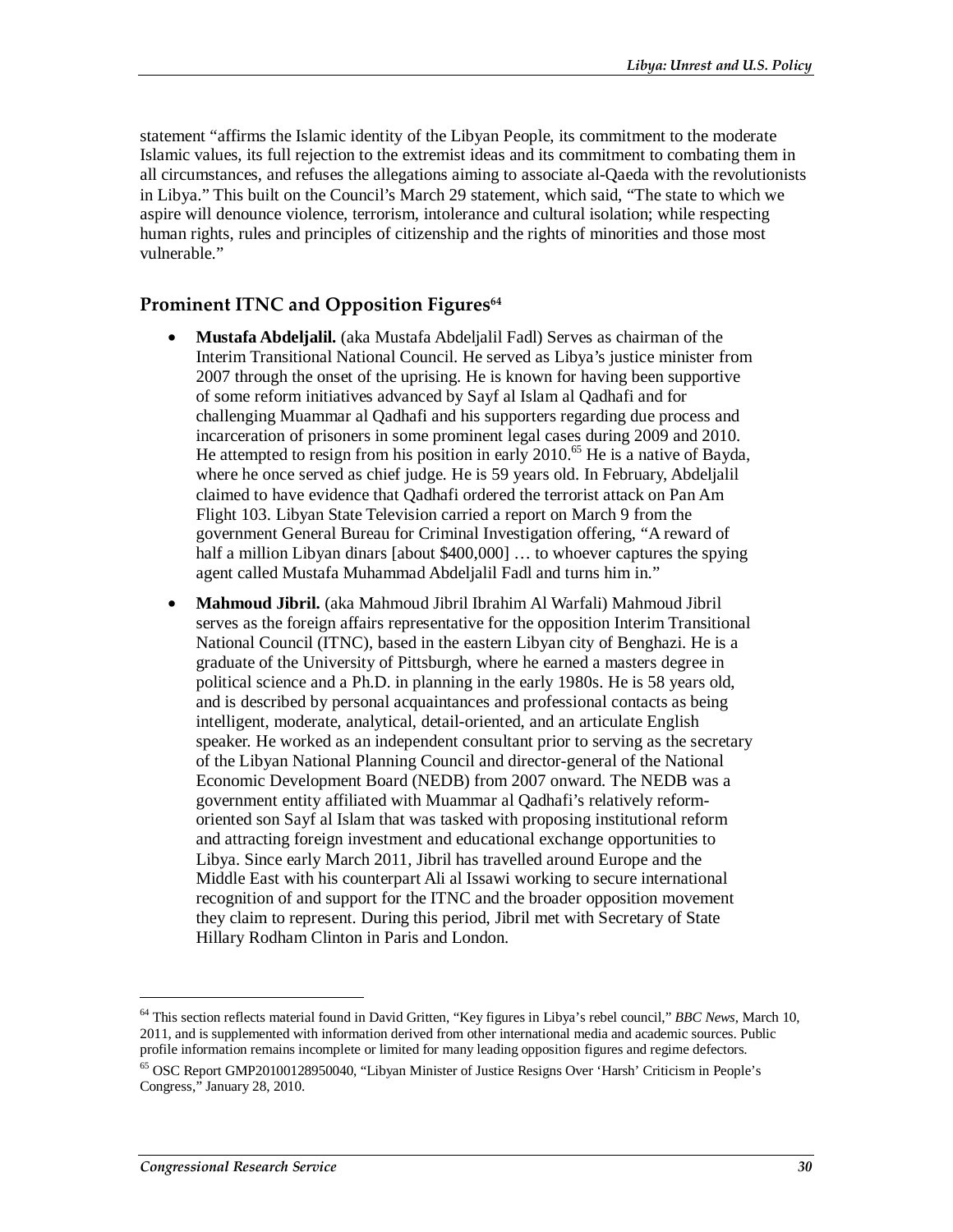- **Ali Al Issawi.** Serves as a foreign affairs representative for the Council. He was born in Benghazi and is 45 years old. He served as minister of economy, trade, and investment from 2007 to 2009.
- **Fathi Terbil**. Serves as the youth representative to the Council. He is a legal advocate from Benghazi who represented some families of victims of the 1996 Abu Salim prison massacre in which Libyan security forces are alleged to have murdered over 1,000 prisoners to put down an uprising. His arrest and release on February 15, 2011, sparked an initial series of protests and confrontations that eventually fueled the broader uprising. In subsequent interviews, he has claimed that he was arrested five times prior to the recent unrest and has been tortured by Libyan security forces.
- **Abdel Hafez Ghoga**. Serves as vice-chairman and spokesman for the Council. He is described in the Libyan press as a "human rights lawyer and community organizer." Reports suggest that Ghoga had been working to organize a national transitional council at the same time as Mustafa Abdeljalil and others were working to form the ITNC. The two figures reportedly agreed to cooperate.
- **Dr. Salwa Fawzi al Deghali**. Serves as the Council representative for women. She is a lawyer and a native of Benghazi. She described her view of the challenges facing the opposition in a March 11 interview with an Egyptian newspaper: "We have never had any real organizational experience in Libya, through parties or independent professional associations. Suddenly, we have an entire city to run."<sup>66</sup>
- **Ahmed al Zubayr al Sanusi**. Serves as a Council member. He is known as "Libya's longest-serving 'prisoner of conscience'" because he was jailed on accusations of plotting a coup in 1970 and not released until 2001. He is a relative of former King Idris.

## **Opposition Military Forces**

A military council has been established in parallel to the ITNC to coordinate the efforts of volunteers and defectors. Regular military forces that have defected to the opposition cause have not been consistently visible in leadership roles in operations thus far, although some media reports suggest that some officers are providing guidance and training to the lightly armed and predominantly young volunteers who appear to make up the core of the opposition forces. Those forces include the "17 February Forces," the "Army of Free Libya," and groups made up of various secular and Islamist volunteers. Consistent coordination among these different elements is not apparent, and key figures Abdelfattah Younis al Ubaydi and Khalifah Belqasim Haftar reportedly are competing for leadership of the opposition's overall efforts.<sup>67</sup> Reporting from combat areas in eastern Libya regularly describes the opposition as mostly untrained, poorly equipped, uncoordinated, and without professional logistics or communications support.<sup>68</sup>

<sup>66</sup> OSC Report GMP20110311966049, "Benghazi's lawyers, Libya's revolutionaries," March 11, 2011.

<sup>67</sup> Kareem Fahim, "Rebel leadership shows signs of strain in Libya," *New York Times*, April 4, 2011; Kim Sengupta, "Divided and disorganised, Libyan rebel military turn on NATO allies," *The Independent* (UK), April 7, 2011; and, Rod Nordland, "As British Help Libyan Rebels, Aid Goes to a Divided Force," New York Times, April 19, 2011. <sup>68</sup> One early April account described the opposition forces as follows: "The hard core of the fighters has been the *shabaab*—the young people whose protests in mid-February sparked the uprising. They range from street toughs to (continued...)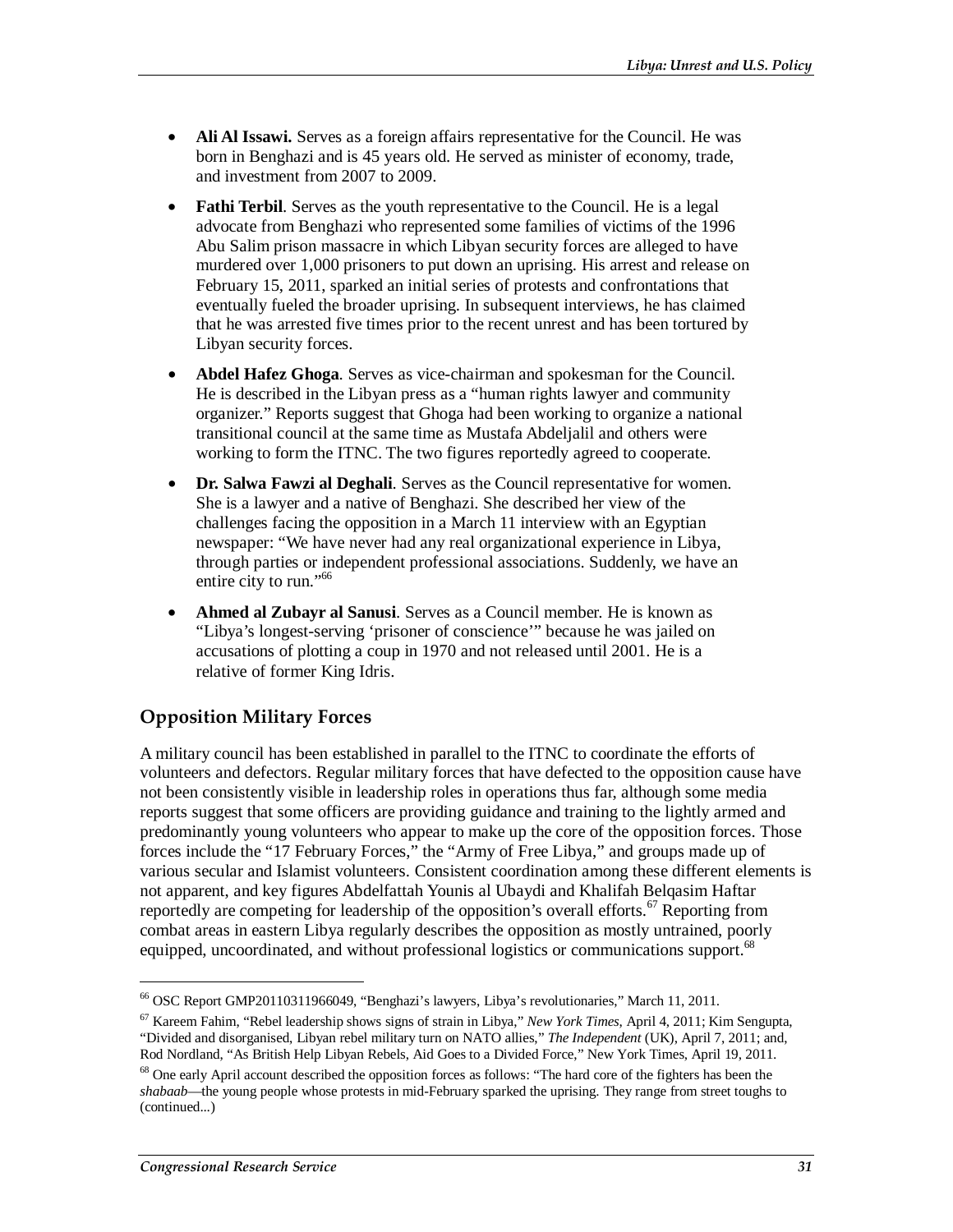Prominent opposition military and security figures include

- **Omar al Hariri**. Serves as the military affairs representative (or "defense minister") on the ITNC. Hariri participated in 1969 anti-monarchy coup alongside Qadhafi, but later was imprisoned and sentenced to death on suspicion of plotting an uprising in 1975. He was moved to Tobruk and placed under house arrest in 1990. He is 67 years old. He has been quoted as calling for "a multiparty system" in the event that Qadhafi is deposed.
- **Abdelfattah Younis al Ubaydi**. Participated in the 1969 anti-monarchy coup alongside Qadhafi. He had been serving as minister for public security and a special forces commander, which put him in charge of some internal security forces through the start of the uprising. His resignation and defection came just hours after Muammar al Qadhafi specifically named him as one of his key supporters in a February 22 speech. Human rights concerns prior to and potentially during the beginning of the unrest could have involved forces under his command. He is identified as the ITNC-appointed leader of military operations by some opposition forces, and he remains an outspoken advocate for the opposition cause in interviews with international media outlets.
- **Colonel Khalifah Belqasim Haftar**. A veteran of the ill-fated Libyan invasion of Chad during the 1980s, he turned against Qadhafi. Colonel Haftar returned to Libya from exile in the United States after the uprising began. $69$  In the past, Haftar has been mentioned as a leader of the Libyan Movement for Change and Reform and the Libyan National Army, an armed opposition group reported to have received support from foreign intelligence agencies and alleged to have been involved in past attempts to overthrow Qadhafi.<sup>70</sup> Press reports suggest Haftar is now contributing to opposition training and command efforts and has either taken or been granted the rank/title of General. Reports also suggest that the ITNC may have sought to remove him from a command role, and that Haftar has resisted those efforts.
- **Major Abdelmoneim Al Huni**. An original member of the Revolution Command Council, Al Huni had been serving as Libya's representative to the Arab League and resigned in protest of the use of force against protestors. Regional press accounts from the 1990s describe Al Huni as having coordinated with the opposition efforts of Colonel Haftar and others, before Al Huni reconciled with Qadhafi in 2000.

<sup>(...</sup>continued)

university students (many in computer science, engineering, or medicine), and have been joined by unemployed hipsters and middle-aged mechanics, merchants, and storekeepers. There is a contingent of workers for foreign companies: oil and maritime engineers, construction supervisors, translators. There are former soldiers, their gunstocks painted red, green, and black—the suddenly ubiquitous colors of the pre-Qaddafi Libyan flag. And there are a few bearded religious men, more disciplined than the others, who appear intent on fighting at the dangerous tip of the advancing lines. … With professional training and leadership (presumably from abroad), the rebels may eventually turn into something like a proper army. But, for now, they have perhaps only a thousand trained fighters, and are woefully outgunned." Jon Lee Anderson, "Who are the Rebels?" *The New Yorker*, April 4, 2011.

<sup>69</sup> Chris Adams, "Libyan rebel leader spent much of past 20 years in suburban Virginia," *McClatchy Newspapers*, March 26, 2011.

<sup>70</sup> OSC Report FTS19960821000373, "U.S.-Based Oppositionist Has 'Secret Meetings' Near Tripoli," August 21, 1996.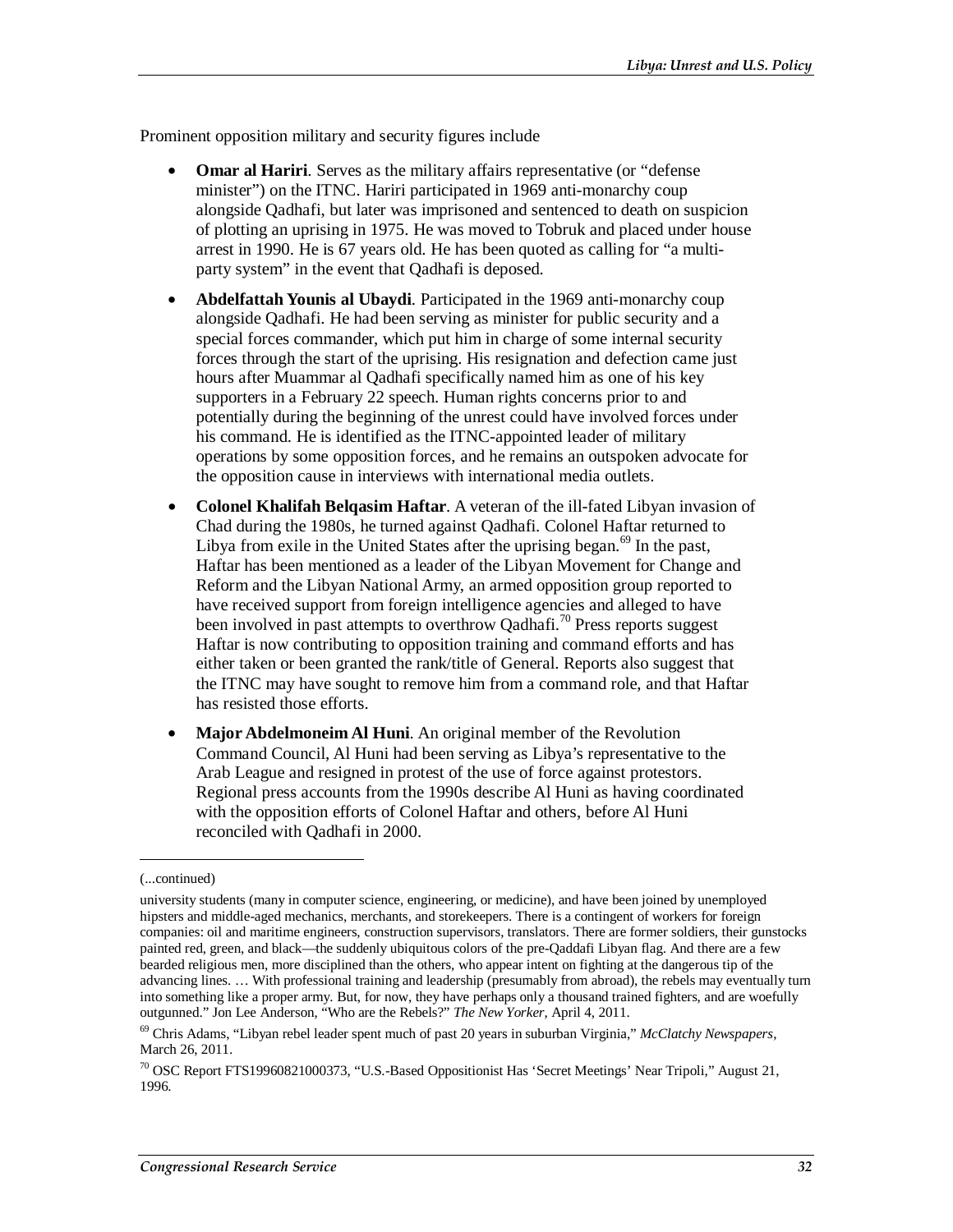• **Fawzi Bukatef**. A civilian volunteer and petroleum engineer. Bukatef reportedly has led training efforts for other civilian volunteers and forces affiliated with him reportedly have received hundreds of AK-47 assault rifles from a foreign donor.<sup>71</sup>

#### **Exiles and Al Sanusi Monarchy Figures**

Complex relationships among former regime figures, competing heirs to the former monarchy, and long-standing opposition leaders may evolve as the conflict unfolds and if specific arrangements begin to be made for reconciliation and/or a new government.

Opposition groups in exile have included the National Alliance, the Libyan National Movement (LNM), the Libyan Movement for Change and Reform, the Islamist Rally, the National Libyan Salvation Front (NLSF), and the Republican Rally for Democracy and Justice. These groups and others held an opposition conference—known as the National Conference for the Libyan Opposition (NCLO)—in July 2005 in London and issued a "national accord," calling for the removal of Qadhafi from power and the establishment of a transitional government.<sup>72</sup> A follow-up meeting was held in March 2008.<sup>73</sup> The NCLO reportedly helped lead the call for the February 17, 2011, "day of rage" that helped catalyze protests into a full-blown uprising against the Qadhafi regime.

A royalist contingent based on the widely recognized claim to the leadership of the royal family by Mohammed al Rida al Sanusi, the son of the former crown prince, has been based in London.<sup>74</sup> His claim is disputed by a distant relative, whose family members also have given interviews to international media outlets. On April 20, Mohammed al Sanusi met with members of the European Parliament and said, "it is up to the Libyan people to decide whether they go down the road of a constitutional monarchy or that of a republic." The Libyan constitutional monarchy system was overturned by Qadhafi in 1969, and Al Sanusi believes the old constitution, if "suitably updated," could "form the basis of a new Libya." He also has pledged to "assist in creating a democratic state for Libyans based on a representative parliament chosen by free and fair elections."

In a September 2005 interview, then-Foreign Minister Abd al Rahman Shalgam characterized some of the regime's expatriate opponents as individuals who fled the country after committing economic crimes or collaborating with foreign intelligence services. He then invited any expatriate dissidents who had not committed crimes to return to Libya.<sup>75</sup> Shalgam has now joined

<sup>71</sup> Rod Nordland, "As British Help Libyan Rebels, Aid Goes to a Divided Force," New York Times, April 19, 2011.

<sup>72</sup> May Youssef, "Anti-Gaddafists Rally in London," *Al Ahram Weekly (Cairo)*, No. 749, June 30 - July 6, 2005; *Al Jazeera (Doha)*, "Opposition Plans to Oust Al Qadhafi," June 25, 2005; *Middle East Mirror*, "Libya's Fractured Opposition," July 29, 2005.

<sup>&</sup>lt;sup>73</sup> "Libyan Opposition Groups Meet in London To Reiterate Commitment To Save Libya," OSC Report GMP20080329825012, March 29, 2008.

 $74$  His family name also is transliterated as Al Senussi. Immediately prior to his departure for medical treatment in August 1969, the late King Idris signaled his intent to abdicate and pass authority to his crown prince and nephew, Hasan al Rida al Mahdi al Sanusi. Crown Prince Hasan was serving as regent during the Qadhafi coup, and he and his family were imprisoned and placed under house arrest until being allowed to leave Libya in the late 1980s. Each of King Idris's potential direct heirs died as children. Upon Prince Hasan's death in 1992, he passed the title of head of the Al Sanusi royal house to his son, Prince Mohammed al Rida al Sanusi.

<sup>75 &</sup>quot;Libya's Shalgam on Ties With US, S. Arabia, Opposition," OSC Report GMP20050924512001, September 24, 2005.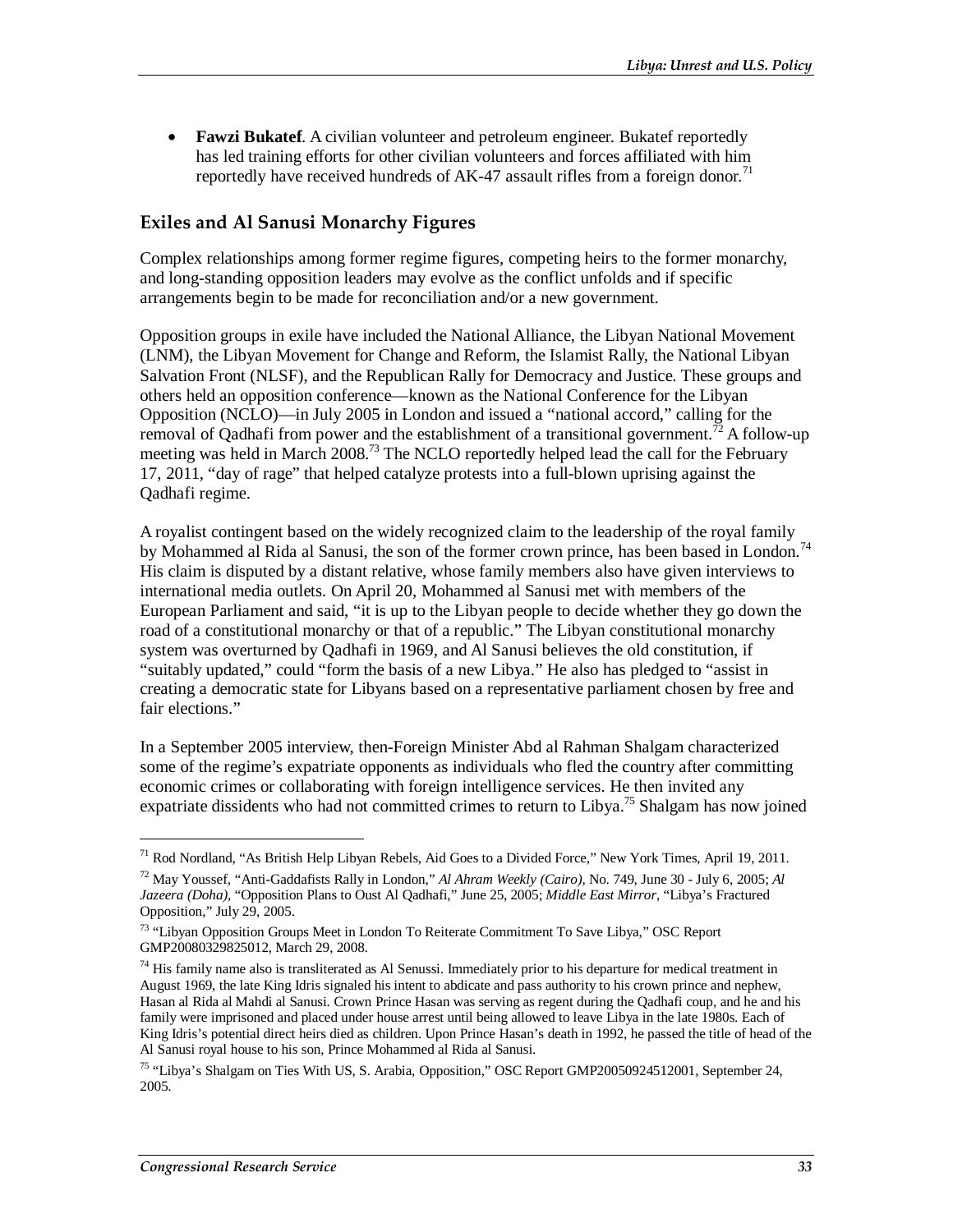the opposition movement and is speaking as a representative of the ITNC in Washington, DC, and at the United Nations in New York.

#### **The Muslim Brotherhood**

A statement attributed to the Libyan Muslim Brotherhood in late February 2011 welcomed the formation of the ITNC but called for a future, non-tribal government to "be formed by those who actually led the revolution on the ground" and to exclude supporters of the original Qadhafi coup or officials involved in human rights violations.<sup>76</sup> This would seem to implicate some original Qadhafi allies and security officials who have defected to the opposition cause. In the past, the controller general of the Libyan Muslim Brotherhood, Suleiman Abdel Qadir, has described the Brotherhood's objectives as peaceful and policy-focused, and has long called for the cancellation of laws restricting political rights.<sup>77</sup>

Like other political organizations and opposition groups, the Muslim Brotherhood is banned in Libya under law number 71 of 1972. Since the late 1940s, when members of the Egyptian Muslim Brotherhood first entered Libya following a crackdown on their activities, the Libyan Muslim Brotherhood has existed as a semi-official organization. Hundreds of Brotherhood members and activists were jailed in 1973, although the Brotherhood eventually reemerged and operated as a clandestine organization for much of the following two decades. In 1998, a second round of mass arrests took place, and 152 Brotherhood leaders and members were arrested. Several reportedly died in custody, and, following trials in 2001 and 2002, two prominent Brotherhood leaders were sentenced to death and over 70 were sentenced to life in prison. The government announced a retrial for the imprisoned Brotherhood activists in October 2005, and in March 2006, the group's 84 remaining imprisoned members were released.<sup>78</sup>

## **Libyan Islamic Fighting Group (LIFG)/Libyan Islamic Movement for Change (LIMC)**

Prior to the 2011 uprising that began in eastern Libya, some reports examined whether the region was a stronghold for Libyan Islamic Fighting Group (LIFG) members and other extremist groups that might pose a threat to Libya's security and potentially to regional security.<sup>79</sup> Some Members of Congress have expressed concern that violent Islamists may seek to exploit the conflict in Libya or any post-conflict transition. On March 29, NATO Supreme Allied Commander, Europe

<sup>76</sup> OSC Report GMP20110228405001, "Libyan Muslim Brotherhood Group Supports 'Glorious Revolution,'" February 28, 2011.

 $77$  In 2007, Abdel Qadir responded to political reform statements by Sayf al Islam al Qadhafi with calls for more inclusive, consultative decision making. In a November 2008 interview, Abdel Qadir noted that reform outreach was taking place under the auspices of the Qadhafi Foundation and not through official state organs, which in his view undermined the significance of the outreach. He also repeated calls for reform and reconciliation aimed at creating a constitution and protecting civil rights for Libyans. See OSC Report GMP20050803550006, "Al Jazirah TV Interviews Libyan Muslim Brotherhood Leader on Current Situation," August 3, 2005; OSC Report GMP20070830282001, "Libyan MB Concerned Over Sayf al-Islam's Statements Regarding New Constitution," August 30, 2007; and, OSC Report GMP20081111635001, "Libyan Muslim Brotherhood Official on Libya's Foreign, Domestic Politics," November 10, 2008.

<sup>78</sup> Afaf El Geblawi, "Libya Frees All Jailed Muslim Brotherhood Members," *Agence France Presse*, March 3, 2006.

<sup>79</sup> Peraino, "Destination Martyrdom," *Newsweek*, April 19, 2008. For more information on AQIM see CRS Report RS21532, *Algeria: Current Issues*, by Alexis Arieff, and CRS Report R41070, *Al Qaeda and Affiliates: Historical Perspective, Global Presence, and Implications for U.S. Policy*, coordinated by John Rollins.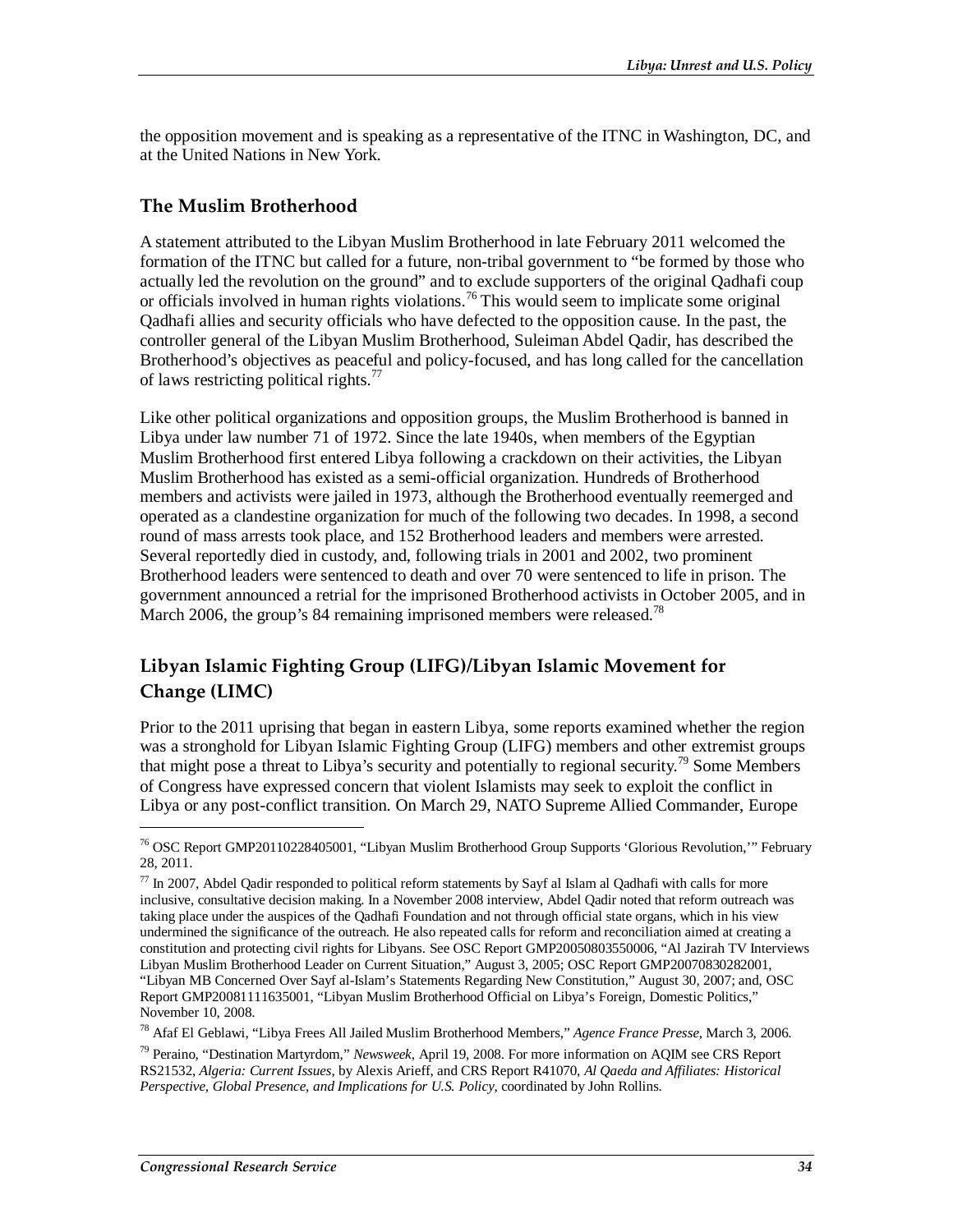U.S. Admiral James Stavridis said in Senate testimony that, at present, he does not have "detail sufficient to say that there's a significant Al Qaida presence or any other terrorist presence in and among" the Libyan opposition.<sup>80</sup> The full effect of the ongoing unrest on the views, positions, and activities of former-LIFG personnel and other potentially armed Islamist groups has not yet been determined, although some former LIFG members appear to be providing security in opposition held areas and engaging in fighting against pro-Qadhafi forces. Libyan government officials claim that some LIFG members previously released as part of the government-approved reconciliation process participated in violence at the beginning of the recent uprising and the government has accused some individuals of seeking to establish "Islamic emirates" in eastern Libya.<sup>81</sup> Some opposition figures have decried the government accusations as scare tactics.

The LIFG is an Islamist movement that used violence as a means to overthrow the Qadhafi government.82 In recent years, its then-imprisoned leaders engaged in a dialogue and reconciliation process with the Qadhafi Foundation, and over 200 LIFG members were released, including senior leaders and former commanders (see below).<sup>83</sup> Some Libya-based members of the LIFG responded to the release of leading figures on February 16 by announcing the reorganization of the group as the Libyan Islamic Movement for Change (LIMC). The LIMC demands political change and an end to corruption, and has underscored its decision to "enter a new stage of struggle in which we do not adopt an armed program but a belief in the Libyan people's ability to bring about the change to which we are aspiring."<sup>84</sup> Muammar al Qadhafi has both blamed Al Qaeda and violent Islamists for instigating the uprising, and, on March 15, he threatened to join them if the United States or European countries intervened militarily in the conflict.<sup>85</sup>

### *Al Qaeda Affiliation and Recantations*

The United States froze the LIFG's U.S. assets under Executive Order 13224 in September 2001, and formally designated the LIFG as a Foreign Terrorist Organization in December 2004. In February 2006, the U.S. Department of the Treasury designated five individuals and four entities in the United Kingdom as Specially Designated Global Terrorists for their role in supporting the

<sup>&</sup>lt;sup>80</sup> Testimony of Admiral James Stavridis before the Senate Armed Services Committee, March 29, 2011.

<sup>&</sup>lt;sup>81</sup> Libyan authorities specifically named Abdelkarim Ahsadi [a likely misspelling of Abdelhakim Al Hasadi], Khayrallah Barasi, Mohamed Darnawi, and Abou Sofian Ben Guemou, a former U.S. detainee at Guantanamo Bay, Cuba, who Libyan officials released in September 2010. Libyan government claims have not been independently verified. OSC Report GMP20110223950040, "Senior Libyan Security Official Gives Details on Unrest in Benghazi Tripoli," February 22, 2011.

 $82$  According to the State Department, the LIFG has attempted to assassinate Qadhafi four times, but "has been largely inactive operationally in Libya since the late 1990s." The August 2010 State Department report on terrorism noted the reconciliation announcements in Libya and stated that, "To date, the November 3, 2007 merger with AQ, which many LIFG members in Europe and Libya did not recognize, has not resulted in a significant increase in LIFG activities within Libya." See U.S. Department of State, "Terrorist Organizations: LIFG," *Country Reports on Terrorism 2009*, August 2010.

<sup>&</sup>lt;sup>83</sup> Prominent prisoners released under the auspices of the reconciliation program include former LIFG leader Abdelhakim al Khuwaylidi Belhadj, former military director Khaled Sharif, and leading LIFG ideologue Sami Sa'idi. OSC Report GMP20100323950045, "Three leaders of Libyan Fighting Group freed – paper," March 23, 2010.

<sup>&</sup>lt;sup>84</sup> OSC Report GMP20110217825017, "Libya: IFG Elements Establish New Group Aiming for Peaceful Regime Change," February 17, 2011.

<sup>85</sup> OSC Report EUP20110315058001, "Exclusive' Interview With Al-Qadhafi on Insurgency, Western Ties, US, Al-Qa'ida," March 15, 2011.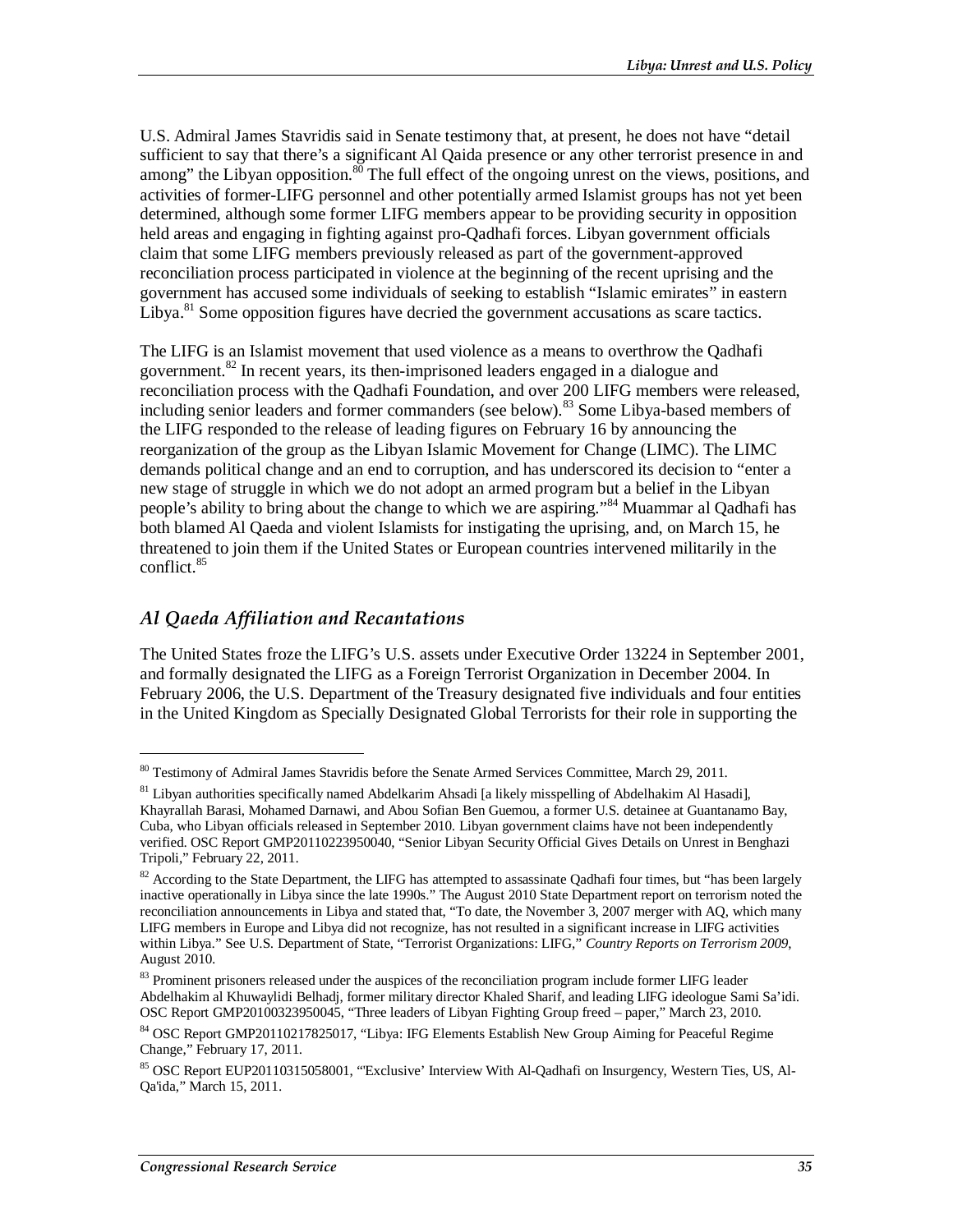LIFG.<sup>86</sup> On October 30, 2008, Treasury designated three more LIFG financiers.<sup>87</sup> Some observers characterized the designations as a U.S. gesture of solidarity with the Libyan government and argued that the ability and willingness of the LIFG to mount terror attacks in Libya may have been limited. Others claimed that some LIFG fighters were allied with other violent Islamist groups operating in the trans-Sahara region, and cited evidence of Libyan fighters joining the Iraqi insurgency as an indication of ongoing Islamist militancy in Libya and a harbinger of a possible increase in violence associated with fighters returning from Iraq.<sup>88</sup>

In November 2007, Al Qaeda figures Ayman al Zawahiri and Abu Layth al Libi announced the merger of the LIFG with Al Qaeda, which many terrorism analysts viewed at the time as having political rather than operational relevance.<sup>89</sup> Abu Layth Al Libi was killed in an air strike in Pakistan in February 2008. The group's reported ties with Al Qaeda came under scrutiny in July 2009 after group members based in Britain reportedly renounced the group's affiliation with Al Qaeda, and contrasted the LIFG with others who use indiscriminate bombing and target civilians.<sup>90</sup> The statement warned that the group would "preserve [its] lawful and natural right to oppose the regime if it does not turn its back on its previous policy that has led to tension and deadlock."

The Libyan government and the LIFG reached an agreement in which LIFG leaders renounced violence against the Libyan state, and, later in 2009, the dialogue resulted in the issuance of written "recantations" of the LIFG's former views on religion and violence.<sup>91</sup> In October 2009, over 40 LIFG prisoners were released, alongside other Islamists. However, Libyan and U.S. concerns about LIFG's domestic and international activities persisted. Qadhafi announced the release of the final 110 "reconciled" LIFG members at the outset of the 2011 uprising, reportedly including Abdelwahhab Muhammad Qayid, who has been identified in some sources as the brother of prominent Al Qaeda ideologue Abu Yahya al Libi. In March 2011, Abu Yahya Al Libi released a video condemning Qadhafi and calling on Libyans to use arms against Qadhafi supporters, but to refrain from violence or criminality against each other.<sup>92</sup>

<sup>&</sup>lt;sup>86</sup> U.S. Department of the Treasury, "Treasury Designates UK-Based Individuals, Entities Financing Al Qaida-Affiliated LIFG," JS-4016, February 8, 2006.

<sup>87</sup> U.S. Department of the Treasury, "Three LIFG Members Designation for Terrorism," HP-1244, October 30, 2008.

<sup>88</sup> Alison Pargeter, "Militant Groups Pose Security Challenge for Libyan Regime," *Janes Intelligence Review*, Vol. 17, No. 8, August 2005, pp. 16-19.

<sup>89</sup> OSC Report FEA20071104393586, "Al-Zawahiri, Al-Libi: Libyan Islamic Fighting Group Joins Al-Qa'ida," November 3, 2007.

<sup>&</sup>lt;sup>90</sup> In a July 2009 statement, LIFG members in Britain characterized the November 2007 Al Qaeda affiliation announcement from the late Abu Layth Al Libi as "a personal decision that is at variance with the basic status of the group," and sought to "clearly emphasize that the group is not, has never been, and will never be, linked to the Al Qaeda organization." OSC Report GMP20090703825003, "Libyan Islamic Fighting Group Abroad Issues Statement Supporting Regime Dialogue," July 3, 2009.

<sup>91 &</sup>quot;Report on 'Seething Anger' in Libya Over Dismantling Al Qa'ida-Linked Cells," OSC Report GMP20080630825001 June 30, 2008; "Libya: Jailed Islamic Group Leaders 'Preparing' To Renounce Armed Violence," OSC Report GMP20080706837002, July 6, 2008; "Libyan Islamic Fighting Group Source Announces Ideology Revision Nearly Complete," OSC Report GMP20090615825012, June 15, 2009; and OSC Reports, GMP20090911452001, GMP20090911452002, GMP2009091145200, GMP20090910488004, GMP20090911452004, GMP20090915452001, "Libyan Newspaper Publishes Libyan Fighting Group Retractions," September 2009.

 $92$  OSC Report GMP20110313479001, "New Abu-Yahya al-Libi Video: 'To Our People in Libya,'" March 12, 2011.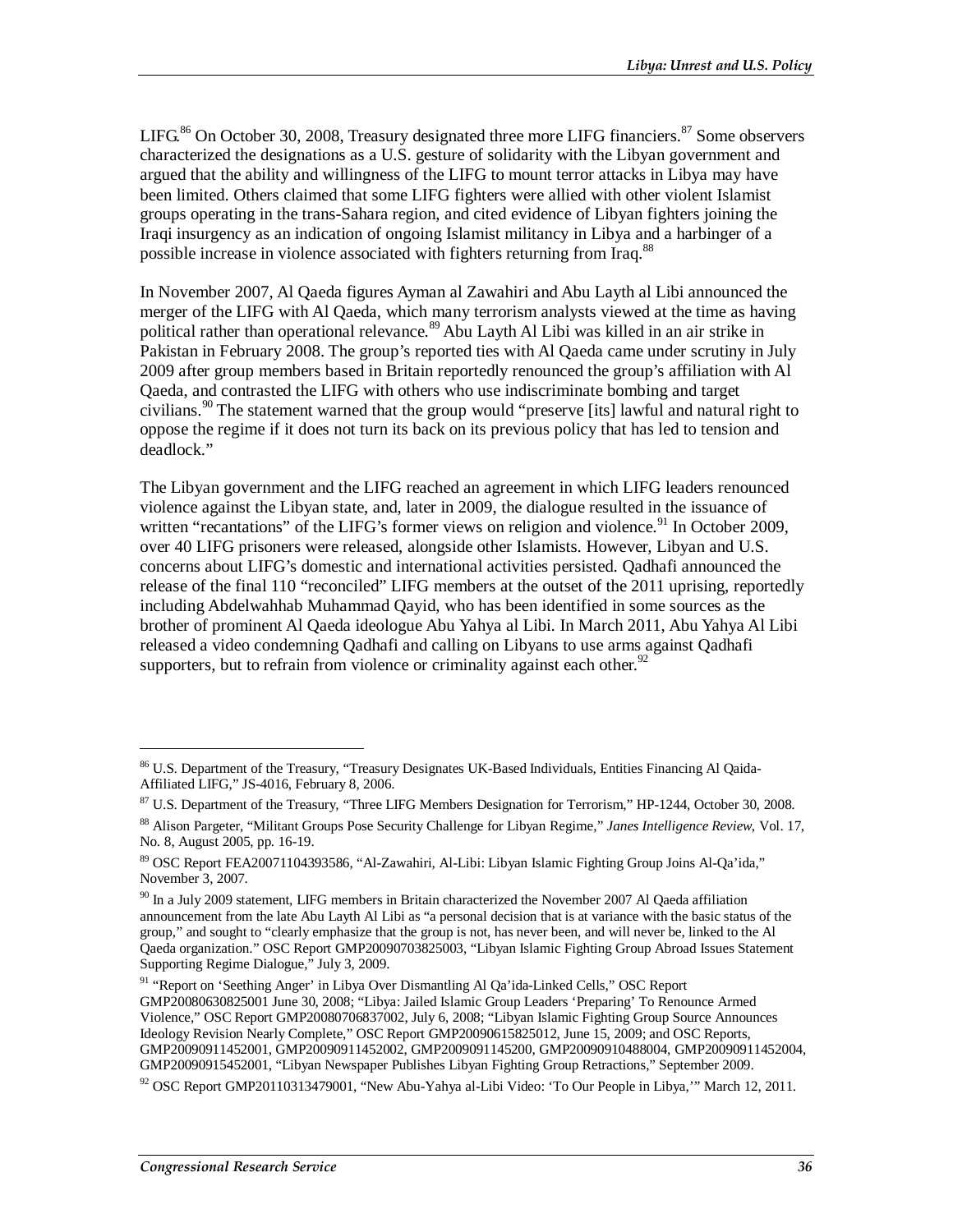### **Al Qaeda in the Lands of the Islamic Maghreb (AQLIM/AQIM)**

U.S. government officials and their regional counterparts remain focused on the potential for the unrest in Libya to provide opportunities to Al Qaeda's regional affiliate, Al Qaeda in the Lands of the Islamic Maghreb (AQLIM/AQIM). Some press reports suggest that AQIM personnel have obtained weaponry from looted Libyan military stockpiles, including surface-to-air missiles. The Algerian and Chadian governments continue to express concern about the potential for instability in Libya to weaken security along Libya's long borders, which could allow AQIM operatives and criminal networks that provide services to AQIM to move more freely.

While the imprisoned, Libya-based leaders of the LIFG participated in reconciliation with Qadhafi's government and renounced violence as a domestic political tool, the participation of some of their supporters in efforts to send Libyans abroad to participate in insurgencies and terrorism has raised concerns about the potential for cooperation between AQIM and some Libyan Islamists. One former LIFG figure, Abdelhakim Al Hasadi, is leading ad hoc security arrangements in the eastern city of Darnah, which was home to several dozen Libyan recruits who travelled to Iraq to fight U.S. and coalition forces.<sup>93</sup> Al Hasadi claims to have recruited Libyans to fight in Iraq, but has publicly denied accusations he is affiliated with Al Qaeda or is seeking to establish Islamist rule in Darnah or on a national basis.<sup>94</sup>

On April 16, London-based pan-Arab newspaper *Al Hayat* published an email interview with a reported spokesman for AQIM named Salah Abu Muhammad, who confirmed reports that AQIM had obtained weaponry from Libyan military stockpiles and claimed that AQIM had cooperative relationships with Al Hasadi and so-called "emirates" in several eastern Libyan cities. A subsequent statement from another reported AQIM source accused Algerian intelligence services of fabricating the Abu Muhammad interview.<sup>95</sup> Neither source could be independently verified.

A March 17 statement attributed to AQIM leader Abdelmalik Droukdel (aka Abu Mus'ab al Wudud) addressed Libyan rebels and sought to associate the Libyan uprising with Al Qaeda's campaign against Arab and Western governments.<sup>96</sup> The statement advised Libyans to avoid cooperation with the United States and "to rally around the revolutionary leaders who are holding fast to their Islamic faith and whose readiness to make sacrifices has been proven on the battlefield." Other AQIM figures have sought to explain that their organization is not seeking to direct or claim credit for the Libyan uprising, but that AQIM is supportive of the campaign against Qadhafi. As noted above, U.S. and regional observers continue to monitor statements from and actions by AQIM and Libyan Islamists closely.

<sup>93</sup> Kevin Peraino, "Destination Martyrdom," *Newsweek*, April 19, 2008.

<sup>&</sup>lt;sup>94</sup> Al Hasadi appeared on Al Jazeera and read a statement denying the Libyan government's accusations. See OSC Report GMP20110225648002, "Libya: Former LIFG Leader Denies Plan To Establish 'Islamic Emirate' in Darnah," February 25, 2011; and, OSC Report EUP20110322025008, "Libya: Rebel Leader in Derna Denies Local Presence of Extremists, Al-Qa'ida," March 22, 2011.

<sup>&</sup>lt;sup>95</sup> See OSC Report GMP20110416825001, "Al-Qa'ida in Islamic Maghreb Spokesman Says There Are Islamic Amirates in Libya," April 16, 2011; and, OSC Report AFP20110418950070, "AQIM accuses Al-Hayat newspaper of falsifying interview with spokesman," April 18, 2011.

 $96$  Droukdel said "the battle you are fighting now with the tyrant...It is itself the battle we fought yesterday and are fighting today." See OSC Report GMP20110318405002, "AQIM Amir's Audio Message to Libya, 'The Descendants of Umar al-Mukhtar,'" March 17, 2011.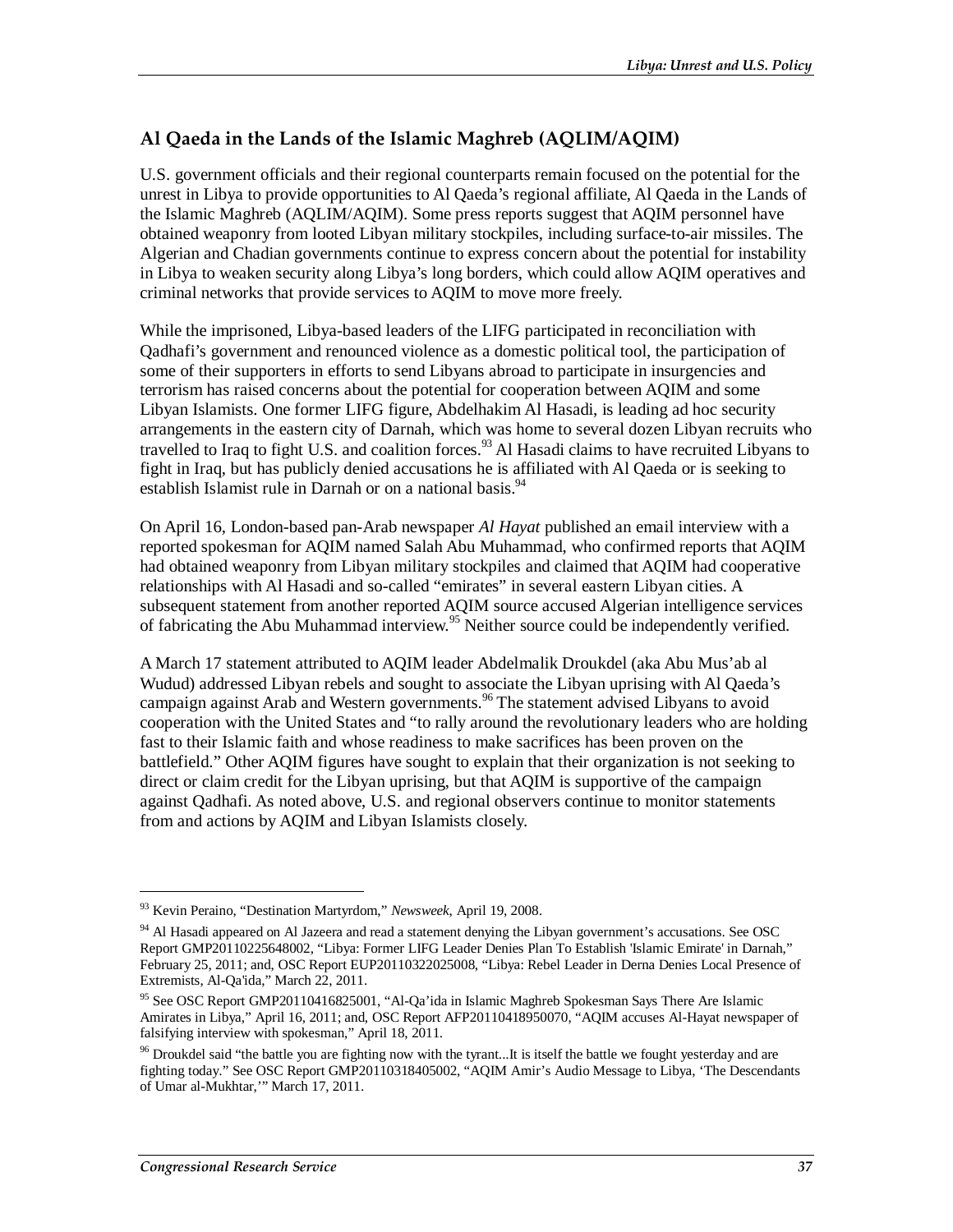

**Figure 2. Political Map of Libya** 

**Source:** Congressional Cartography Program, Library of Congress, Edited by CRS.